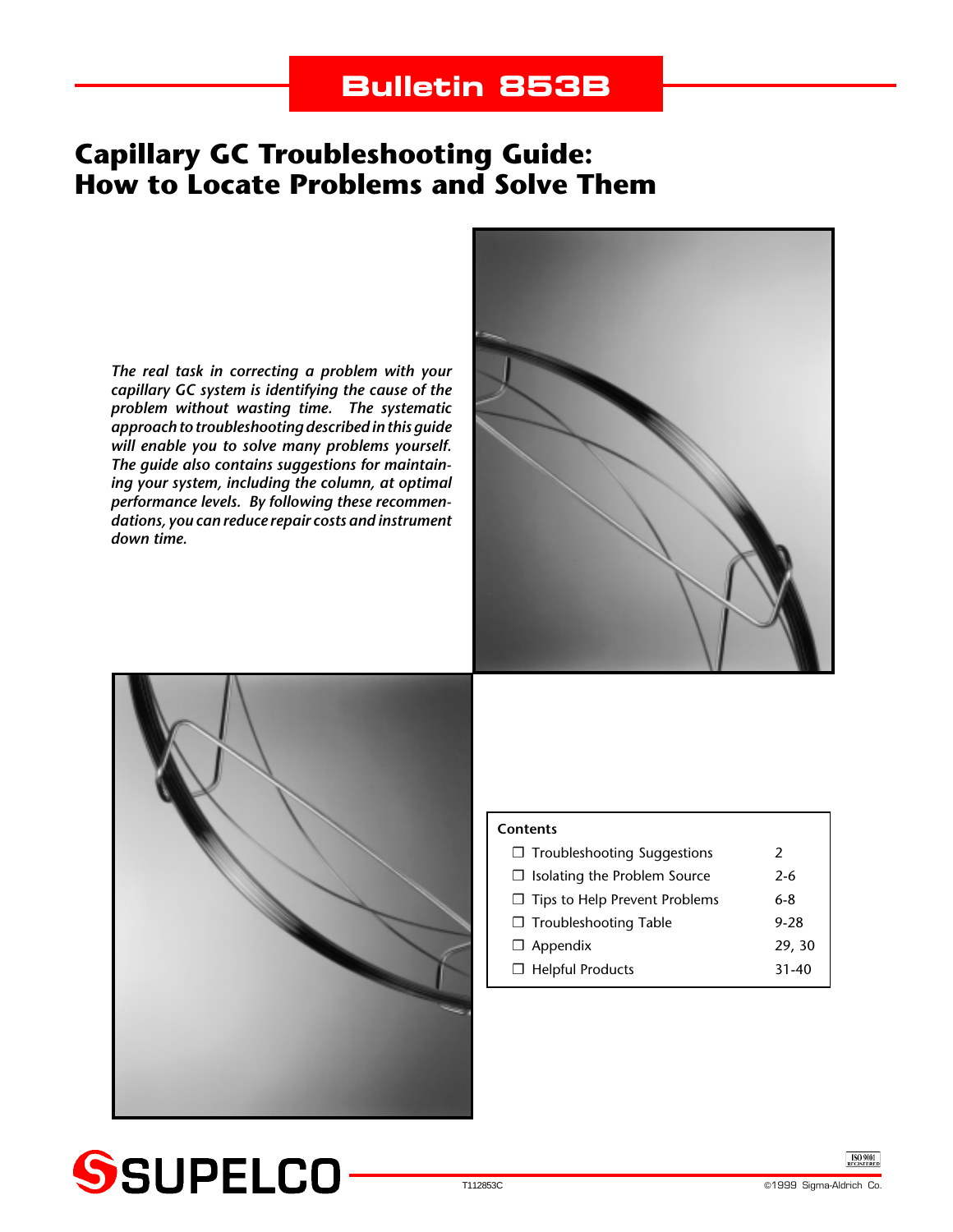# **Troubleshooting Suggestions**

Make troubleshooting faster and easier by closely observing and keeping complete records of instrument operation (temperatures, linear gas velocities, chart speeds, column dimensions, stationary phase type and film thickness, etc.). Reliable records on system maintenance (septum changes, inlet liner changes, etc.) are equally important.

Troubleshooting will also progress more smoothly if you have on hand:

- *An electronic leak detector* A leak-free system is mandatory for good performance. Use the detector to test all fittings for leaks. NEVER use liquid leak detectors with a capillary GC system. They can severely contaminate your column or other system components.
- *A flow meter* There are many gas flows to monitor in a capillary GC system. Use a flow meter to check gas flows from the splitter, septum purge vent, and detector.
- *An accurate thermometer* Routinely monitor the oven temperature to be sure settings are correct and temperature control is effective.
- *A reliable analytical column* Ideally, this should be identical to the column you are using when you discover the problem, but it can be any reliable column. If the replacement column performs well, you will have isolated the problem to the original column.
- *New syringes* Repeat the analysis with a new, clean syringe. If the trouble (e.g., ghost peaks) disappears, examine and clean the original syringe according to the procedures in the *Tips to Help Prevent Problems* section of this guide.
- *Spare septa and high temperature septa* Replace the septum in your instrument to determine if the problem (e.g., extra peaks, poor reproducibility) is caused by a leaking or bleeding septum.
- *Spare ferrules* Use these, when necessary, to eliminate leaks.
- *Detector cleaning solutions* A dirty detector produces noisy baselines. Routine cleaning is excellent preventive maintenance.
- *Spare recorder and electrometer cables* Use these to test the recording system as a trouble source.
- *Instrument manuals* Refer to these for flow rates, insertion distances, and other instrument-specific conditions.

Also valuable, when you can obtain them, are reference standards containing the components in your sample – without extraneous or unknown components. You can waste many hours looking for problems in your instrument or column when the problem might very well be in the sample you are analyzing (e.g., incomplete clean-up, wrong solvent, etc.) If your system separates a reference standard well and reproducibly, the problem is probably sample related.

# **Isolating the Problem Source**

## **Establish a Systematic Approach**

Carefully note the symptoms you are encountering (e.g., broad peaks, long retention times, etc.), then find these in the index at the front of the Troubleshooting Table (page 9). Consult the table for possible causes for each symptom, then eliminate the possibilities one at a time. If one cause is common to all symptoms, this is most likely the problem.

The troubleshooting table contains most of the problems you will encounter, but not every situation can be anticipated. If your problem is not covered in the table, you can still systematically isolate the cause. There are five sources of problems in gas chromatography: the operator, the sample, the column, the instrument electrical systems, and the gas flow system. Eliminate these one by one to isolate the source of your problem.

- 1. Rule out *operator error* by double checking all operating parameters (temperatures, gas flow rates, column identity, etc.)
- 2. Identify *sample-related problems* by injecting a reference standard. If the chromatogram is good, the problem is most likely sample related. If the chromatogram is poor, the problem is probably column or instrument related.
- 3. To check for a *column problem*, replace the column with one you know will provide good results under proper conditions. If you do not have a duplicate column, use any good column that will provide an acceptable analysis of your sample. (If you must change the sample for compatibility with the replacement column, however, you cannot rule out the sample as the problem source.) If you obtain good results, the problem is related to the original column. If the symptom persists, the problem is instrument-related.
- 4. Isolate *electrical system-related problems* by listing the systems that could cause the symptoms (e.g., for broad peaks with long retention times: column heating system, injection port heating system), then evaluating the performance of each system. Remember, in some instruments it is easier to check the gas supply system (step 5, next page) before checking the electrical systems.

Check the electronic system (detector, electrometer, recorder, and associated wiring) for malfunctions. Use the following procedure. If your instrument is equipped with dual channels (two detectors, electrometers, recorders, etc.) refer to paragraph (c).

- (a) Set the chromatograph attenuation to infinity. The recorder pen should go to electronic zero. If the symptom (baseline drift, etc.) continues, refer to the recorder instruction manual. If the symptom disappears, the problem is not in the recorder.
- (b) Turn off the detector and disconnect the detectorelectrometer cable at the detector end. (To prevent introducing extraneous noise onto the cable, it may be necessary to install a coaxial cap on the free end, or wrap it with aluminum foil.) Turn the power on. If the symptom disappears, the detector is causing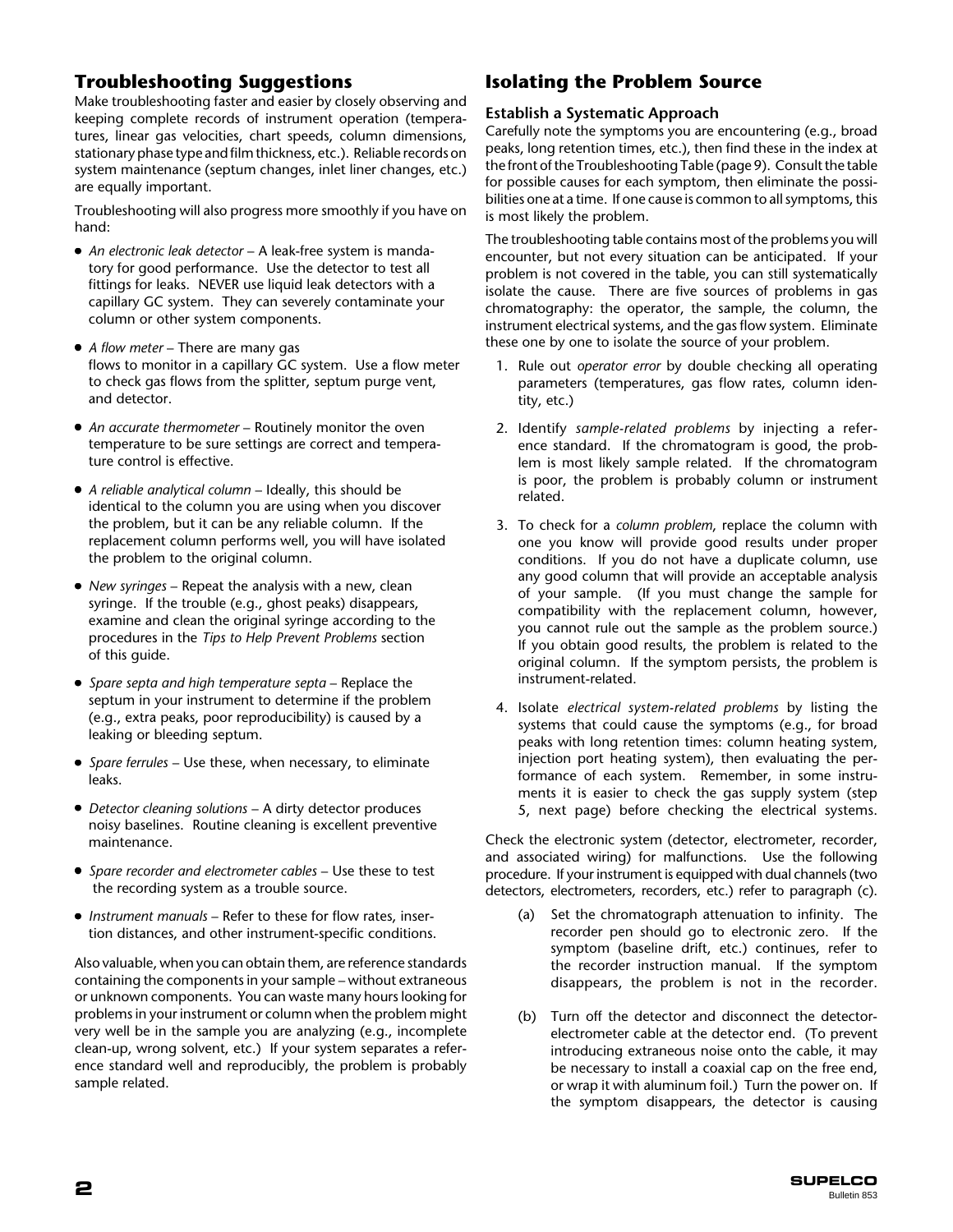the problem. If the symptom continues, turn off the power, reconnect the cable to the detector, then disconnect it at the electrometer end. Turn the power on. If the symptom *now* disappears, the cable is defective and must be replaced. If the symptom continues, the electrometer is causing the problem. If you have traced the problem to the detector or electrometer, refer to the appropriate instrument manual for help.

(c) If your chromatograph is equipped with dual detector channels, you have a simple but effective alternate means of identifying problems in the electronic system (Figure A). Disconnect the detector-electrometer cables at the detectors. If the symptom occurs in channel A, connect the electrometer B cable to the outlet of detector A. The signal from detector A will be applied to electrometer and recorder B. If the symptom does not appear on recorder B, the problem is in the channel A electrometer, recorder, or cables. If the symptom is not eliminated, the problem is in the channel A detector. If the symptom occurs in channel B, connect the electrometer A cable to the outlet of detector B. The signal from detector B will be applied to electrometer and recorder A. If the symptom does not appear on recorder A, the problem is in the channel B electrometer, recorder, or cables. If the symptom is not eliminated, the problem is in the channel B detector.

## **Figure A. Checking Electronic Components of a Dual Detector System**



- 5. If the electrical systems are functioning properly, refer to the following sections and carefully check all components of the *gas supply system*. Verify that the following flow rates are correct:
	- column flow
	- linear gas velocity
	- split flow
	- septum purge flow
	- make-up gas flow
	- detector air and hydrogen flows

The split, make-up, and detector flows are high enough to be measured with the same bubble flow meters used with packed column systems. The septum purge and column flow rates will require a capillary column flow meter. The average linear gas velocity through the column is determined from the holdup time for an unretained compound.

## **Check the Carrier Gas Supply for Leaks**

Figure B shows a gas supply system for a capillary GC equipped with a flame ionization detector. To prevent problems, all fittings in this system must be leak tight and each component must be functioning correctly. Preventive maintenance is an important part of a trouble-free gas supply system. You should use only high quality gases, and pass these through high performance purifying devices to remove any trace of oxygen, moisture, and hydrocarbons. For more information about purifying gases, request **Bulletin 848**.

Begin checking the carrier gas supply by reading the pressure gauge, to ensure that the chromatograph is being properly supplied. The pressure at the gauge should exceed the pressure needs of the chromatograph by at least 15psig. Next, check the external fittings along the carrier gas line for leaks, using an electronic leak detector. *Never use liquid leak detectors with your capillary GC equipment – you risk seriously contaminating the system*. Carefully and slowly move the probe around each connection. Check around column loops to be sure the column is not broken.

#### **Figure B. Typical Gas Supply for a Capillary GC System (Flame Ionization Detector)**



NOTE: The functions of a moisture trap and an oxygen remover are combined in our OMI-2 and High Capacity gas purifiers (see products pages). 712-0083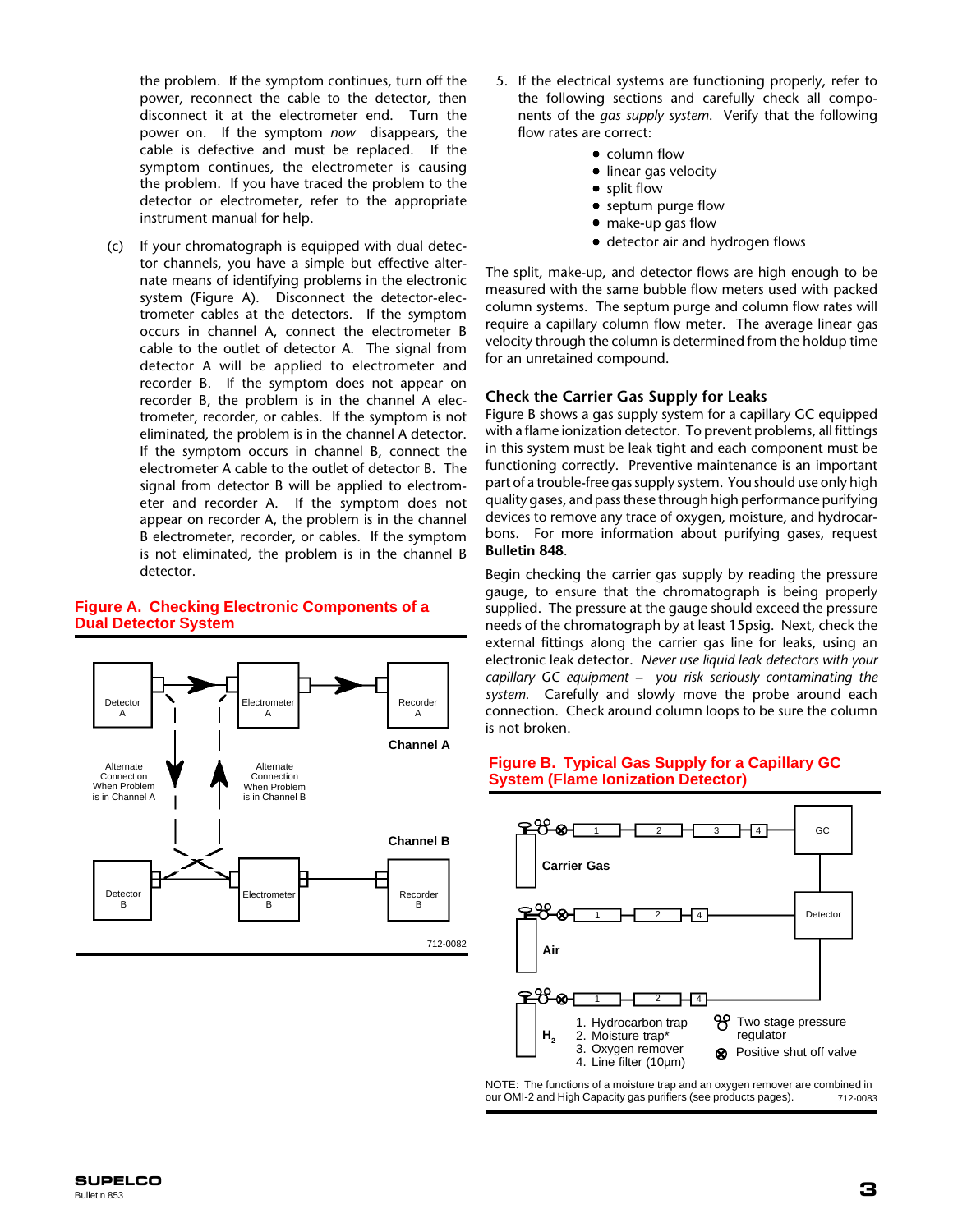As a further check for leaks, turn off the carrier gas supply at the cylinder. In a leak free system, the line pressure will fall slowly (30 seconds or longer). If there is a valve connecting the carrier gas line to the chromatograph, allow the chromatograph to cool, turn off the valve, *then* turn off the cylinder valve. Under these conditions, the pressure in a leak free system will drop only one or two pounds over several hours. A rapid loss of pressure indicates leaks are present. Recheck the fittings using the electronic detector. Seal any leaks you find and recheck the system's ability to maintain pressure. Repeat this process as necessary until the system maintains pressure.

## **Verify Column Flow and Linear Gas Velocity**

Connect a capillary bubble or digital flow meter to the column or detector outlet. Determine the flow rate through the column from the formula below. Adjust the rate as necessary.

flow rate (mL/min.) = distance bubble travels (mL)  $\times 60$ time (sec.)

Remember that gas flow through most capillary gas chromatographs is pressure regulated. Because gas viscosity changes with temperature, it is important to know the temperature at which the average linear velocity, u, is set. Turn on the instrument and adjust the oven temperature accordingly. Inject an unretained compound onto the column and use the holdup time to determine the linear gas velocity, u, from the formula below. A good rule is to make three injections of small amounts of the unretained compound, with short time intervals between them, and compare the retention times for consistency. If the retention times are consistent, compare the average value to the column manufacturer's recommendations.

 $u$ (cm/sec.) =  $\frac{column length (cm)}{1}$ holdup time for unretained compound (sec.)

Use methane as the unretained compound when you are using a flame ionization or thermal conductivity detector. Inject 25-50µL of 1% methane in nitrogen onto the column. For other detectors, other compounds provide better response than methane: Freon® 12, sulfur hexafluoride, dichloromethane, or air for electron capture detectors, acetonitrile for nitrogen-phosphorous detectors, air for GC/MS systems. These compounds are virtually unretained by most columns.

If the linear gas velocity does not meet the requirements of your method, adjust the flow or pressure controls. If you cannot obtain an adequate gas flow by adjusting the flow controller, the source pressure probably is too low. Increase this pressure until the flow is adequate. Normally, a source pressure of 60psig is sufficient. If not, there may be a leak or other problem in the system.

Use an electronic gas leak detector to check for leaks around fittings, columns, flow controllers, and valves. Also check to make sure the column is not broken within the fittings. You can repair a broken column by using a capillary butt connector, but the column could have been damaged by exposure to oxygen and moisture in the air before you discovered the break. If you repair a column, evaluate its performance with a test mix (see Appendix) before using it to analyze your samples.

If the gas flow at the detector end of the column is inadequate, but the column is intact, the column or the inlet liner may be blocked with septum or ferrule fragments or dirt from the sample. Remove the column and examine it for obstructions. Check several loops at each end and cut off plugged segments, making a clean, square cut. Exposed polyimide at a jagged edge can adsorb sample components. If your column has a bonded phase, you can use certain solvents to flush out small particles and remove soluble, adsorptive deposits. Consult the column manufacturer's instructions before rinsing the column.

If the column is clean, remove the inlet liner, examine it, and replace or clean and redeactivate it if necessary.

*NOTE:* The surface of an untreated inlet liner contains active metal ions and silanol groups. Chromatography of active solutes (i.e., free acids, compounds containing O, S, N, or other electron donors) will be improved if liners and liner packings are properly deactivated with a suitable silanizing reagent, such as dimethylchlorosilane. We deactivate every liner we provide, but some suppliers do not.

If the gas flow is adequate at the column outlet, but not at the detector outlet, the detector jet may be blocked. Remove the jet and clean or replace it. When measuring flow out of the detector, be sure the detector is neither undertightened nor overtightened. Some detectors do not have gas-tight seals. Consult your instrument manual for sealing instructions.

## **Check the Make-up Gas Supply**

Most flame ionization detectors have been designed for packed column instruments. Capillary column gas flows do not adequately sweep the internal volumes in these detectors. To eliminate dead volumes and ensure an adequate flow for optimal detector operation, flow from the capillary column is supplemented with a flow of make-up gas. Check the make-up gas flow with the column-detector connection closed off, and adjust the flow to the detector manufacturer's recommendations. Total detector flow (column flow plus make-up gas), in most cases, should be about 30cc/minute.

It is not always advantageous to use the same gas as both the carrier gas and the make-up gas. The appropriate make-up gas can increase the signal-to-noise ratio of a detector. For best sensitivity, we recommend nitrogen for FIDs (it increases sensitivity, relative to helium, because it cools the flame), argon/methane or nitrogen for ECDs, and helium for nitrogen/phosphorus and flame photometric detectors. Be sure to use only high purity gases and high performance gas purifiers.

# **Minimize Dead Volumes**

Inexperienced users of capillary columns often forget that dead or unswept volumes in the sample flow path can be a significant source of problems. Dead volume can make the efficiency of an excellent column appear to be lower than that of an average column. Because flow rates through capillary columns are usually very low (as low as 0.3mL/minute), sudden changes in the volume of the gas path must be avoided or the consequences of such changes must be minimized. For example, if you are using a sample splitter, you must position the column inlet end in the mixing chamber, where gas velocities are high (Figure C). Consult your instrument manual for correct insertion distances.

To eliminate dead volume and avoid active sites in the detector transfer line, insert the outlet end of the column into the detector jet. Every instrument has an optimum insertion distance that can be determined by consulting the instrument manual or the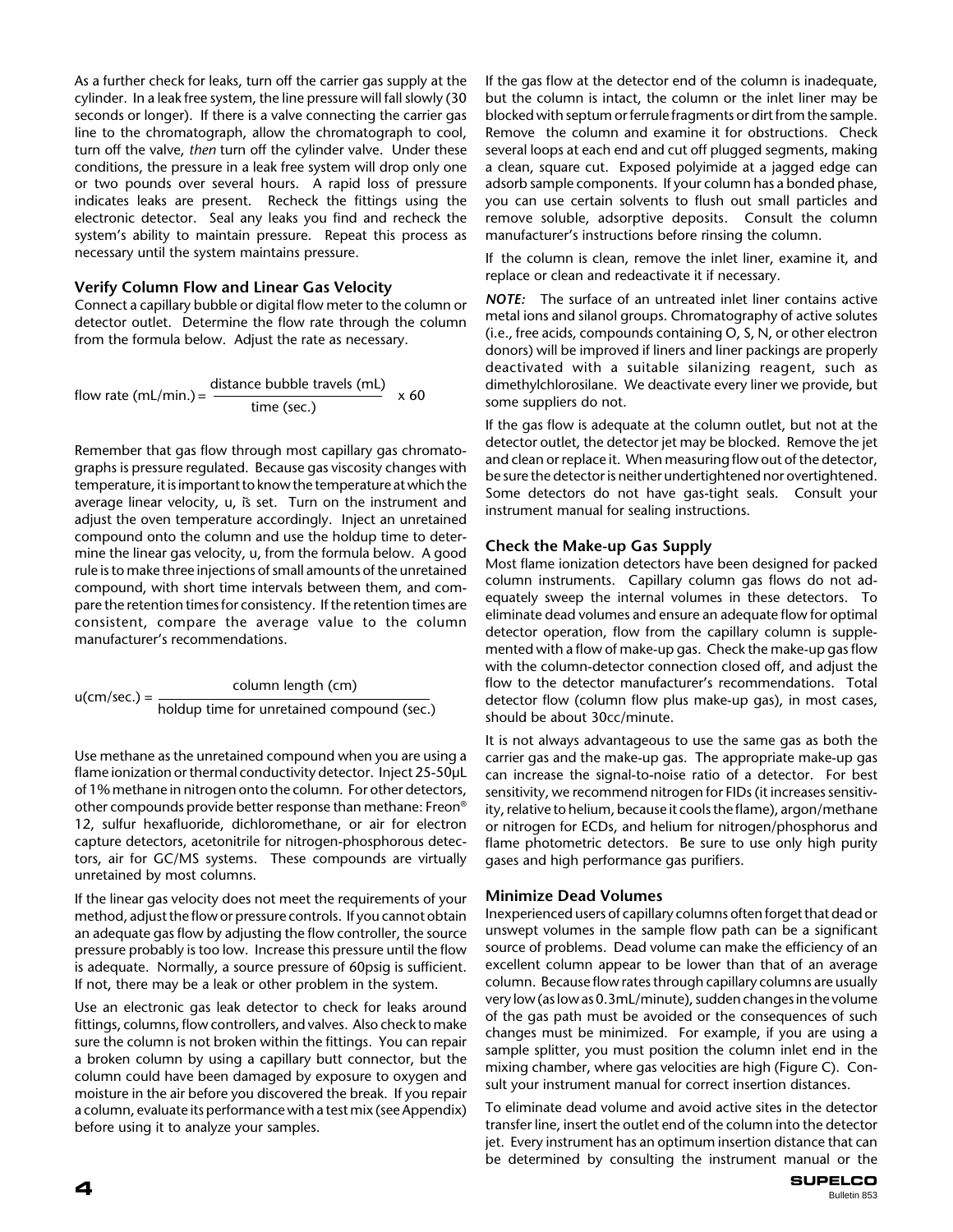manufacturer, or by experimentation. Inserting the column incorrectly into some detectors, such as an electron capture detector (ECD), or into the ion source of a GC/MS system, can reduce sensitivity.

For installation into a flame ionization detector, the column end should be about 2mm below the jet tip. If you are using a small diameter fused silica column, be sure the column does not extend through the jet tip and into the flame (Figure D). This would

## **Figure C. Correctly Position Column Inlet in Sample Splitter to Minimize Dead Volume Effects**



pyrolize or carbonize both the stationary phase and the column's outer coating, producing a highly adsorptive outlet. In some detectors, transfer lines with right angle turns or very small inner diameters prevent insertion of the column into the detector. Consult the manufacturer about overcoming this problem, perhaps with a part substitution.

Wide bore (0.53mm and 0.75mm ID) capillary columns are often used in instruments designed for packed columns. The outlet end of a 0.53mm ID column, or a 0.75mm ID without a 0.32mm ID

#### **Figure D. Column Outlet Extending Beyond the Jet Tip in a Flame Ionization Detector**



guard column, will not fit into the detector beyond the hydrogen (FID) or scavenger (ECD) inlets in most packed column instruments. Therefore, make-up gas must be added to the column effluent to rapidly flush the effluent toward the detector.

To connect a wide bore capillary column to the injection port of your packed column GC, use a Direct Injection Conversion Kit (Figures E and F). In two-column instruments, the make-up gas can be introduced from the second injection port and regulated with the flow controller for that port. Alternatively, make-up gas can be supplied from an external source and controlled with a needle valve (Figure F). Regardless of the plumbing, be sure that the column end is in the high velocity area.



# **Figure E. Cross Section of Direct Injection Conversion Kit and Column After Installation**

## **Figure F. Packed Column Chromatograph Converted for Use with Wide Bore Capillary Column**



**5 SUPELCO** Bulletin 853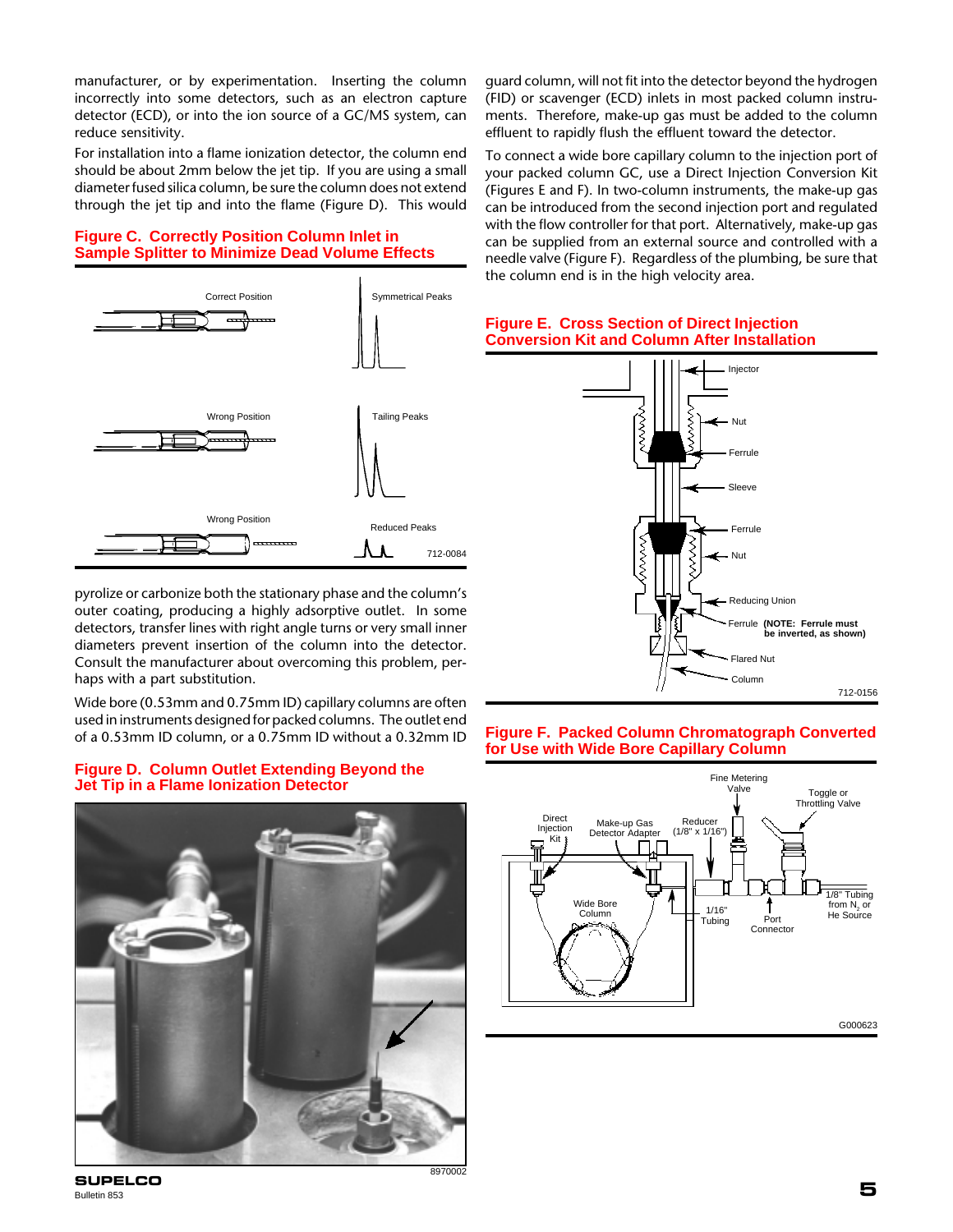#### **Use Methane to Reveal Dead Volumes**

In addition to providing information needed to calculate the linear gas velocity, injections of methane or another unretained compound show the quality of the column installation. If the system is properly connected, the peak will be symmetrical. Dead volumes, leaks, or obstructions will produce tailing peaks (Figure G). A high chart speed makes it easier to accurately evaluate peak shape.

#### **Figure G. Methane Injections Reveal Dead Volume**



# **Tips to Help Prevent Problems**

#### **Selecting a Carrier Gas**

With few exceptions, hydrogen is by far the most suitable carrier gas for capillary chromatography. The van Deemter curves in Figure H show that deviations from the optimum linear velocity for hydrogen have a smaller effect on column efficiency than comparable changes for helium or nitrogen. Furthermore, because the optimum velocity for hydrogen is higher than that for helium or nitrogen, hydrogen can provide better separations in less time than either of the other gases.

Helium is the second best carrier gas, and is popular because no safety precautions are needed. In a few situations, helium is the preferred carrier gas. It is preferred with GC/MS systems, for example, because it has a high ionization potential. Compared to hydrogen flow, helium flow is less dependent on temperature, and thus is usually the preferred carrier for plasma-type nitrogen/ phosphorus detectors, for which response is critically dependent on carrier gas flow.

Nitrogen's lower diffusivity makes it possible to obtain high efficiency only within a very narrow range of low rates (Figure H). Thus, nitrogen should rarely be used as a carrier gas with capillary columns.

*REMEMBER:*Hydrogen forms explosive mixtures with air at concentrations of 4-10%. Although its high diffusivity makes it unlikely that such concentrations will be attained, do not disregard the danger. Precautions are especially important if your instrument is fitted with rigidly locked (rather than spring-loaded) doors. Install a flow-limiting controller before the pressure regulator that supplies the inlet. This will limit hydrogen discharge, even if the column is broken or disconnected.

#### **Figure H. Linear Velocity Changes for Hydrogen Have Least Effect on Column Efficiency**



## **Selecting an Injection Method**

Several injection methods can be used to transfer a sample to a capillary column. Some methods are better suited than others to the sample being analyzed (Table 1). The injection methods are:

● *Split Injection* – A splitter divides the injected, vaporized sample into two parts. One part is directed onto the column and the other (usually the larger) is vented. This method allows you to use convenient sample volumes without overloading the column. Split injections are used with most capillary columns (0.1mm-0.75mm ID). This is the most commonly used injection method.

One drawback to the split injection method, however, is that the splitter can discriminate among sample components if the components have widely different boiling points. This causes inaccurate quantitation. To promote uniform vaporization of all sample components, you can use a liner with a baffle or a cup design. For best performance, the column inlet end should usually be centrally oriented 1-2cm in from the inlet end of the liner. Check your instrument manual for the proper distance.

#### **Table 1. Matching Injection Method to Sample Characteristics**

|                         | <b>Sample Characteristics</b> |            |                  |                 |
|-------------------------|-------------------------------|------------|------------------|-----------------|
|                         | Approx.                       |            | <b>Thermal</b>   |                 |
| <b>Injection Method</b> | Range                         | Conc. (ng) | <b>Stability</b> | <b>Activity</b> |
| Split                   | $C1-C19$                      | $10+$      | good             | low             |
| <b>Splitless</b>        | C1-C40                        | 20         | qood             | low             |
| <b>Direct</b>           | C1-C100                       | 20         | qood             | high            |
| On-column               | $C1-C40$                      | 20         | poor             | high            |
| Programmed Temp.        |                               |            |                  |                 |
| Vaporization            | C1-C140                       | <20        | poor             | low             |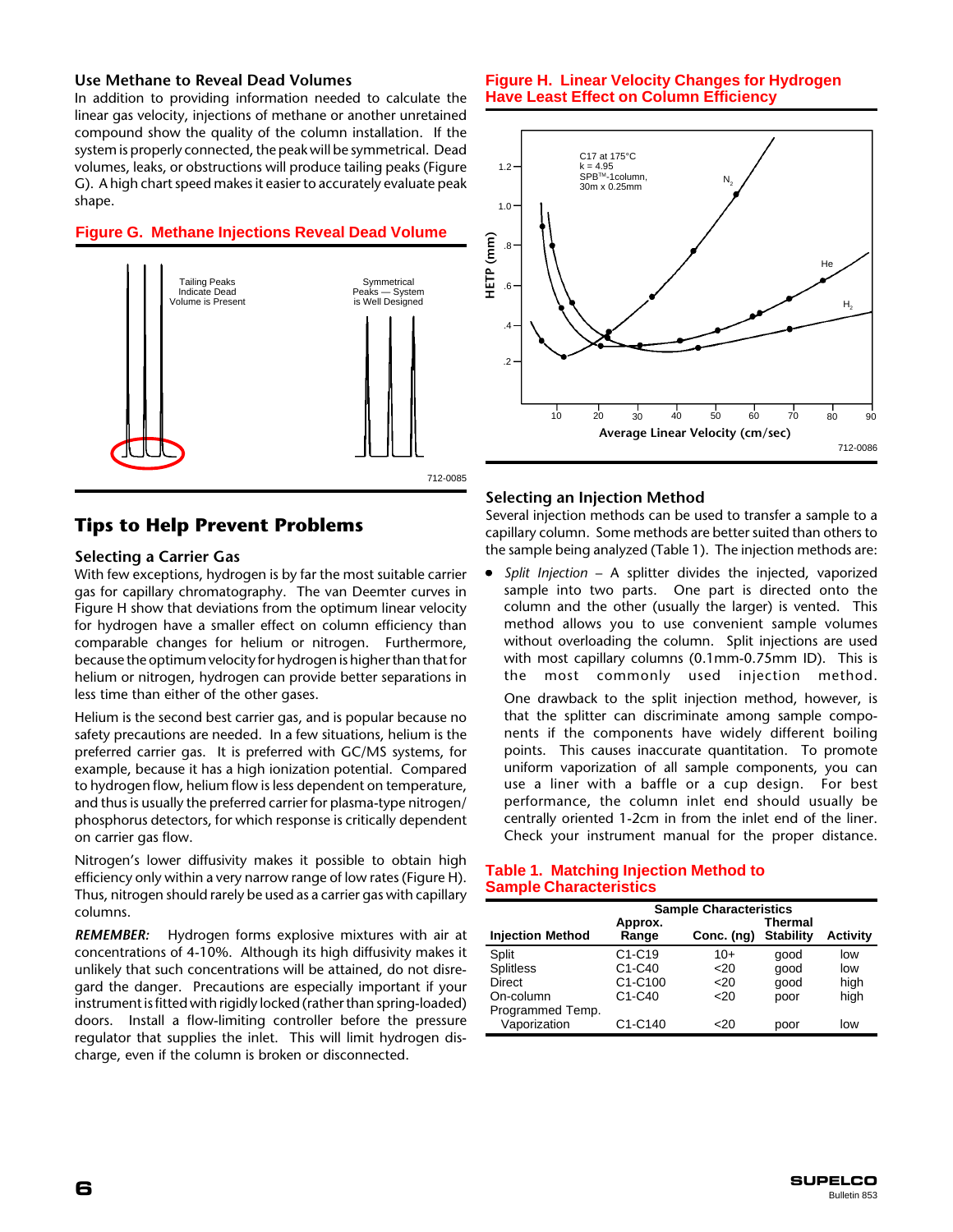- Splitless Injection The sample is injected into the hot inlet with the splitter vent off. After some time (determined by experimentation), the vent is turned on. Sample components will be concentrated on the column, while a major portion of the solvent will have been vented. The solvent used and the initial oven temperature are critical. The technique is especially valuable for concentrating very low level compounds on the column, to obtain more symmetric peaks. The method requires slow injection into a special straight bore injector liner. For best results, the inlet end of the column should be inserted into the liner to 1-2cm below the maximum insertion distance of the syringe needle.
- Direct Injection The sample is injected into the liner and is, in turn, transferred onto the column. Because there is no splitter, discrimination is avoided. The liner is a straight tube, or a tube with restrictions on both ends, to keep the sample from backing up into the injection port. Insert the column into the liner according to the instrument manufacturer's recommendation (usually 1-2cm below the maximum insertion distance of the needle). The method is best used with 0.53mm and 0.75mm ID columns.
- *On-Column Injection* The sample is injected directly into the inlet end of the column. Standard needles can be used with 0.53mm ID fused silica columns and 0.75mm ID glass columns that are *not* connected to fused silica guard columns. Special inlets and fused silica needles must be used with 0.25mm and 0.32mm ID fused silica columns, and 0.75mm ID glass columns connected to fused silica guard columns. On-column injection is used with very active, thermally liable, or high boiling compounds to minimize sample contact with possibly adsorptive surfaces. A slow injection rate is required.
- Cold Trapping Allows large solvent peaks to elute well before the first peak of interest. The column temperature is set 10°C higher than the solvent's boiling temperature and at least 20°C lower than the boiling temperature of the lowest boiling sample component. Consequently, the solvent passes through the column while the compounds to be analyzed are held back. The column is subsequently heated to allow the compounds of interest to elute.

● *Programmed Temperature Vaporization* – The sample is injected onto a liner that is then temperature programmed. Each compound vaporizes at its own boiling point. Low boiling compounds elute at temperatures well below those that could promote decomposition. To ensure the best chromatography, column temperature is very low initially and programmed upward.

# **Selecting an Injection Technique**

There are many different types of syringes and injection techniques available. We recommend several combinations for differing or overlapping purposes (Table 2). The most popular syringes are:

*1µL plunger-in-needle syringes* – For injecting small samples (0.1- 1.0µL). The entire sample resides in the needle and is pushed out of the needle by a plunger. The syringe is filled by capillary action – pull the plunger back and the vacuum draws the sample into the needle. Pumping the plunger will cause the sample to get between the wire and the wall, producing false (larger than measured volume) and very irreproducible sample sizes.

*10µL liquid syringes* – The most commonly used syringes for gas chromatography. There are several techniques for using them:

- *Filled Needle Technique*  The sample is held in both the needle (1-2µL) and the syringe barrel, and is injected rapidly or slowly, depending on the injection mode. This technique, used with all injection modes and employed by all autosamplers, offers the poorest repeatability of all injection techniques.
- *Cold Needle Technique* The sample is drawn completely into the syringe barrel and the needle filled with air. Depress the plunger as soon as the needle is fully inserted into the injection port. Complete the injection as rapidly as possible. Like the filled needle technique, this technique is used with all modes of injection.
- Air Plug Technique Similar to the cold needle technique, except that approximately 3µL of air is drawn into the syringe before the sample. Insert the needle into the injection port and allow it to heat for 2-4 seconds, then depress the plunger as rapidly as possible. This technique can be used with all modes of injection and offers good reproducibility.

# **Table 2. Sample Parameters for Different Injection Techniques**

| <b>Injection Method</b>          | <b>Injection Time</b><br>(sec.) | <b>Sample Size</b><br>(µL) | <b>Split Ratio</b>           | <b>Splitter</b> | Inlet Temp.<br>$(^{\circ}C)$ | Initial Oven Temp.        |
|----------------------------------|---------------------------------|----------------------------|------------------------------|-----------------|------------------------------|---------------------------|
| Split                            | $<$ 1                           | $0.1 - 2$                  | 1:30-1:500                   | <b>on</b>       | 100-350                      | <b>NR</b>                 |
| <b>Splitless</b>                 | $20$                            | $1 - 3$                    | 1:30-1:500                   | off 20-60 sec.  | 100-350                      | $10^{\circ}$ < solvent BP |
| Direct Injection                 | $<$ 3                           | $0.1 - 2$                  | splitter off                 | off             | 100-350                      | NR.                       |
| On Column<br>(hot)<br>(cold)     | $<$ 1                           | $0.1 - 2$                  | splitter off<br>splitter off | off<br>off      | $=$ solvent BP               | $=$ solvent BP            |
| Cold Trapping                    | $<$ 1                           | $1 - 3$                    | 1:30-1:500                   | on              | 100-350                      | $20^\circ$ > solvent BP   |
| Programmed<br>Temp. Vaporization | $<$ 1                           | $0.1 - 2$                  | 1:30-1:500                   | <b>on</b>       | $20^\circ$ < solvent BP      | $20^\circ$ < solvent BP   |

NR = No Recommendation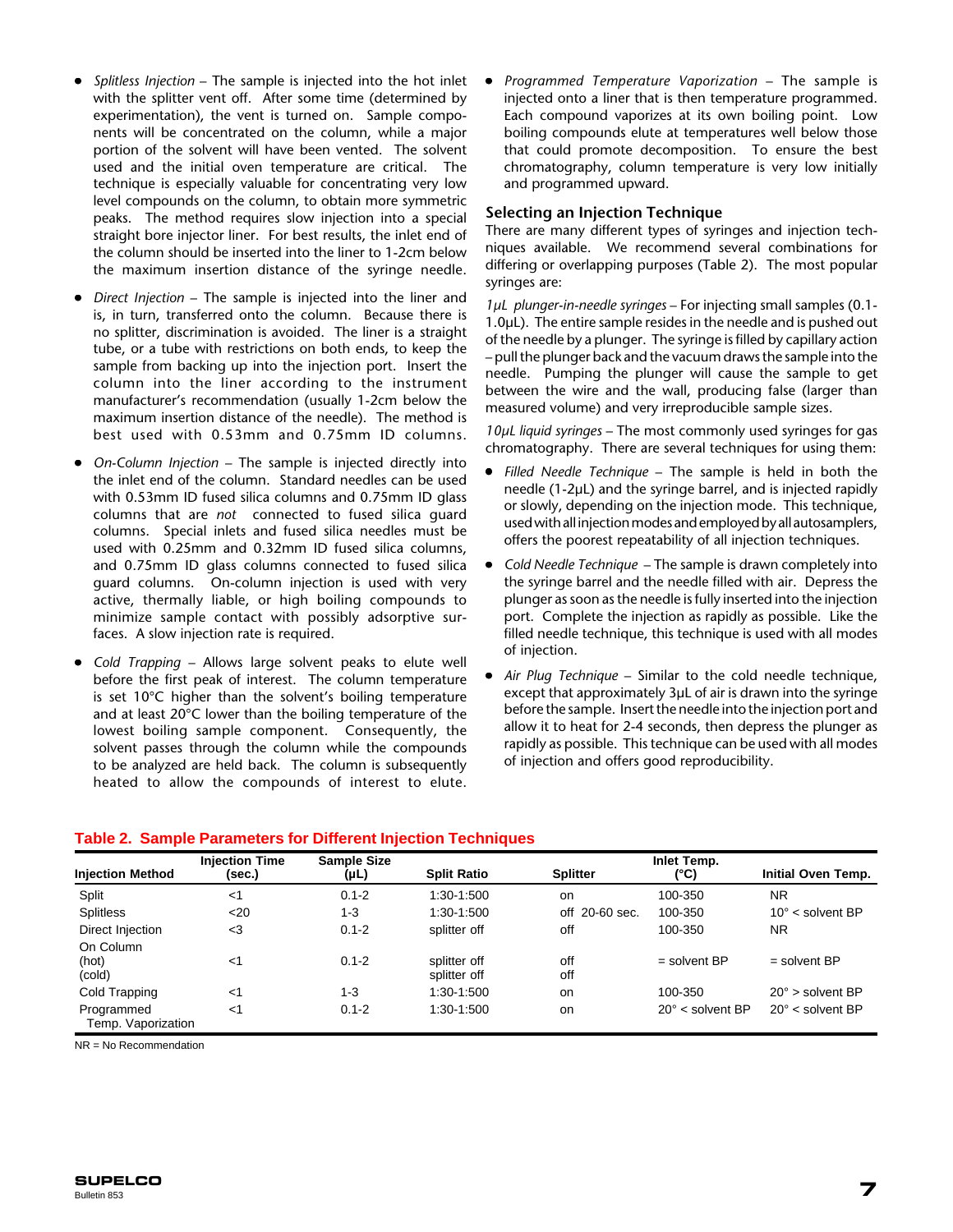- *Solvent Flush Technique* The needle is first filled with pure solvent, then about 1µL of air, the sample, and another 1µL of air are drawn in succession. Depress the plunger as soon as the needle is in the injection port. The method offers good reproducibility, but the solvent must be pure, and the extra solvent volume must be considered in the analysis. Keep solvent and sample volumes small, to prevent overloading the injection port or column.
- Sandwich Technique Takes the solvent flush technique one step further. Solvent, air, sample, air, and solvent are drawn into the syringe in succession. Injection is made as soon as the empty needle is in the injection port. To prevent overloading the injection port and column, total liquid volume must not exceed 3µL. This technique provides excellent repeatability, but the large volumes involved preclude using it with on-column or direct injection.

#### **Syringe Cleaning Tips**

Poorly maintained syringes lead to ghost peaks, poor sample quantification, short septum life, and septum fragments in the liner. For repeatable sample quantification and long syringe life, clean the syringe after every injection and *visually examine* (no fingers) the point for burrs. Remove all sample residue from both barrel and needle. We recommend the following procedure:

Draw pure, particle-free solvent into the full volume of the syringe. Wait a few minutes for the solvent to dissolve soluble materials. Discard this material, preferably by inserting the needle into a heat/vacuum syringe-cleaning device. Repeat the process. It is often helpful to switch solvent types, using first a nonpolar (e.g., hexane), then a highly polar (e.g., acetone) solvent.

Remove the plunger and gently wipe it with a clean tissue. (Do not remove the plunger from wire-in-the-needle syringes.) Before replacing the plunger, insert the needle into a hot injection port, allowing hot carrier gas to dry the needle and barrel (avoid drawing air into the system). Do not dry the needle and barrel with room air. Dust particles in the air can accumulate in the barrel and block it.

#### **Using Test Chromatograms to Evaluate A New Column or Routinely Monitor Column Performance**

When you receive a new column, evaluate its performance in your instrument. Use the test mixture and conditions described on the data sheet. The test results, in combination with information from methane injections, will be valuable for evaluating the overall quality of the installation, and the column's efficiency, percent coating efficiency, capacity factor, and inertness.

Compare your results to the test chromatogram and data sheet provided with your column. If you cannot duplicate the results onthe data sheet, a problem exists. Interpretation of the test mix results are covered on the test mix instruction sheet. See the Appendix of this guide for details on calculating performance values from the test data.

Dead volumes will be uncovered by the methane test, as described in a previous section.

Depending on use, capillary columns can, in time, show tailing, broadening peaks, or retention changes. To ensure that your chromatographic system is performing at optimum, make a weekly injection of the test mix or other appropriate isothermal mix. This information will be extremely useful for troubleshooting the system. Expect to duplicate the test chromatogram from week to week. If you cannot, a problem exists.

If a nonbonded column gradually loses efficiency or retention times change, there are two possible causes: phase washing off the inlet end or gradual bleeding from the column, causing a film thickness gradient along the column. Both conditions are gradual processes that can arise from a continual one-directional flow through the column. These problems can be avoided by periodically (about every two weeks) reversing the inlet and detector ends of the column, and thus the direction of flow. This procedure should be used as a preventive measure, not a cure.

#### **Rinsing a Bonded Phase/Removing Contaminated Column Ends**

If your column produces tailing peaks (and you know the injector liner is clean and properly deactivated), the problem could be adsorptive sample residue or septum fragments contaminating the inlet end of the column. You can cure this problem by cutting two loops from the column inlet.

Alternatively, you can rinse Supelco bonded phase capillary columns (except those with phase films of 1.5µm or more) with pentane, methylene chloride, or acetone to remove soluble contaminants and septum fragments. Rinsing also removes polymer fragments formed by thermal degradation of the phase while the column is in use. Therefore, each time the column is rinsed and subsequently heated, a small loss in performance (decrease in k') results.

Columns can be rinsed in a variety of ways, but solvent should *always* flow from the column outlet to the inlet, so septum particles and other contaminants are flushed from the inlet, not further into the column. Usually, the easiest way to rinse a column is to attach the inlet end to a vacuum source and pull the solvent through the column. Alternatively, solvent can be pushed through the column, from a pressurized reservoir, at approximately 30psig. To effectively rinse a column, use 5-10mL of solvent for a 0.25mm or 0.32mm ID column, or 20-25mL of solvent for a 0.53mm or 0.75mm ID column.

Under some conditions, contaminants polymerize in the column inlet. Rinsing with solvents will not restore column performance, and it will be necessary to break off approximately 1/2 meter from the column inlet. If your samples are excessively dirty, you can prevent column contamination by attaching a 1/2 meter guard column of fused silica tubing to the column inlet, using a capillary butt connector. Contaminants will be trapped in the guard column. For more information about guard columns, refer to the Supelco catalog.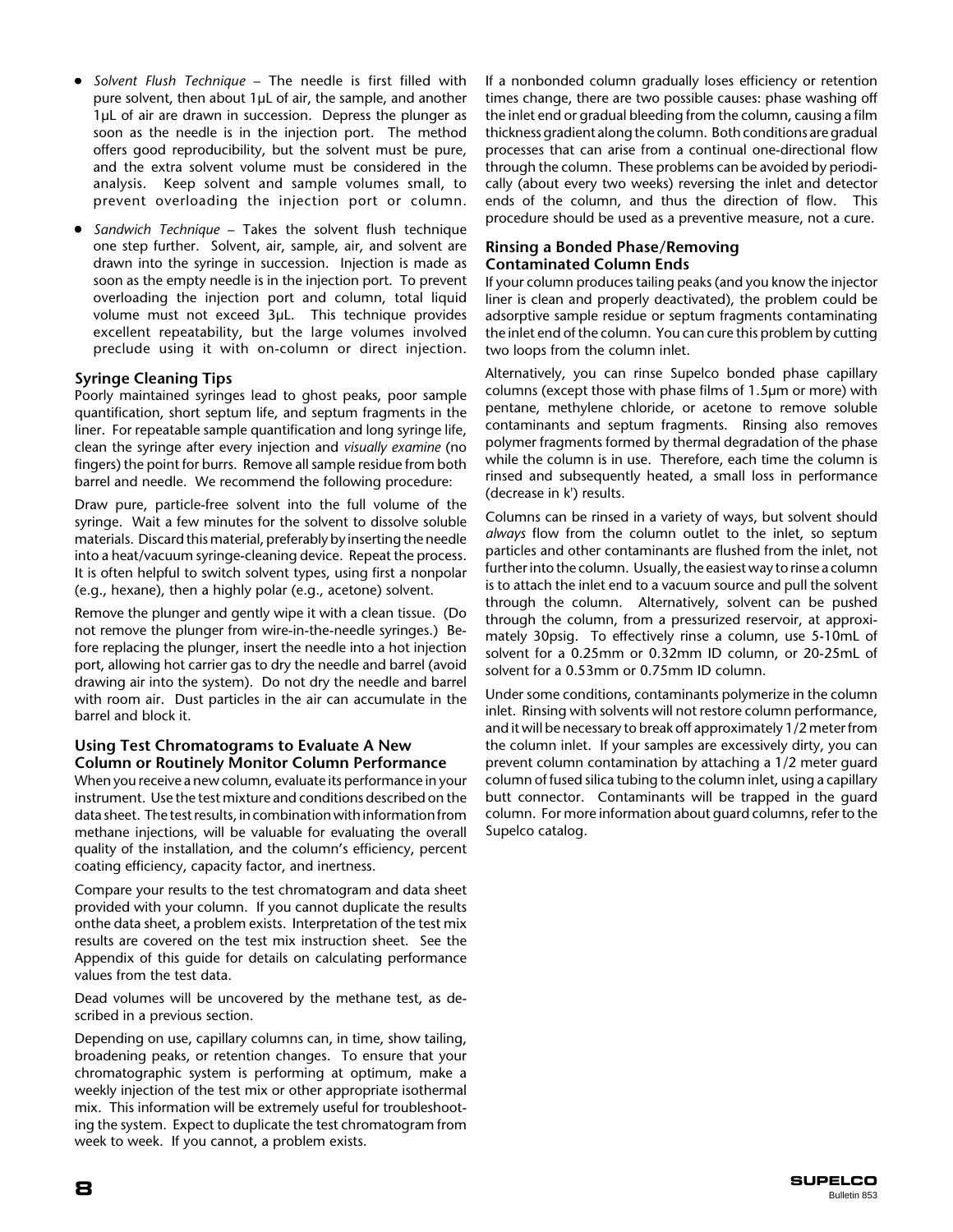# **Troubleshooting Table**

To use this table, locate the symptom your chromatograms are showing, then read the entire list of possible causes. Because a specific remedy can be performed easily on one instrument and with difficulty on another, the causes are not listed in any particular order. Eliminate them one by one, beginning with the easiest and working toward the most difficult.

| <b>Symptoms Index</b> |                          |             |                       |                        |             |
|-----------------------|--------------------------|-------------|-----------------------|------------------------|-------------|
| <b>Topic</b>          | Symptom                  | Symptom No. | <b>Topic</b>          | Symptom                | Symptom No. |
|                       | changing (after peak)    | 23          |                       | cigar top              | 20          |
|                       | cycling                  | 9           |                       | clipped                | 21          |
|                       | dip                      | 25          |                       | extra                  | 14          |
|                       | drifting                 | 7           |                       | ghost                  | 13          |
| <b>Baseline</b>       | drop (after peak)        | 24          | <b>Peaks</b>          | leading                | 16          |
|                       | irregular or unstable    | 8           |                       | missing                | 2           |
|                       | off scale (zeroing)      | 6           |                       | no peaks               |             |
|                       | rise (before/after peak) | 22          |                       | negative               | 12          |
|                       | spikes (regular)         | 10          |                       | round top              | 19          |
|                       | spikes (irregular)       | 11          |                       | solvent, broad         | 26          |
|                       |                          |             |                       | split                  | 17          |
|                       |                          |             |                       | square top             | 18          |
|                       |                          |             |                       | tailing                | 15          |
|                       |                          |             |                       | unresolved             | 28          |
| Column                | short column life        | 29          | Quantitation          | irreproducible         | 5           |
| <b>Detector</b>       | response low             | 3,4         | <b>Retention time</b> | prolonged or shortened | 27          |

#### **Abbreviations**

**ECD** — electron capture detector **FTD —** flame photometric detector **TCD —** thermal conductivity detector **FID —** flame ionization detector

#### **Troubleshooting Table**

| Symptom                  | <b>Possible Cause</b>                                                                   | Remedy                                                                                                                                                                                                                                  |
|--------------------------|-----------------------------------------------------------------------------------------|-----------------------------------------------------------------------------------------------------------------------------------------------------------------------------------------------------------------------------------------|
| Symptom No. 1 - No Peaks |                                                                                         |                                                                                                                                                                                                                                         |
|                          | 1. Detector or electrometer power off, or<br>fuse blown.                                | 1. Check detector and electrometer<br>settings. Check fuses.                                                                                                                                                                            |
|                          | 2. FID: flame not lit.                                                                  | 2. Hold mirror over FID exhaust. Water<br>condenses on mirror if FID lit. Light<br>flame, if unlit, and adjust hydrogen<br>and air flows.                                                                                               |
|                          | 3. Sample injected onto wrong column<br>(multiple column chromatograph).                | 3. Reinject sample onto proper column.                                                                                                                                                                                                  |
| <b>Normal</b>            | 4. Syringe defective.                                                                   | 4. Inject sample with a new syringe. If<br>problem disappears, discard old syringe.                                                                                                                                                     |
| Problem<br>795-0314      | 5. Injection port temperature too low<br>(sample not vaporized).                        | 5. Verify temperature with an accurate<br>thermometer, adjust if necessary. If<br>instrument setting and thermometer<br>agree, increase temperature (do not<br>exceed stationary phase limit) or inject<br>sample directly onto column. |
|                          | 6. Oven not heated or column tempera-<br>ture too low (sample condensing in<br>column). | 6. Verify temperature with an accurate<br>thermometer, adjust if necessary. If<br>instrument setting and thermometer<br>agree, increase temperature (do not<br>exceed stationary phase limit).                                          |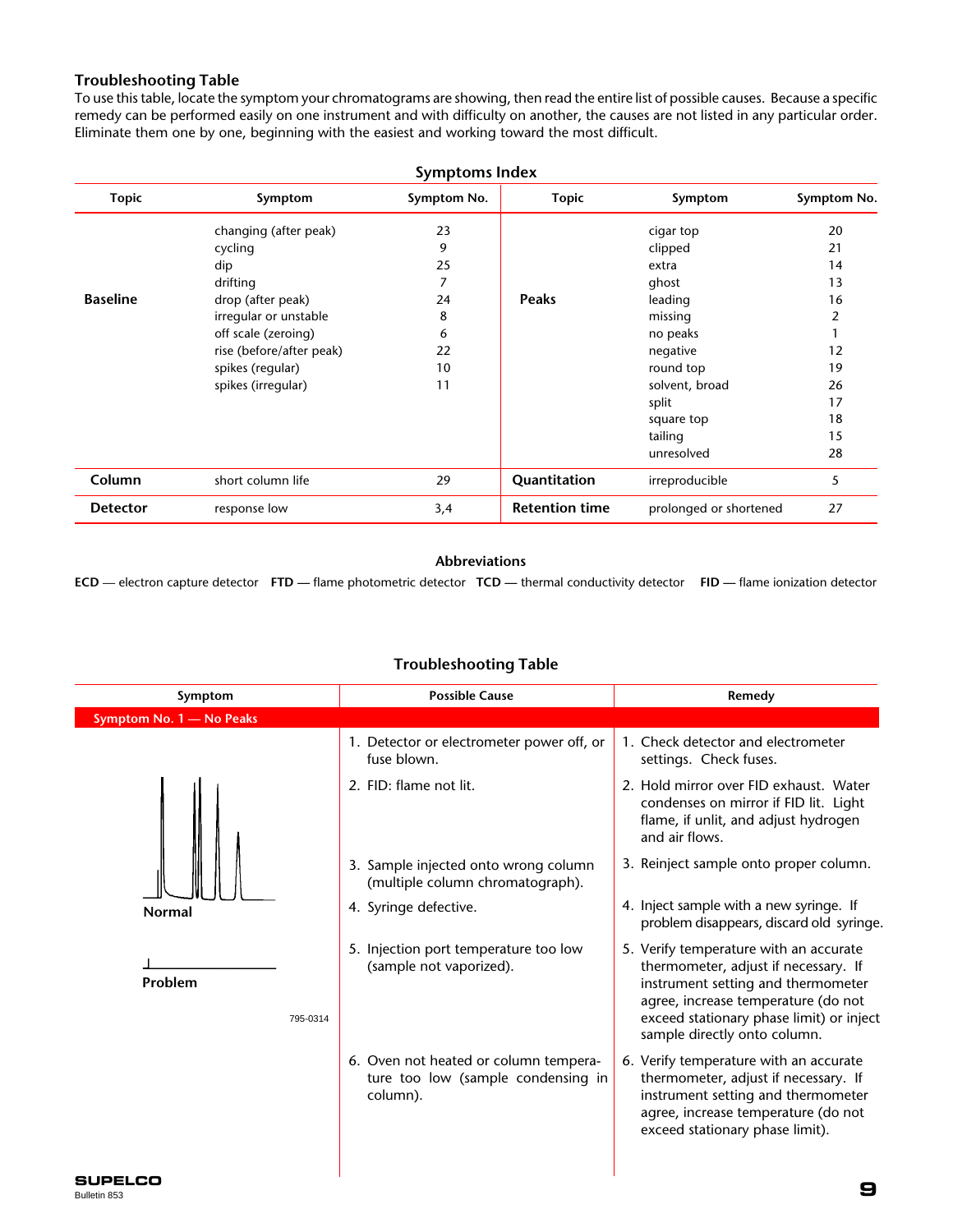| Symptom                                         | <b>Possible Cause</b>                                                                                                                                                                                                                                                            | Remedy                                                                                                                                                                                                                                                                                                                                                                                                                                                                                                                          |
|-------------------------------------------------|----------------------------------------------------------------------------------------------------------------------------------------------------------------------------------------------------------------------------------------------------------------------------------|---------------------------------------------------------------------------------------------------------------------------------------------------------------------------------------------------------------------------------------------------------------------------------------------------------------------------------------------------------------------------------------------------------------------------------------------------------------------------------------------------------------------------------|
| Symptom No. 1 - No Peaks (cont'd.)              |                                                                                                                                                                                                                                                                                  |                                                                                                                                                                                                                                                                                                                                                                                                                                                                                                                                 |
|                                                 | 7. Recorder malfunctioning.                                                                                                                                                                                                                                                      | 7. Check recorder connections and ad-<br>just if necessary. Set attenuation to<br>infinity. If recorder pen does not go to<br>electrical zero, troubleshoot recorder<br>according to manual.                                                                                                                                                                                                                                                                                                                                    |
|                                                 | 8. No carrier gas flow.                                                                                                                                                                                                                                                          | 8. Check for leaks at column<br>connections and septum (see page<br>3), replace septum or tighten<br>connections if necessary. Check for<br>obstructions at column inlet (an over-<br>tightened septum can obstruct<br>column or end of splitter liner, cutting<br>off gas flow). Be sure pressure at gas<br>source exceeds pressure need at head<br>of column by at least 15psig at<br>maximum temperature. Replace<br>cylinder before pressure falls below<br>300 psig. Replace regulator or flow<br>controller if defective. |
|                                                 | 9. Detector, electrometer, or<br>cables defective.                                                                                                                                                                                                                               | 9. Check collector voltage and<br>connections per instrument manual.                                                                                                                                                                                                                                                                                                                                                                                                                                                            |
|                                                 | 10. FID: faulty connection between<br>collector and voltage source.                                                                                                                                                                                                              | 10. Clean contacts as recommended by<br>instrument manufacturer.                                                                                                                                                                                                                                                                                                                                                                                                                                                                |
|                                                 | 11. Column broken.                                                                                                                                                                                                                                                               | 11. If broken at inlet or detector end,<br>inspect first few coils for column or<br>septum fragments. If fragments are<br>present, rinse column (bonded phase<br>only) or remove 1-2 coils from inlet<br>end (see page 8). Make clean cut and<br>reinstall column. Repair mid-column<br>break by using a connector.<br>Evaluate column for oxidation or<br>other damage, replace column if<br>necessary.                                                                                                                        |
| Symptom No. 2 - Missing peaks/solvent peak only |                                                                                                                                                                                                                                                                                  |                                                                                                                                                                                                                                                                                                                                                                                                                                                                                                                                 |
|                                                 | 1. Syringe dirty or partially plugged.                                                                                                                                                                                                                                           | 1. Inject sample with a new syringe. If<br>problem disappears, thoroughly clean<br>old syringe.                                                                                                                                                                                                                                                                                                                                                                                                                                 |
|                                                 | 2. Sample too dilute. Split ratio too high.                                                                                                                                                                                                                                      | 2. Inject a standard. If results are<br>satisfactory, increase sensitivity or<br>inject larger or more concentrated                                                                                                                                                                                                                                                                                                                                                                                                             |
| <b>Normal</b>                                   | 3. Carrier gas leak at septum or column<br>connection.                                                                                                                                                                                                                           | sample.<br>3. Check for leaks (see page 3). Replace<br>septum or tighten connections if<br>necessary.                                                                                                                                                                                                                                                                                                                                                                                                                           |
| Problem<br>795-0315                             | 4. Incorrect injection port or column<br>temperature:<br>• Injection port or column too cold,<br>sample not properly vaporized.<br>• Injection port too hot, thermally<br>labile sample decomposing.<br>• Column<br>too<br>hot,<br>sample<br>components eluting in solvent peak. | 4. Verify temperatures with an accurate<br>thermometer, adjust if necessary. If<br>instrument<br>settings<br>and<br>thermometer agree, increase or<br>reduce temperature(s) as necessary<br>(be sure new temperatures are<br>appropriate for column and sample).                                                                                                                                                                                                                                                                |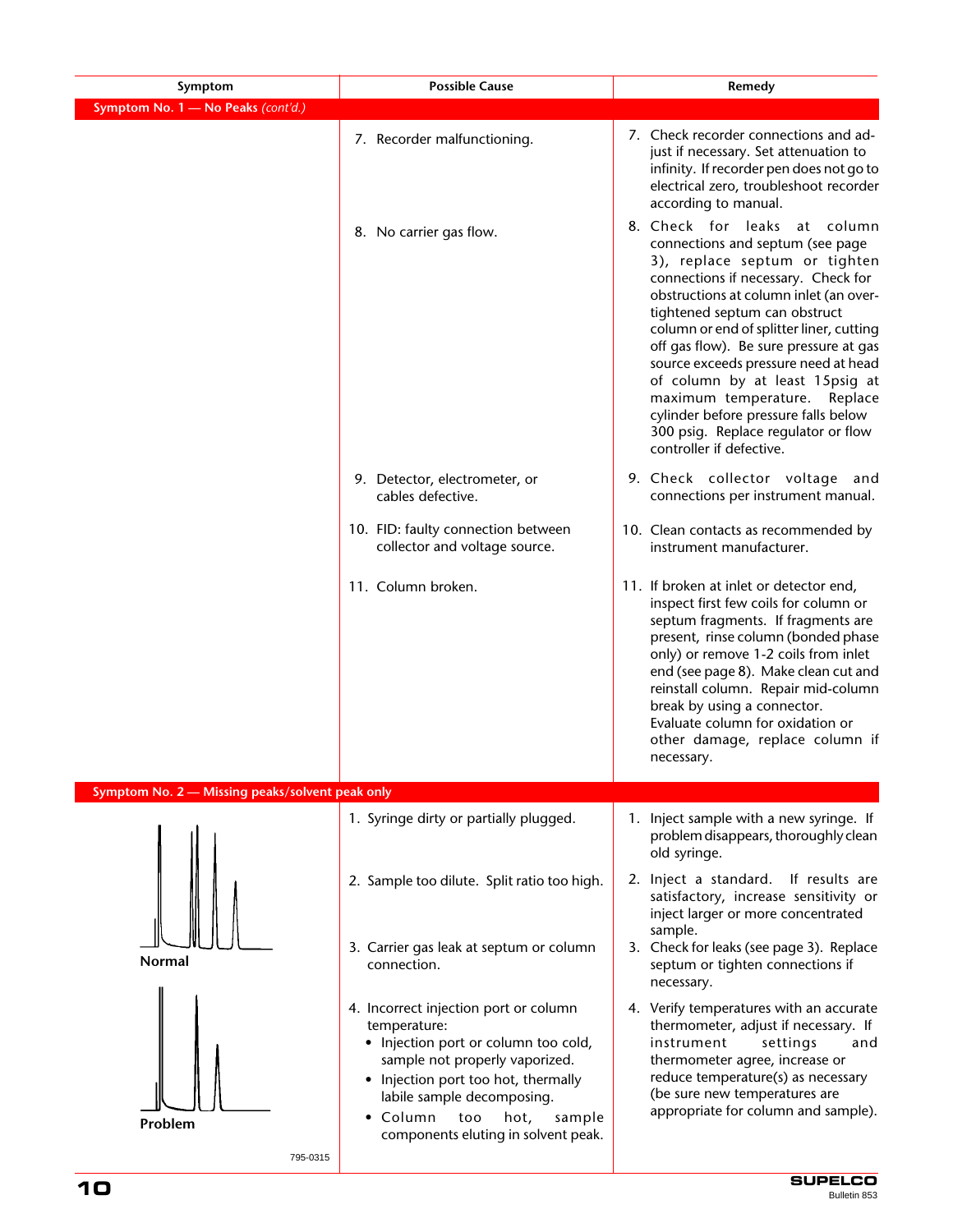| Symptom                                                                       | <b>Possible Cause</b>                                            | Remedy                                                                                                                                                                                                                                                                                                                                                                                                                                                                                                                                                                                                               |
|-------------------------------------------------------------------------------|------------------------------------------------------------------|----------------------------------------------------------------------------------------------------------------------------------------------------------------------------------------------------------------------------------------------------------------------------------------------------------------------------------------------------------------------------------------------------------------------------------------------------------------------------------------------------------------------------------------------------------------------------------------------------------------------|
| Symptom No. 2 - Missing peaks/solvent peak only (cont'd.)                     |                                                                  |                                                                                                                                                                                                                                                                                                                                                                                                                                                                                                                                                                                                                      |
|                                                                               | 5. Incorrect linear velocity/column flow<br>rate.                | 5. Measure column flow and adjust if<br>necessary (see page 4).                                                                                                                                                                                                                                                                                                                                                                                                                                                                                                                                                      |
| Problem<br>795-0317                                                           | 6. Sample components adsorbed by<br>column or inlet liner.       | 6. Inject standard on column known to be<br>performing well. If results are good,<br>rinse original column (bonded phase<br>only) or remove 1-2 coils from inlet end<br>(see page 8). If column performance is<br>not restored, replace column. To pro-<br>long column life, use guard columns<br>(see page 8) and reverse column peri-<br>odically. Remove inlet liner and check<br>cleanliness. Replace glass wool and<br>packing or use new, deactivated liner.<br>If sample has never been analyzed and<br>is chemically active, you may need a<br>column with a different (or specialized)<br>stationary phase. |
|                                                                               | 7. Column cannot separate components<br>from solvent.            | 7. Change solvent or column.                                                                                                                                                                                                                                                                                                                                                                                                                                                                                                                                                                                         |
|                                                                               |                                                                  |                                                                                                                                                                                                                                                                                                                                                                                                                                                                                                                                                                                                                      |
| Symptom No. 3 - Detector response low for all peaks (retention times correct) |                                                                  |                                                                                                                                                                                                                                                                                                                                                                                                                                                                                                                                                                                                                      |
|                                                                               | 1. Sample size too small or split ratio too<br>large.            | 1. Increase sample size or reduce split<br>ratio.                                                                                                                                                                                                                                                                                                                                                                                                                                                                                                                                                                    |
|                                                                               | 2. Sensitivity setting wrong.                                    | 2. Check sensitivity setting, adjust if<br>necessary. Inject standard for comparison.                                                                                                                                                                                                                                                                                                                                                                                                                                                                                                                                |
|                                                                               | 3. Makeup gas flow inadequate.                                   | 3. Adjust flow to detector manufacturer's<br>specifications.                                                                                                                                                                                                                                                                                                                                                                                                                                                                                                                                                         |
|                                                                               | 4. Poor injection technique.                                     | 4. Use correct syringe size and<br>appropriate injection technique for<br>sample and analysis.                                                                                                                                                                                                                                                                                                                                                                                                                                                                                                                       |
| Normal                                                                        | 5. Syringe defective.                                            | 5. Inject sample with a new syringe. If<br>problem disappears, discard old<br>syringe.                                                                                                                                                                                                                                                                                                                                                                                                                                                                                                                               |
|                                                                               | 6. Carrier gas leak at septum or column<br>connection.           | 6. Check for leaks (see page 3). Replace<br>septum or tighten connections if<br>necessary.                                                                                                                                                                                                                                                                                                                                                                                                                                                                                                                           |
| Problem<br>795-0316                                                           | 7. Injection port temperature too low<br>(sample not vaporized). | 7. Verify temperature with accurate ther-<br>mometer, adjust if necessary. If instru-<br>ment setting and thermometer agree,<br>increase temperature (do not exceed<br>stationary phase limit).                                                                                                                                                                                                                                                                                                                                                                                                                      |
|                                                                               | 8. FID: hydrogen or air flow incorrect.                          | 8. Adjust gas flows to detector<br>manufacturer's specifications.                                                                                                                                                                                                                                                                                                                                                                                                                                                                                                                                                    |
|                                                                               | 9. FID: low oxygen level in compressed<br>air.                   | 9. Replace air tank.                                                                                                                                                                                                                                                                                                                                                                                                                                                                                                                                                                                                 |
|                                                                               |                                                                  |                                                                                                                                                                                                                                                                                                                                                                                                                                                                                                                                                                                                                      |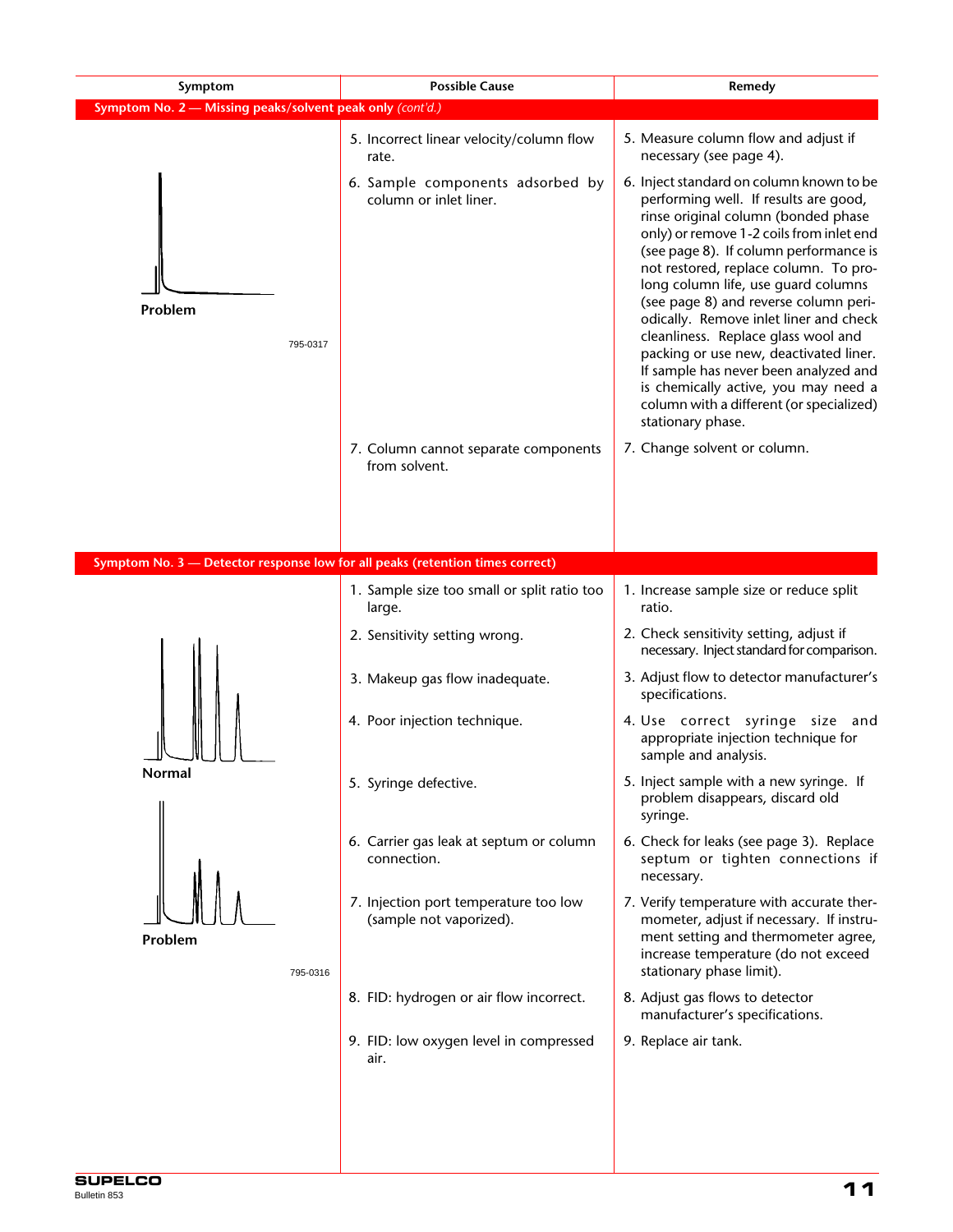| Symptom                                                                        | <b>Possible Cause</b>                                                                                                                                                                                                               | Remedy                                                                                                                                                                                                                                                                                                                                                                                                                                                                   |
|--------------------------------------------------------------------------------|-------------------------------------------------------------------------------------------------------------------------------------------------------------------------------------------------------------------------------------|--------------------------------------------------------------------------------------------------------------------------------------------------------------------------------------------------------------------------------------------------------------------------------------------------------------------------------------------------------------------------------------------------------------------------------------------------------------------------|
|                                                                                | Symptom No. 3 - Detector response low for all peaks (retention times correct) (cont'd.)                                                                                                                                             |                                                                                                                                                                                                                                                                                                                                                                                                                                                                          |
|                                                                                | 10. FID: faulty connection between<br>collector and voltage source.                                                                                                                                                                 | 10. Clean contacts as recommended by<br>instrument manufacturer.                                                                                                                                                                                                                                                                                                                                                                                                         |
|                                                                                | 11. ECD: detector dirty.                                                                                                                                                                                                            | 11. Clean per instrument manual.                                                                                                                                                                                                                                                                                                                                                                                                                                         |
|                                                                                | 12. TCD: incorrect carrier gas flow rate.                                                                                                                                                                                           | 12. Adjust flow rate to detector<br>manufacturer's specifications.                                                                                                                                                                                                                                                                                                                                                                                                       |
|                                                                                | 13. TCD: incorrect cell voltage.                                                                                                                                                                                                    | 13. Refer to instrument manual.                                                                                                                                                                                                                                                                                                                                                                                                                                          |
|                                                                                | 14. Sample components adsorbed by<br>column or inlet liner.                                                                                                                                                                         | 14. Inject standard on column known to<br>be performing well. If results are<br>good, rinse original column (bonded<br>phase only) or remove 1-2 coils from<br>inlet end (see page 8). If column<br>performance is not restored, replace<br>column. To prolong column life, use<br>guard columns (see page 8) and<br>reverse column<br>periodically.<br>Remove inlet liner and check<br>cleanliness. Use new, deactivated<br>liner or replace glass wool and<br>packing. |
|                                                                                | 15. FPD: hydrocarbon eluting with<br>sample, diminishing response<br>(quenching effect).                                                                                                                                            | 15. Check with hydrocarbon-free<br>standard. If necessary, change to<br>column that will separate hydrocar-<br>bons from components of interest.                                                                                                                                                                                                                                                                                                                         |
| Symptom No. 4 - Detector response low for all peaks, retention times prolonged |                                                                                                                                                                                                                                     |                                                                                                                                                                                                                                                                                                                                                                                                                                                                          |
|                                                                                | 1. Linear velocity/flow rate too low.                                                                                                                                                                                               | 1. Measure linear velocity and adjust if<br>necessary.                                                                                                                                                                                                                                                                                                                                                                                                                   |
|                                                                                | 2. Carrier gas leak at septum or column<br>connection.                                                                                                                                                                              | 2. Check for leaks (see page 3). Replace<br>septum or tighten connections if<br>necessary.                                                                                                                                                                                                                                                                                                                                                                               |
| IN JUNI<br>Normal                                                              | 3. Column temperature too low.                                                                                                                                                                                                      | 3. Verify temperature with accurate ther-<br>mometer, adjust if necessary. If instru-<br>ment setting and thermometer agree,<br>increase temperature (do not exceed<br>stationary phase limit).                                                                                                                                                                                                                                                                          |
| Problem                                                                        | 4. Low carrier gas flow/high pressure drop:<br>• overtightened septum<br>• source pressure insufficient<br>(may be most noticeable with<br>temperature programmed analyses)<br>• inlet carrier gas line, or gas purifier<br>plugged | 4. Loosen septum. Increase pressure at<br>gauge by 10psig. Flow control must<br>be set at least 15psig above need at<br>maximum temperature of program.<br>Replace liner, tubing, or purifier as<br>necessary.                                                                                                                                                                                                                                                           |
| 795-0316                                                                       |                                                                                                                                                                                                                                     |                                                                                                                                                                                                                                                                                                                                                                                                                                                                          |
|                                                                                |                                                                                                                                                                                                                                     |                                                                                                                                                                                                                                                                                                                                                                                                                                                                          |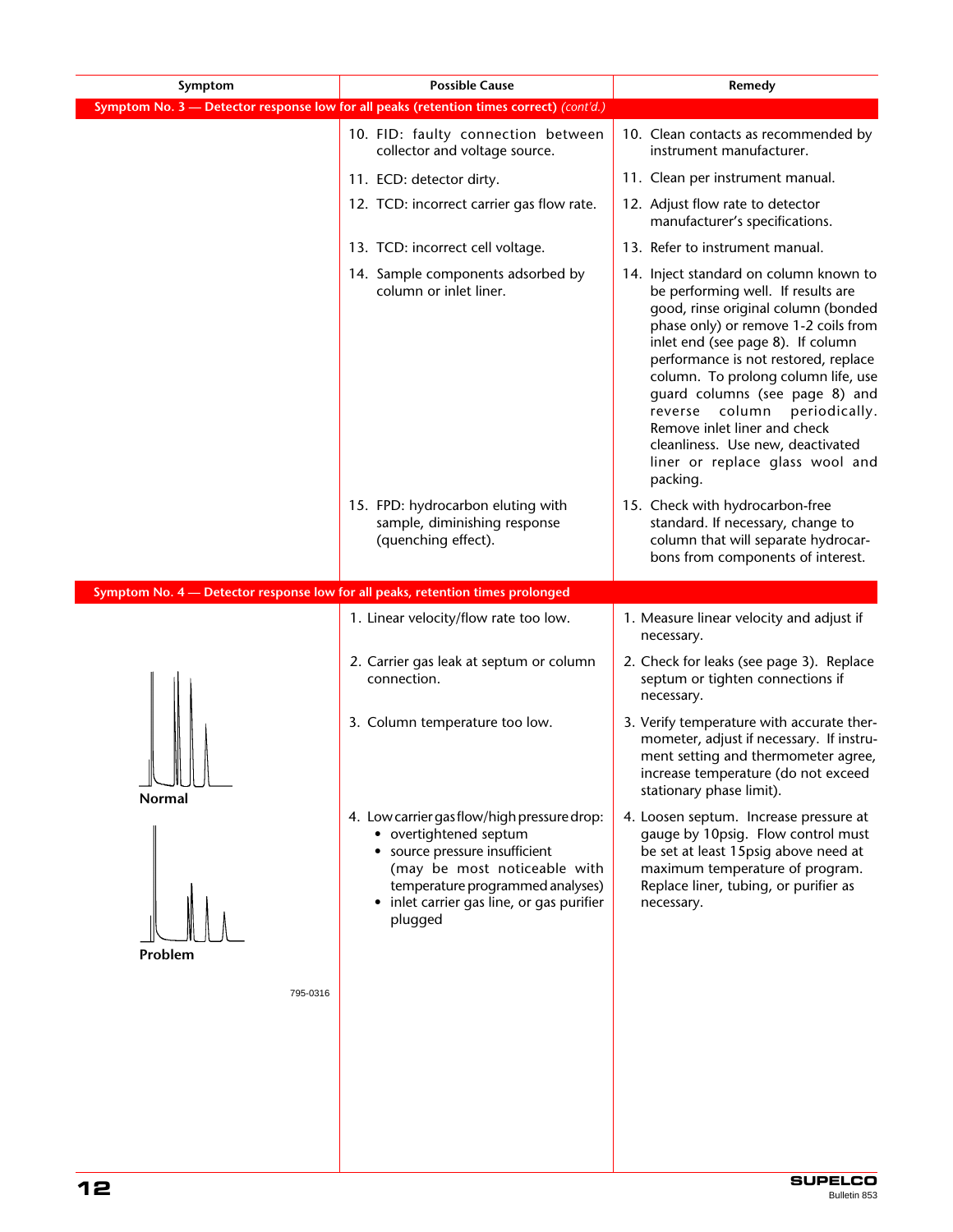| Symptom                                                                                                                             | <b>Possible Cause</b>                                                                                                                                                                                                                                                                          | Remedy                                                                                                                                                                                                                                                                                                                                                                                                                                                                                                                                                                                                                                                                    |  |  |  |  |
|-------------------------------------------------------------------------------------------------------------------------------------|------------------------------------------------------------------------------------------------------------------------------------------------------------------------------------------------------------------------------------------------------------------------------------------------|---------------------------------------------------------------------------------------------------------------------------------------------------------------------------------------------------------------------------------------------------------------------------------------------------------------------------------------------------------------------------------------------------------------------------------------------------------------------------------------------------------------------------------------------------------------------------------------------------------------------------------------------------------------------------|--|--|--|--|
| Symptom No. 5 - Quantitation not reproducible                                                                                       |                                                                                                                                                                                                                                                                                                |                                                                                                                                                                                                                                                                                                                                                                                                                                                                                                                                                                                                                                                                           |  |  |  |  |
| 1. Retention times correct, but normaliza-<br>tion techniques produce low values for<br>components with longest retention<br>times. | 1. Sample parameters incorrect.<br>a. Incomplete sample injection<br>b. Injection port or column temperature<br>too low.<br>c. Incorrect slope sensitivity with<br>electronic integrator.<br>d. Splitter discrimination.                                                                       | 1. Verify parameters, using a standard.<br>a. Use appropriate syringe and injection<br>technique for sample and analysis<br>(see page 6-7).<br>b. Verify temperatures with an accurate<br>thermometer, adjust if necessary. If<br>instrument settings and thermometer<br>agree, increase temperature(s) as nec-<br>essary (do not exceed stationary phase<br>limit).<br>c. Adjust slope sensitivity.<br>d. Check split rate and adjust if neces<br>sary. Make sure liner is appropriate for<br>injection technique. Make sure<br>injection technique and syringe are<br>correct for sample (see Tables 1 and<br>2). If necessary, increase injection port<br>temperature. |  |  |  |  |
| 2. Retention times correct, but equal<br>amounts of different components on-<br>column result in unequal peak areas.                | 2.<br>a. Detector response differs for different<br>components.<br>b. Components adsorbed by inlet liner<br>(i.e., by glass wool or liner packing) or<br>transfer lines.<br>c. Components adsorbed by polyimide<br>on poorly cut fused silica tubing end or<br>by ferrule fragments in column. | 2.<br>a. Determine correction factors and/or<br>use internal standards technique.<br>b. Change liner (use new, deactivated<br>liner). Delete glass wool or packing, if<br>necessary. Clean or replace transfer<br>lines.<br>c. Make clean, square cuts at column<br>ends. Remove ferrule fragments by<br>rinsing column (bonded phase only)<br>or removing 1-2 coils at contaminated<br>end.                                                                                                                                                                                                                                                                              |  |  |  |  |
| 3. Quantitation for one component varies<br>among several injections, even when<br>using internal standard technique.               | 3.<br>a. Internal standard not compensating<br>for all components in sample.<br>b. Slope sensitivity of integration not<br>high enough for late eluting sample<br>components.                                                                                                                  | 3. Use multiple internal standards.                                                                                                                                                                                                                                                                                                                                                                                                                                                                                                                                                                                                                                       |  |  |  |  |
| 4. Quantitation inconsistent for same<br>sample on successive analyses.                                                             | 4. Peaks insufficiently resolved, peak<br>tailing.                                                                                                                                                                                                                                             | 4. Modify operating parameters or use a<br>column with a different stationary<br>phase.                                                                                                                                                                                                                                                                                                                                                                                                                                                                                                                                                                                   |  |  |  |  |
| 5. Low values for minor compounds.                                                                                                  | 5. Sample too small for accurate counting<br>by integrator.                                                                                                                                                                                                                                    | 5. Increase sample size or electrometer<br>range setting.                                                                                                                                                                                                                                                                                                                                                                                                                                                                                                                                                                                                                 |  |  |  |  |
| 6. Peak response increases with<br>successive injections.                                                                           | 6. Active sites on column adsorbing<br>sample components until saturated<br>(priming the column).                                                                                                                                                                                              | 6. Use a deactivated column.                                                                                                                                                                                                                                                                                                                                                                                                                                                                                                                                                                                                                                              |  |  |  |  |
| Symptom No. 6 - Baseline off scale, cannot zero                                                                                     |                                                                                                                                                                                                                                                                                                |                                                                                                                                                                                                                                                                                                                                                                                                                                                                                                                                                                                                                                                                           |  |  |  |  |
| 100<br>0<br>Normal<br>100                                                                                                           | 1. Column temperature too high,<br>column contaminated or improperly<br>conditioned.                                                                                                                                                                                                           | 1. Verify column temperature with an<br>accurate thermometer. Confirm that it<br>is within limits for stationary phase and<br>analysis. Reduce column temperature<br>to ambient. If problem is the column,<br>baseline will return to normal. Recondi-<br>tion column. If column performance is<br>not restored, replace column. To pro-<br>long column life, use guard columns<br>(see page 8) and reverse column<br>periodically.                                                                                                                                                                                                                                       |  |  |  |  |
| Problem<br>795-0318                                                                                                                 | 2. Recorder malfunctioning.                                                                                                                                                                                                                                                                    | 2. Set attenuation to infinity. If recorder<br>pen does not go to electrical zero,<br>trouble-shoot recorder according to<br>manual.                                                                                                                                                                                                                                                                                                                                                                                                                                                                                                                                      |  |  |  |  |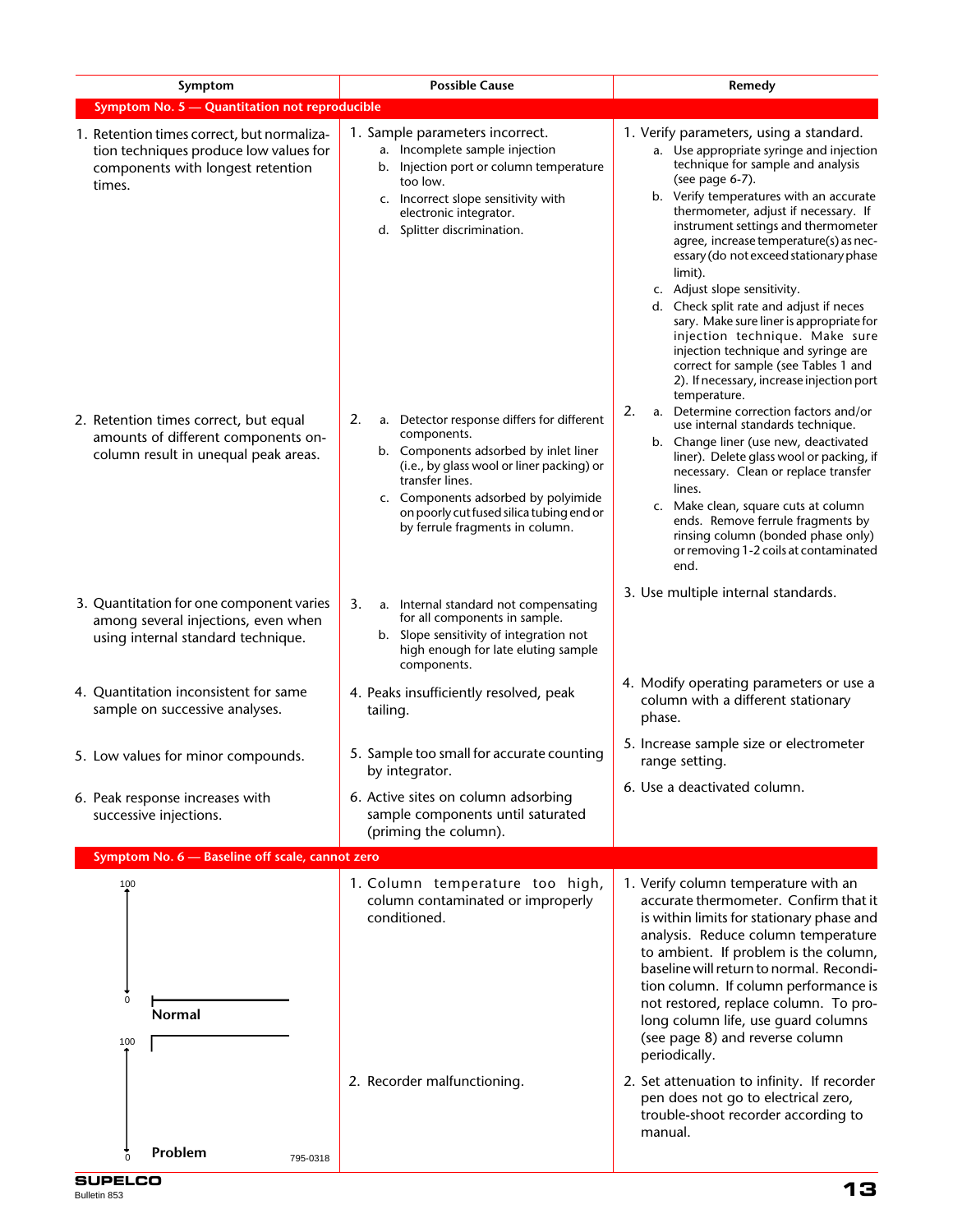| Symptom                                                   | <b>Possible Cause</b>                                                                  | Remedy                                                                                                                                                                                                                                                          |
|-----------------------------------------------------------|----------------------------------------------------------------------------------------|-----------------------------------------------------------------------------------------------------------------------------------------------------------------------------------------------------------------------------------------------------------------|
| Symptom No. 6 - Baseline off scale, cannot zero (cont'd.) |                                                                                        |                                                                                                                                                                                                                                                                 |
|                                                           | 3. Carrier gas leak at septum.                                                         | 3. Check for leaks (see page 3). Replace<br>septum or tighten connections if<br>necessary.                                                                                                                                                                      |
|                                                           | 4. Wrong gases used with instrument<br>and detector (e.g., argon/methane<br>with FID). | 4. Verify gases are suitable for<br>instrument and detector (see instru<br>ment manual).                                                                                                                                                                        |
|                                                           | 5. FID: column outlet end extending<br>through flame jet into flame.                   | 5. Look for column end in detector,<br>flame discoloration.<br>Remove<br>column, cut off burnt end, clean or<br>replace jet. Reinstall column with end<br>below top of jet.                                                                                     |
|                                                           | 6. Injection port contaminated.                                                        | 6. Turn off injection port heat. If zeroing<br>capability returns, replace injection<br>port liner.                                                                                                                                                             |
|                                                           | 7. Carrier gas flow too high or too low.                                               | 7. Measure flow and adjust to within<br>instrument specifications.                                                                                                                                                                                              |
|                                                           | 8. TCD: imbalance in column reference<br>and sample flows.                             | 8. Measure flows and adjust until equal.                                                                                                                                                                                                                        |
|                                                           | 9. Detector contaminated (e.g., NPD<br>with Snoop®, ECD with chlorinated<br>solvent).  | 9. Disconnect column from detector and<br>seal detector inlet. If problem is not<br>eliminated, refer to detector manual<br>for cleaning instructions. Avoid<br>sources of contamination.                                                                       |
|                                                           | 10. Electrometer or detector<br>malfunctioning.                                        | 10. Troubleshoot per instrument<br>manuals.                                                                                                                                                                                                                     |
| Symptom No. 7 - Baseline drift                            |                                                                                        |                                                                                                                                                                                                                                                                 |
| I INAM<br>While                                           | 1. Carrier gas flow changing with<br>temperature during temperature<br>programming.    | 1. Be sure pressure at gas source<br>exceeds pressure need at head of<br>column by at least 15psig at<br>maximum temperature. Replace<br>cylinder before pressure falls below<br>300psig. Replace regulator or flow<br>controller if defective.                 |
| Normal                                                    | 2. Carrier gas leak at septum or column<br>connection.                                 | Check for leaks (see page 3). Replace<br>2<br>septum or tighten connections if<br>necessary.                                                                                                                                                                    |
|                                                           | 3. Septum bleed.                                                                       | 3. Turn off injector heater. If drift disap-<br>pears, use higher temperature<br>septum or analyze sample at lower<br>injection temperature.                                                                                                                    |
| Problem<br>795-0319                                       | 4. Septum fragments in column.                                                         | 4. Inspect column ends for septum<br>fragments. If fragments present, rinse<br>column (bonded phase only) or<br>remove 1-2 coils from contaminated<br>end (see page 8). Always use a sharp<br>needle and inject in same spot on<br>septum (use a needle guide). |
|                                                           |                                                                                        |                                                                                                                                                                                                                                                                 |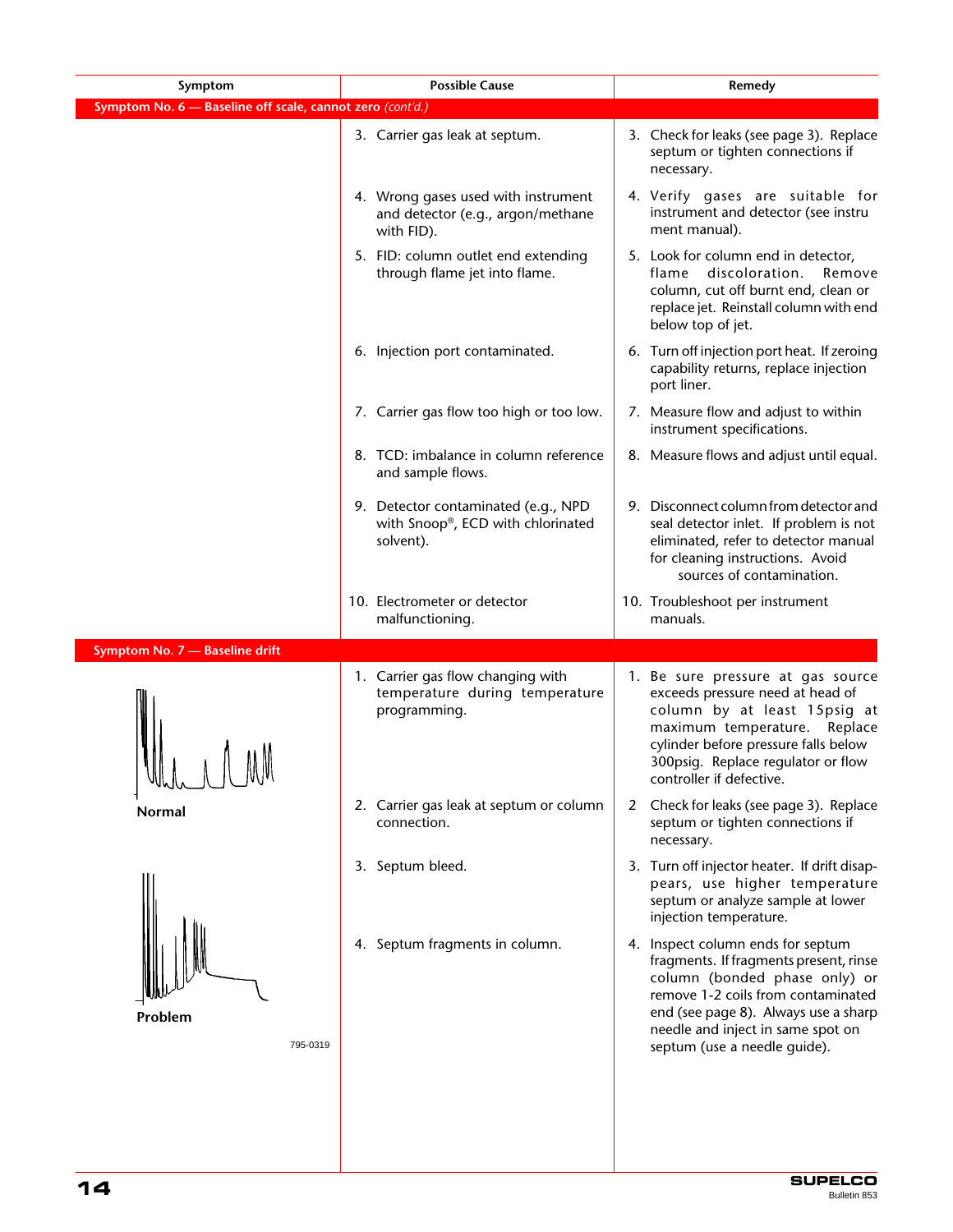| Symptom                                        | <b>Possible Cause</b>                                                                                                                       | Remedy                                                                                                                                                                                                                                                                                                                                                             |
|------------------------------------------------|---------------------------------------------------------------------------------------------------------------------------------------------|--------------------------------------------------------------------------------------------------------------------------------------------------------------------------------------------------------------------------------------------------------------------------------------------------------------------------------------------------------------------|
| Symptom No. 7 - Baseline drift (cont'd.)       |                                                                                                                                             |                                                                                                                                                                                                                                                                                                                                                                    |
|                                                | 5. Detector contaminated (e.g., NPD<br>with Snoop®, ECD with chlorinated<br>solvent).                                                       | 5. Disconnect column from detector and<br>seal detector inlet. If problem is not<br>eliminated, refer to detector manual<br>for cleaning instructions. Avoid<br>sources of contamination.                                                                                                                                                                          |
|                                                | 6. Column bleed or contamination (e.g.,<br>residual components from previous<br>injection).                                                 | 6. Inject standard on column known to<br>be performing well. If results are<br>good, rinse original column (bonded<br>phase only) or remove 1-2 coils from<br>inlet end (see page 8). If column<br>performance is not restored, replace<br>column. To prolong column life, use<br>guard columns (see page 8) and<br>reverse column periodically.                   |
|                                                | 7. Some nonbonded phases: rapid tem-<br>perature changes can cause phase to<br>puddle (form droplets within column),<br>causing high bleed. | 7. Replace column. To prevent<br>problem, always heat and cool<br>column gradually to avoid thermal<br>rearrangement of phase. Use<br>bonded phase columns whenever<br>possible.                                                                                                                                                                                   |
|                                                | 8. Gas flows (including hydrogen or air<br>for an FID) not within minimum/maxi-<br>mum limits; flows poorly regulated.                      | 8. Adjust flows to within instrument<br>specifications. Replace regulator or<br>flow controller if defective.                                                                                                                                                                                                                                                      |
|                                                | 9. Insufficient instrument and/or column<br>warm-up time or temperature<br>equilibration time.                                              | 9. Allow sufficient time for instrument<br>and/or column to equilibrate when<br>changing columns or operating<br>temperatures.                                                                                                                                                                                                                                     |
|                                                | 10. Electrometer or detector defective.                                                                                                     | 10. Troubleshoot according to steps<br>described on page 2.                                                                                                                                                                                                                                                                                                        |
|                                                | 11. Injection port contaminated.                                                                                                            | 11. Turn off injection port heat. If drift<br>disappears, replace injection port liner.                                                                                                                                                                                                                                                                            |
|                                                | 12. Makeup or detector gas contaminated.                                                                                                    | 12. Use only high quality gases: install<br>high performance gas purifiers.                                                                                                                                                                                                                                                                                        |
|                                                |                                                                                                                                             |                                                                                                                                                                                                                                                                                                                                                                    |
| Symptom No. 8 - Irregular or unstable baseline |                                                                                                                                             |                                                                                                                                                                                                                                                                                                                                                                    |
| <b>Normal</b>                                  | 1. Column bleed or contamination,<br>improperly conditioned column.                                                                         | 1. Inject standard on column known to<br>be performing well. If results are<br>good, recondition or rinse original<br>column (bonded phase only) or<br>remove 1-2 coils from inlet end (see<br>page 8). If column performance is<br>not restored, replace column. To<br>prolong column life, use guard<br>columns (see page 8) and reverse<br>column periodically. |
| Problem<br>795-0323                            | 2. Contaminated injector liner.                                                                                                             | 2. Turn off injection port heat. If baseline<br>stabilizes, replace injection port liner.                                                                                                                                                                                                                                                                          |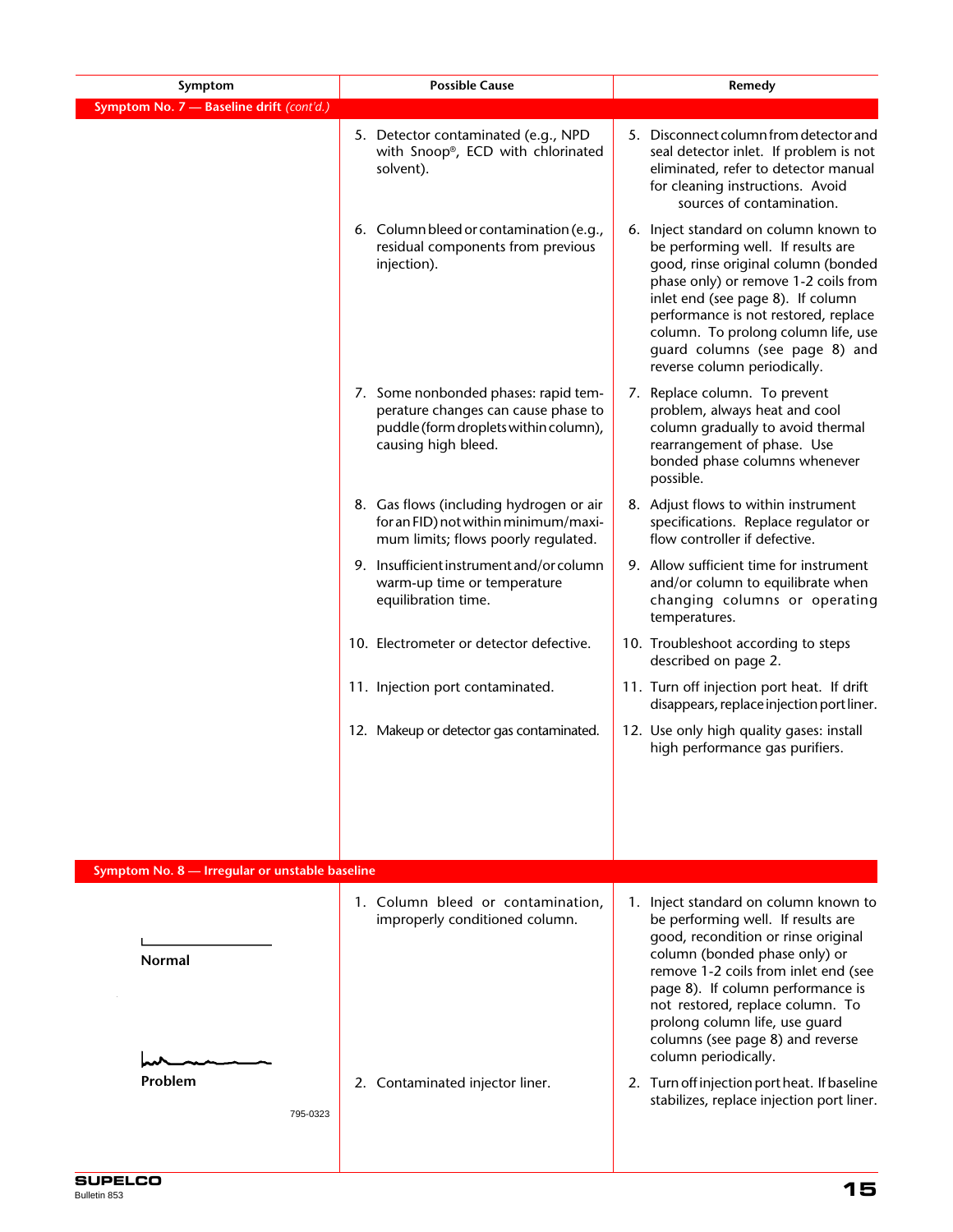| Symptom                                                  | <b>Possible Cause</b>                                                                                                   | Remedy                                                                                                                                                                                                                                           |
|----------------------------------------------------------|-------------------------------------------------------------------------------------------------------------------------|--------------------------------------------------------------------------------------------------------------------------------------------------------------------------------------------------------------------------------------------------|
| Symptom No. 8 - Irregular or unstable baseline (cont'd.) |                                                                                                                         |                                                                                                                                                                                                                                                  |
|                                                          | 3. Detector contaminated (e.g., NPD<br>with Snoop®, ECD with chlorinated<br>solvent).                                   | 3. Disconnect column from detector and<br>seal detector inlet. If problem is not<br>eliminated, refer to detector manual<br>for cleaning instructions. Avoid<br>sources of contamination.                                                        |
|                                                          | 4. Carrier gas leak at septum or<br>column connection.                                                                  | 4. Check for leaks (see page 3). Replace<br>septum or tighten connections if<br>necessary.                                                                                                                                                       |
|                                                          | 5. Carrier gas flow insufficient or<br>poorly regulated.                                                                | 5. Be sure pressure at gas source<br>exceeds pressure need at head of<br>column by at least 15 psig at<br>maximum temperature. Replace<br>cylinder before pressure falls below<br>300psig. Replace regulator or flow<br>controller if defective. |
|                                                          | 6. Gas or gas line contaminated.                                                                                        | 6. Change gas cylinder. Use only<br>high quality gases; install high<br>performance gas purifiers. Replace<br>gas line if necessary.                                                                                                             |
|                                                          | 7. Gas flows (including hydrogen or air<br>for an FID) not within minimum/<br>maximum limits; poorly regulated<br>flow. | 7. Adjust flows to within instrument<br>specifications. Replace regulator or<br>flow controller if defective.                                                                                                                                    |
|                                                          | 8. Defective electrometer, detector,<br>or cable.                                                                       | 8. Troubleshoot according to steps<br>described on page 2.                                                                                                                                                                                       |
|                                                          | 9. FID: collector incorrectly aligned.                                                                                  | 9. Consult instrument manual, realign<br>collector as required.                                                                                                                                                                                  |
|                                                          | 10. ECD: heater wire too close to detector<br>wire (causes AC noise).                                                   | 10. Consult instrument manual,<br>reposition heater wire.                                                                                                                                                                                        |
|                                                          | 11. FID: column outlet end extending<br>through flame jet into flame.                                                   | 11. Look for column end in detector,<br>flame discoloration. Remove column,<br>cut off burnt end, clean or replace jet.<br>Reinstall column with end below top<br>of jet.                                                                        |
| Symptom No. 9 - Cycling baseline drift                   |                                                                                                                         |                                                                                                                                                                                                                                                  |
| <b>Normal</b>                                            | 1. Instrument poorly located (drafts or<br>changes<br>other<br>ambient<br>in<br>temperature, etc.).                     | 1. Relocate instrument, close windows,<br>etc.                                                                                                                                                                                                   |
|                                                          | 2. Defective oven<br>detector<br>or<br>temperature controller.                                                          | 2. Monitor temperature with an<br>accurate thermometer. If tempera-<br>ture varies more than specification<br>in instrument manual, replace<br>temperature sensing probe.                                                                        |
| Problem<br>795-0324                                      | 3. Carrier gas flow insufficient or poorly<br>regulated.                                                                | 3. Be sure pressure at gas source<br>exceeds pressure need at head of<br>column by at least 15psig at<br>maximum temperature. Replace<br>cylinder before pressure falls below<br>300psig. Replace regulator or flow<br>controller if defective.  |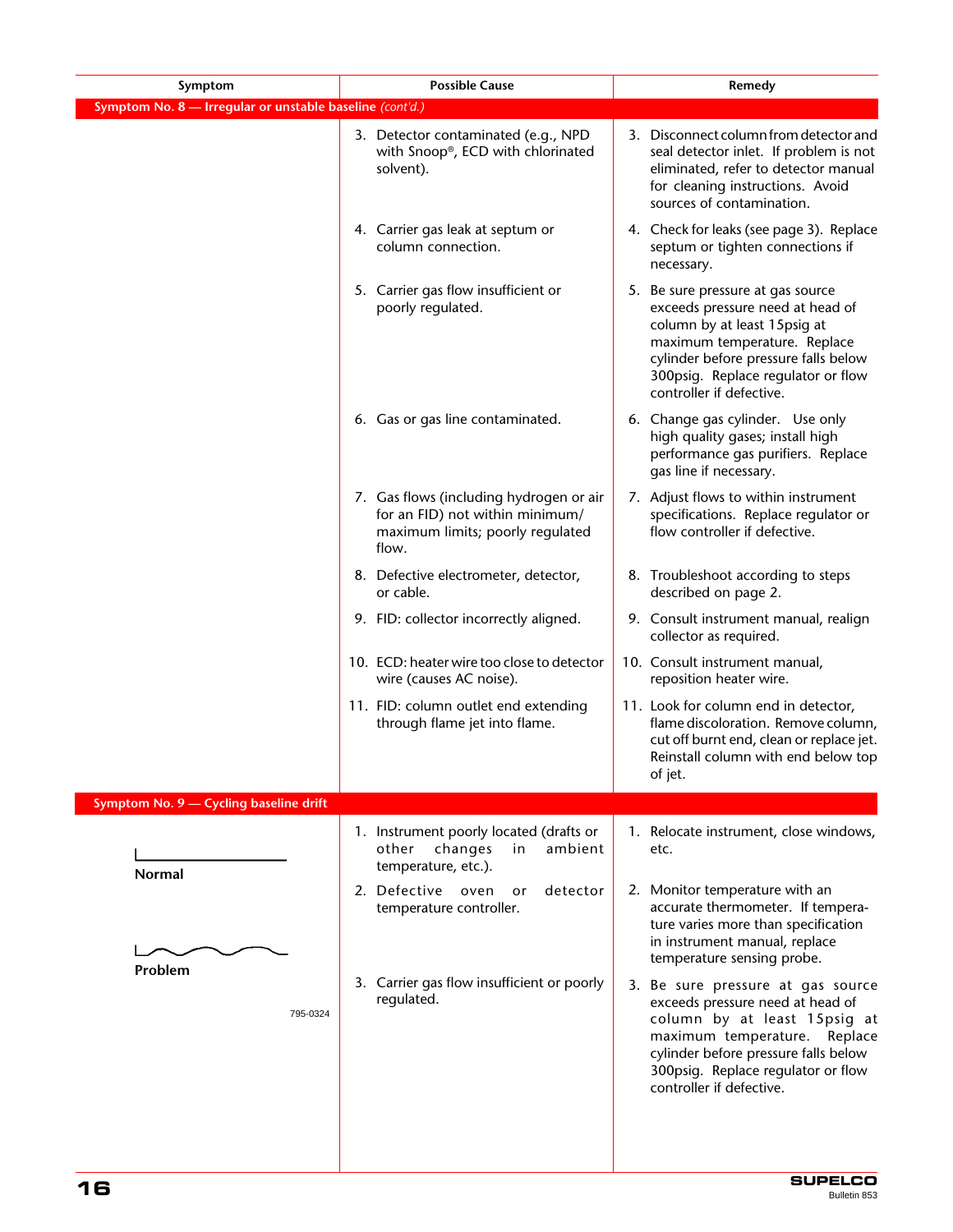| Symptom                                          | <b>Possible Cause</b>                                                                                                                                                                                                | Remedy                                                                                                                                                                                                                                                                                                                 |  |
|--------------------------------------------------|----------------------------------------------------------------------------------------------------------------------------------------------------------------------------------------------------------------------|------------------------------------------------------------------------------------------------------------------------------------------------------------------------------------------------------------------------------------------------------------------------------------------------------------------------|--|
| Symptom No. 9 - Cycling baseline drift (cont'd.) |                                                                                                                                                                                                                      |                                                                                                                                                                                                                                                                                                                        |  |
|                                                  | 4. FID (when a hydrogen generator is<br>hydrogen source): hydrogen<br>pressure varying, causing sensitivity<br>to vary.<br>Column improperly conditioned or<br>5<br>contaminated with very high boiling<br>compound. | 4. Increase output pressure from<br>generator.<br>5. Inject standard on column known to<br>be performing well. If results are<br>good, recondition original column<br>(rinse bonded phase column, then<br>recondition). If column performance<br>is not restored, replace column. To<br>prolong column life, use guard |  |
|                                                  |                                                                                                                                                                                                                      | columns (see page 8) and reverse<br>column periodically.                                                                                                                                                                                                                                                               |  |
| Symptom No. 10 - Spikes (regular)                |                                                                                                                                                                                                                      |                                                                                                                                                                                                                                                                                                                        |  |
| <b>Normal</b>                                    | 1. FID: condensate or dust particles<br>in detector.                                                                                                                                                                 | 1. Clean detector and check ends of<br>column for particles. If particles are<br>present, rinse column (bonded phase<br>only) or remove 1-2 coils from<br>contaminated end (see page 8).                                                                                                                               |  |
| Problem                                          | 2. Contaminated carrier, makeup, or<br>other gas.                                                                                                                                                                    | 2. Use only high quality gases; install<br>high performance gas purifiers.                                                                                                                                                                                                                                             |  |
| Problem<br>795-0320                              | 3. Defective electronics or detector.                                                                                                                                                                                | 3. Troubleshoot electronics and<br>detector according to steps described<br>on page 2.                                                                                                                                                                                                                                 |  |
| Symptom No. 11 - Spikes (irregular/erratic)      |                                                                                                                                                                                                                      |                                                                                                                                                                                                                                                                                                                        |  |
| <b>Normal</b>                                    | 1. Defective detector cable<br>(intermittent short-circuiting).<br>2. ECD: heater wires and detector wires                                                                                                           | 1. Troubleshoot according to steps<br>described on page 2. Replace cable<br>if necessary.<br>2. Check wire connections and                                                                                                                                                                                             |  |
|                                                  | loose or too close together.                                                                                                                                                                                         | positions, relocate if necessary.                                                                                                                                                                                                                                                                                      |  |
|                                                  | 3. FID: insufficient hydrogen flow.                                                                                                                                                                                  | 3. Monitor hydrogen flow, increase if<br>necessary.                                                                                                                                                                                                                                                                    |  |
| Problem<br>795-0321                              | 4. Electronic interference from<br>external source.                                                                                                                                                                  | 4. Relocate instrument, identify interfer-<br>ence source (e.g., nearby transmitter<br>site, etc.)                                                                                                                                                                                                                     |  |
|                                                  |                                                                                                                                                                                                                      |                                                                                                                                                                                                                                                                                                                        |  |
| Symptom No. 12 - Negative peaks                  | 1. Recorder improperly connected or<br>polarity reversed.                                                                                                                                                            | 1. Reverse recorder connections or<br>polarity switch.                                                                                                                                                                                                                                                                 |  |
|                                                  | 2. Sample injected onto wrong column<br>(multiple column chromatograph).                                                                                                                                             | 2. Reinject sample onto correct column.                                                                                                                                                                                                                                                                                |  |
| Normal<br>Problem                                | 3. TCD: impurities in carrier gas.                                                                                                                                                                                   | 3. Use only high quality gases; install<br>high performance gas purifiers.                                                                                                                                                                                                                                             |  |
| 795-0322                                         |                                                                                                                                                                                                                      |                                                                                                                                                                                                                                                                                                                        |  |
|                                                  |                                                                                                                                                                                                                      |                                                                                                                                                                                                                                                                                                                        |  |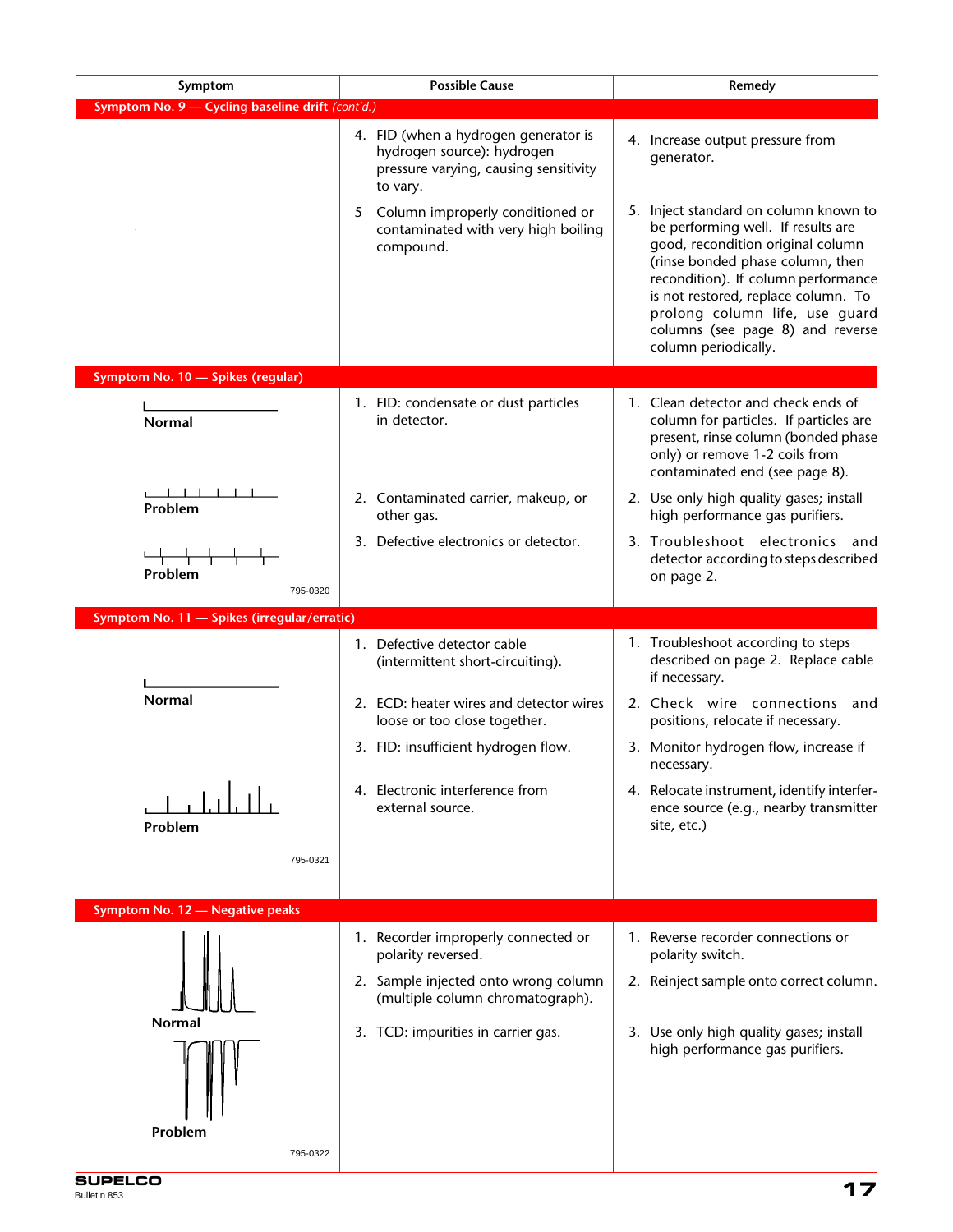| Symptom                                          | <b>Possible Cause</b>                                                                                                                                                                                                | Remedy                                                                                                                                                                                                                                                                                                                                                                   |  |  |
|--------------------------------------------------|----------------------------------------------------------------------------------------------------------------------------------------------------------------------------------------------------------------------|--------------------------------------------------------------------------------------------------------------------------------------------------------------------------------------------------------------------------------------------------------------------------------------------------------------------------------------------------------------------------|--|--|
|                                                  | Symptom No. 13 - Ghosts peaks (peaks corresponding to previous sample appear when solvent alone is injected)                                                                                                         |                                                                                                                                                                                                                                                                                                                                                                          |  |  |
|                                                  | 1. Dirty syringe.                                                                                                                                                                                                    | 1. Inject pure solvent, using a new<br>syringe. If peaks are absent, clean<br>syringes more thoroughly.                                                                                                                                                                                                                                                                  |  |  |
| <b>Previous Sample</b>                           | 2. Sample adsorbed, then desorbed,<br>by column (particularly in tempera-<br>ture program) or inlet liner.                                                                                                           | 2. Inject sample on an identical column<br>known to be performing well. If<br>results are good, rinse original<br>column (bonded phase only) or re-<br>move 1-2 coils from inlet end (see                                                                                                                                                                                |  |  |
| <b>Normal</b><br>(solvent injected after sample) |                                                                                                                                                                                                                      | page 8). If column performance<br>is not restored, replace column. To<br>prolong column life, use guard<br>columns (see page 8) and reverse<br>column periodically. Remove inlet<br>liner and check cleanliness. Replace<br>glass wool and packing or use new,<br>deactivated liner.                                                                                     |  |  |
| Problem<br>(solvent injected after sample)       | 3. Sample too large (backflashes into<br>areas of injector where it can con-<br>dense).                                                                                                                              | 3. Reduce sample size. Flame heat or<br>solvent rinse transfer lines to remove<br>contaminants.                                                                                                                                                                                                                                                                          |  |  |
| 795-0336                                         |                                                                                                                                                                                                                      |                                                                                                                                                                                                                                                                                                                                                                          |  |  |
| Symptom No. 14 - Extra peaks                     |                                                                                                                                                                                                                      |                                                                                                                                                                                                                                                                                                                                                                          |  |  |
|                                                  | 1. Septum bleed (particularly in<br>temperature program).                                                                                                                                                            | 1. Turn off injector heater. If extra<br>peaks disappear, use higher<br>temperature septum or analyze<br>sample at lower injection temperature.                                                                                                                                                                                                                          |  |  |
|                                                  | 2. Peaks from previous runs carried over<br>(commonly appear as very broad<br>peaks with short retention times).                                                                                                     | 2. Let analysis run longer before<br>repeating. Change temperature<br>program, if possible.                                                                                                                                                                                                                                                                              |  |  |
| Normal<br>Problem                                | 3. Impurities from sample, solvent,<br>sample container or other labware,<br>reagents<br>used<br>in<br>sample<br>Contaminants in<br>preparation.<br>excess reagent can be concentrated<br>during sample preparation. | 3. Inject solvent alone, using a clean<br>syringe. If extra peaks appear, use<br>higher quality solvent.<br>If only<br>solvent appears, run solvent blank<br>through entire sample preparation<br>process. If extra peaks appear,<br>analyze solvent blank at each step of<br>workup to isolate source. If only<br>solvent peak appears, extra peaks are<br>from sample. |  |  |
|                                                  | 4. Condensed carrier gas impurities<br>eluting<br>during<br>temperature<br>programming.                                                                                                                              | 4. Use only high quality gases; install<br>high performance gas purifiers.                                                                                                                                                                                                                                                                                               |  |  |
|                                                  | 5. Trace impurities in lab atmosphere<br>(e.g., cigarette smoke).                                                                                                                                                    | 5. Analyze lab environment, take<br>corrective action if necessary.                                                                                                                                                                                                                                                                                                      |  |  |
| Problem                                          | 6. TCD: air or water peak.                                                                                                                                                                                           | 6. Normal condition when using<br>syringe injection or an aqueous<br>sample.                                                                                                                                                                                                                                                                                             |  |  |
| 795-0337                                         | 7. Multiple or incomplete derivatives<br>formed during sample workup.                                                                                                                                                | 7. Reevaluate derivatization procedure.                                                                                                                                                                                                                                                                                                                                  |  |  |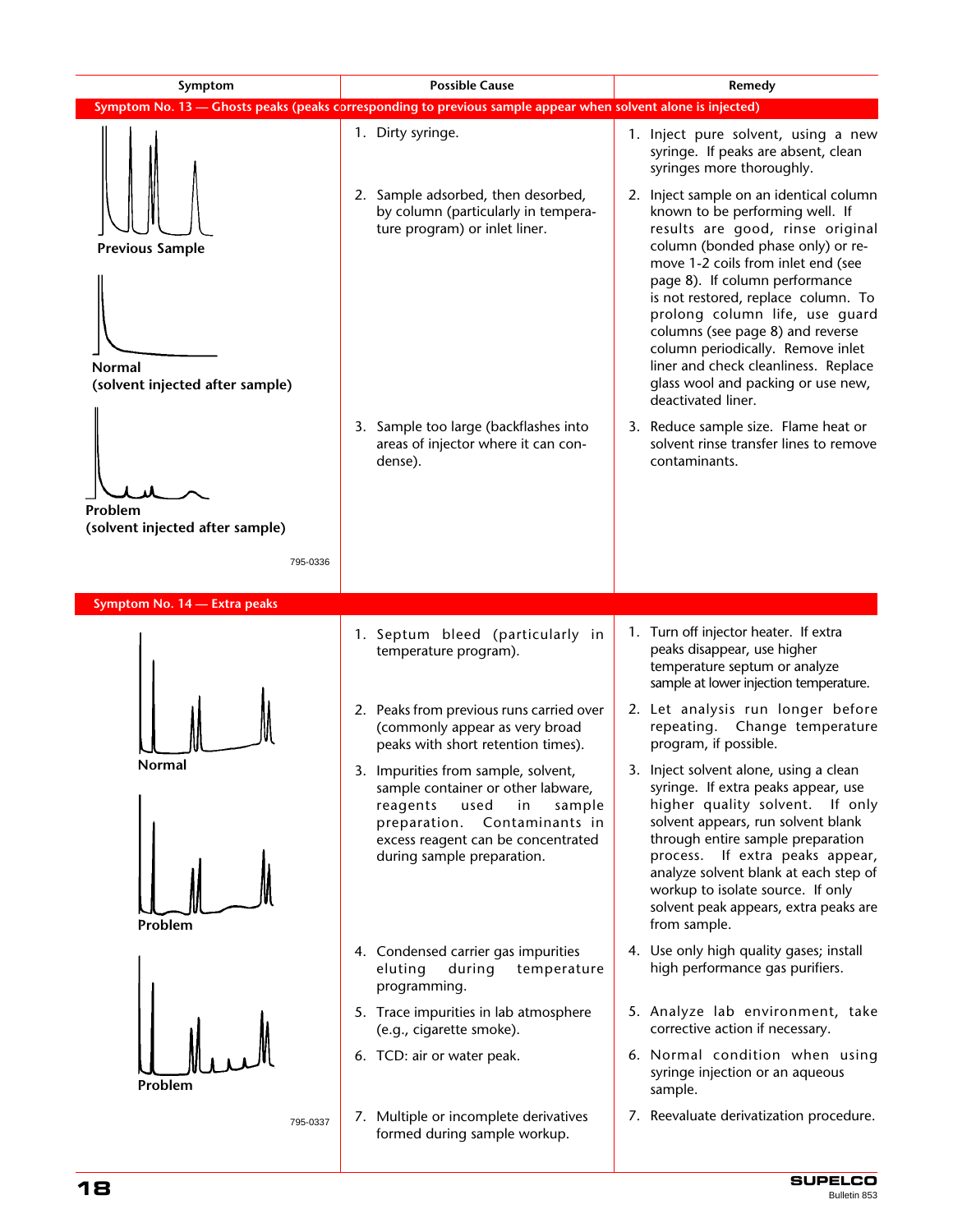| Symptom                                | <b>Possible Cause</b>                                                                                                                                                                                                            | Remedy                                                                                                                                                                                                                                                                                                                                                                                                                                                                                                                                                                                                                                                                                                                                                                                                                                                                                                                                                                                                                                                                                                                                                                                                                                       |  |
|----------------------------------------|----------------------------------------------------------------------------------------------------------------------------------------------------------------------------------------------------------------------------------|----------------------------------------------------------------------------------------------------------------------------------------------------------------------------------------------------------------------------------------------------------------------------------------------------------------------------------------------------------------------------------------------------------------------------------------------------------------------------------------------------------------------------------------------------------------------------------------------------------------------------------------------------------------------------------------------------------------------------------------------------------------------------------------------------------------------------------------------------------------------------------------------------------------------------------------------------------------------------------------------------------------------------------------------------------------------------------------------------------------------------------------------------------------------------------------------------------------------------------------------|--|
| Symptom No. 14 - Extra peaks (cont'd.) |                                                                                                                                                                                                                                  |                                                                                                                                                                                                                                                                                                                                                                                                                                                                                                                                                                                                                                                                                                                                                                                                                                                                                                                                                                                                                                                                                                                                                                                                                                              |  |
|                                        | 8. Sample decomposing.                                                                                                                                                                                                           | 8. Verify injector, detector, and oven<br>temperatures with an accurate ther-<br>mometer, adjust if necessary. If<br>instrument settings and<br>thermometer agree, reduce tem-<br>perature(s). Inject sample on an<br>identical column known to be per-<br>forming well. If results are good,<br>rinse original column (bonded phase<br>only) or remove 1-2 coils from inlet<br>end (see page 8). If column<br>performance is not restored, replace<br>column. To prolong column life, use<br>guard columns (see page 8) and<br>reverse column periodically. If<br>necessary, use a different type of<br>column.<br>Remove inlet liner and check<br>cleanliness. Use new, deactivated<br>liner or replace glass wool and<br>packing.<br>Make sure makeup gas flow is<br>adequate.                                                                                                                                                                                                                                                                                                                                                                                                                                                            |  |
| Symptom No. 15 - Tailing peaks         |                                                                                                                                                                                                                                  |                                                                                                                                                                                                                                                                                                                                                                                                                                                                                                                                                                                                                                                                                                                                                                                                                                                                                                                                                                                                                                                                                                                                                                                                                                              |  |
| Normal<br>Problem<br>795-0339          | 1. Column or injection port tempera-<br>ture too low (hydrocarbons tail).<br>2. Sample components adsorbed by<br>column or inlet liner (active<br>components in Grob mix tail).<br>3. Two compounds eluting simulta-<br>neously. | 1. Verify temperatures with an accurate<br>thermometer, adjust if necessary. If<br>instrument settings and thermo-<br>meter agree, increase temperature(s)<br>as necessary (do not exceed<br>stationary phase limit).<br>2. Inject standard on column known to<br>be performing well. If results are<br>good, rinse original column (bonded<br>phase only) or remove 1-2 coils from<br>inlet end (see page 8). If column<br>performance is not restored, replace<br>column. To prolong column life, use<br>guard columns (see page 8) and<br>reverse column periodically.<br>Remove inlet liner and check cleanli-<br>ness. Use new, deactivated liner or<br>replace glass wool and packing.<br>If sample has never been analyzed<br>and is chemically active, you may<br>need a column with a different (or<br>specialized) stationary phase.<br>3. Increase sensitivity and reduce sample<br>size. Reduce column temperature<br>approximately 20°C and look for<br>partial separation. Change temp-<br>erature program (or consider<br>using one if analysis currently is iso-<br>thermal). If sample has never been<br>analyzed and is chemically active, you<br>may need a column with a different<br>(or specialized) stationary phase. |  |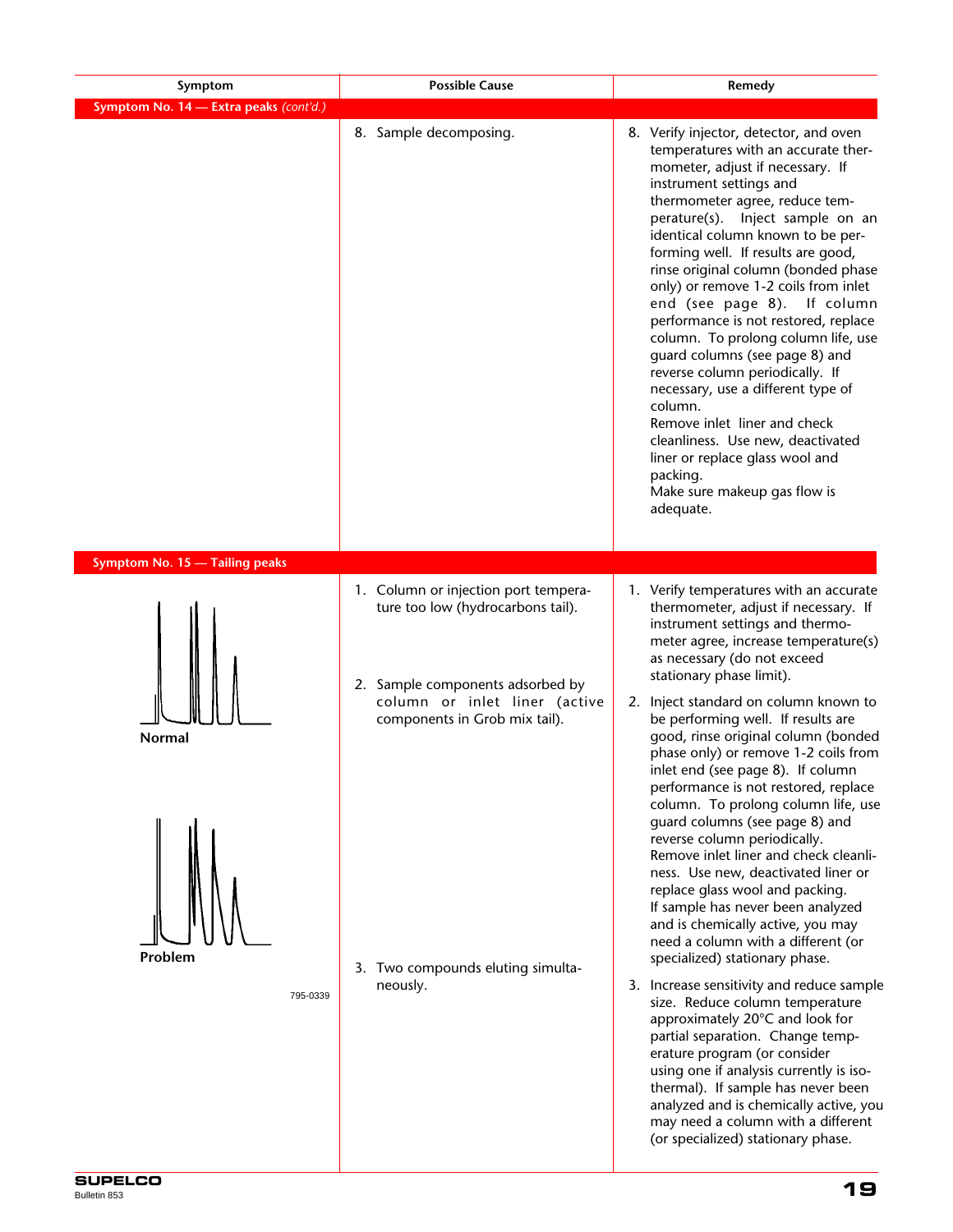| Symptom                                  | <b>Possible Cause</b>                                                                                                                                    | Remedy                                                                                                                                                                                                                                                                                                                                                                                                                                                                                                                                                                                                                                                                                                                                                                     |  |
|------------------------------------------|----------------------------------------------------------------------------------------------------------------------------------------------------------|----------------------------------------------------------------------------------------------------------------------------------------------------------------------------------------------------------------------------------------------------------------------------------------------------------------------------------------------------------------------------------------------------------------------------------------------------------------------------------------------------------------------------------------------------------------------------------------------------------------------------------------------------------------------------------------------------------------------------------------------------------------------------|--|
| Symptom No. 15 - Tailing peaks (cont'd.) |                                                                                                                                                          |                                                                                                                                                                                                                                                                                                                                                                                                                                                                                                                                                                                                                                                                                                                                                                            |  |
|                                          | 4. Needle hitting and breaking packing<br>in inlet liner.                                                                                                | 4. Partially remove packing from liner.                                                                                                                                                                                                                                                                                                                                                                                                                                                                                                                                                                                                                                                                                                                                    |  |
|                                          | Column end poorly cut (polyimide<br>5<br>adsorbing sample).                                                                                              | 5. Remove column, make clean, square<br>cut, reinstall.                                                                                                                                                                                                                                                                                                                                                                                                                                                                                                                                                                                                                                                                                                                    |  |
|                                          | 6. Some nonbonded phases: rapid<br>temperature changes cause phase to<br>puddle (form droplets within<br>column), causing drastic loss of<br>efficiency. | 6. Replace column.<br>To prevent<br>problem, always heat and cool<br>column gradually to avoid thermal<br>rearrangement of phase. Use bonded<br>phase columns whenever possible.                                                                                                                                                                                                                                                                                                                                                                                                                                                                                                                                                                                           |  |
| Symptom No. 16 - Leading peaks           |                                                                                                                                                          |                                                                                                                                                                                                                                                                                                                                                                                                                                                                                                                                                                                                                                                                                                                                                                            |  |
|                                          | 1. Column overloaded.                                                                                                                                    | 1. Decrease sample size.                                                                                                                                                                                                                                                                                                                                                                                                                                                                                                                                                                                                                                                                                                                                                   |  |
| <b>Normal</b>                            | 2. Two compounds eluting simulta-<br>neously.                                                                                                            | 2. Increase sensitivity and reduce sample<br>size. Reduce column temperature<br>approximately 20°C and look for<br>partial separation. Change tem-<br>perature program (or consider<br>using one if analysis currently is iso-<br>thermal). If sample has never been<br>analyzed and is chemically active,<br>you may need a column with a<br>different (or specialized) stationary<br>phase.                                                                                                                                                                                                                                                                                                                                                                              |  |
|                                          | 3. Sample condensing in injector or<br>column.                                                                                                           | 3. Verify injection port and oven<br>temperature with an accurate<br>thermometer, adjust if necessary. If<br>instrument settings and thermo-<br>meter agree, increase temperature(s)<br>as necessary (do not exceed station-<br>ary phase limit).                                                                                                                                                                                                                                                                                                                                                                                                                                                                                                                          |  |
| Problem<br>795-0340                      | 4. Sample decomposing.                                                                                                                                   | 4. Verify injector, detector, and oven<br>temperatures with an accurate<br>thermometer, adjust if necessary. If<br>instrument settings and thermo-<br>meter agree, reduce temperature(s).<br>Inject sample on an identical column<br>known to be performing well. If<br>results are good, rinse original<br>column (bonded phase only) or<br>remove 1-2 coils from inlet end (see<br>page 8). If column performance is<br>not restored, replace column. To<br>prolong column life, use guard<br>columns (see page 8) and reverse<br>column periodically. If necessary,<br>use a different type of column.<br>Remove inlet liner and check<br>cleanliness. Use new, deactivated<br>liner or replace glass wool and<br>packing.<br>Make sure makeup gas flow is<br>adequate. |  |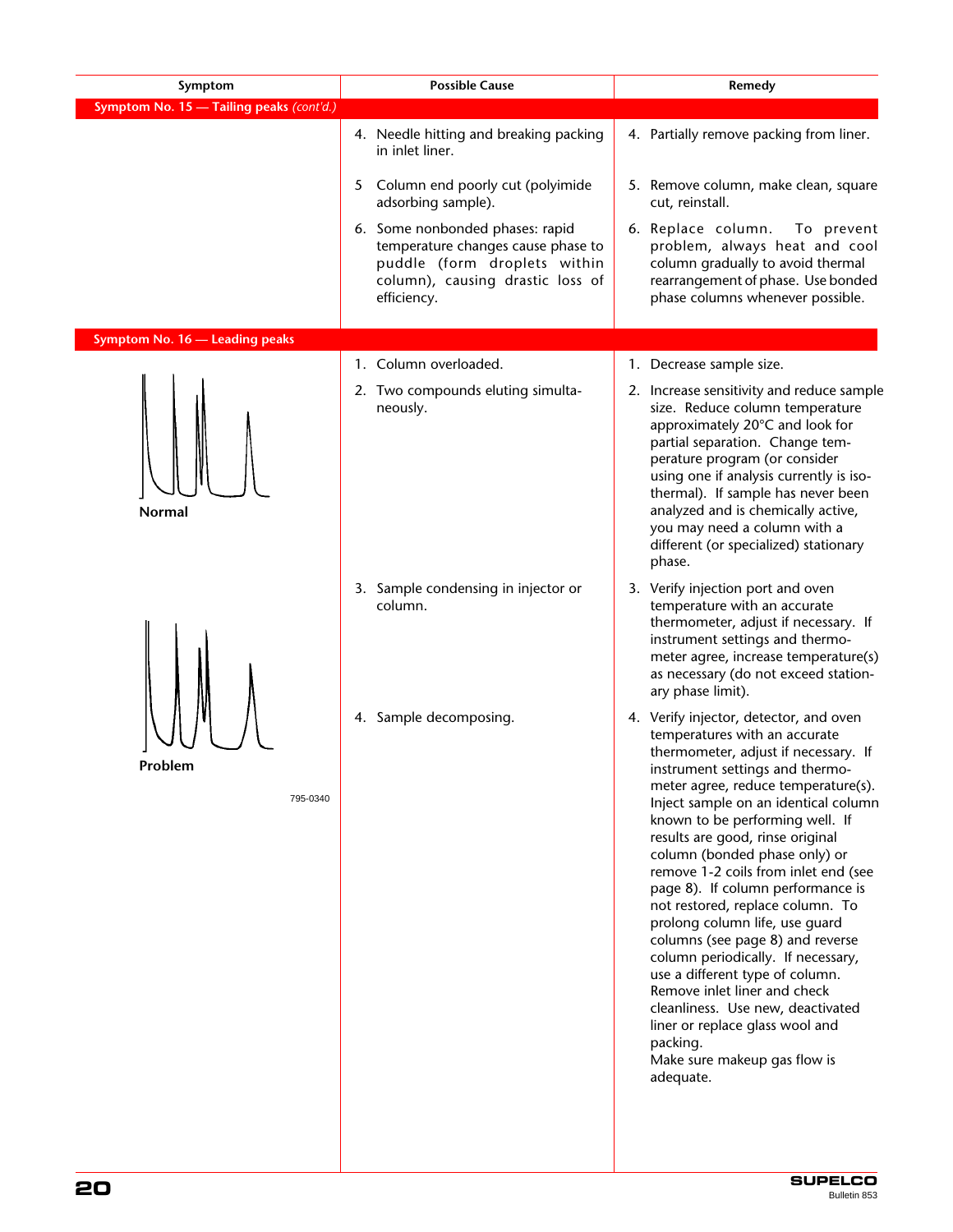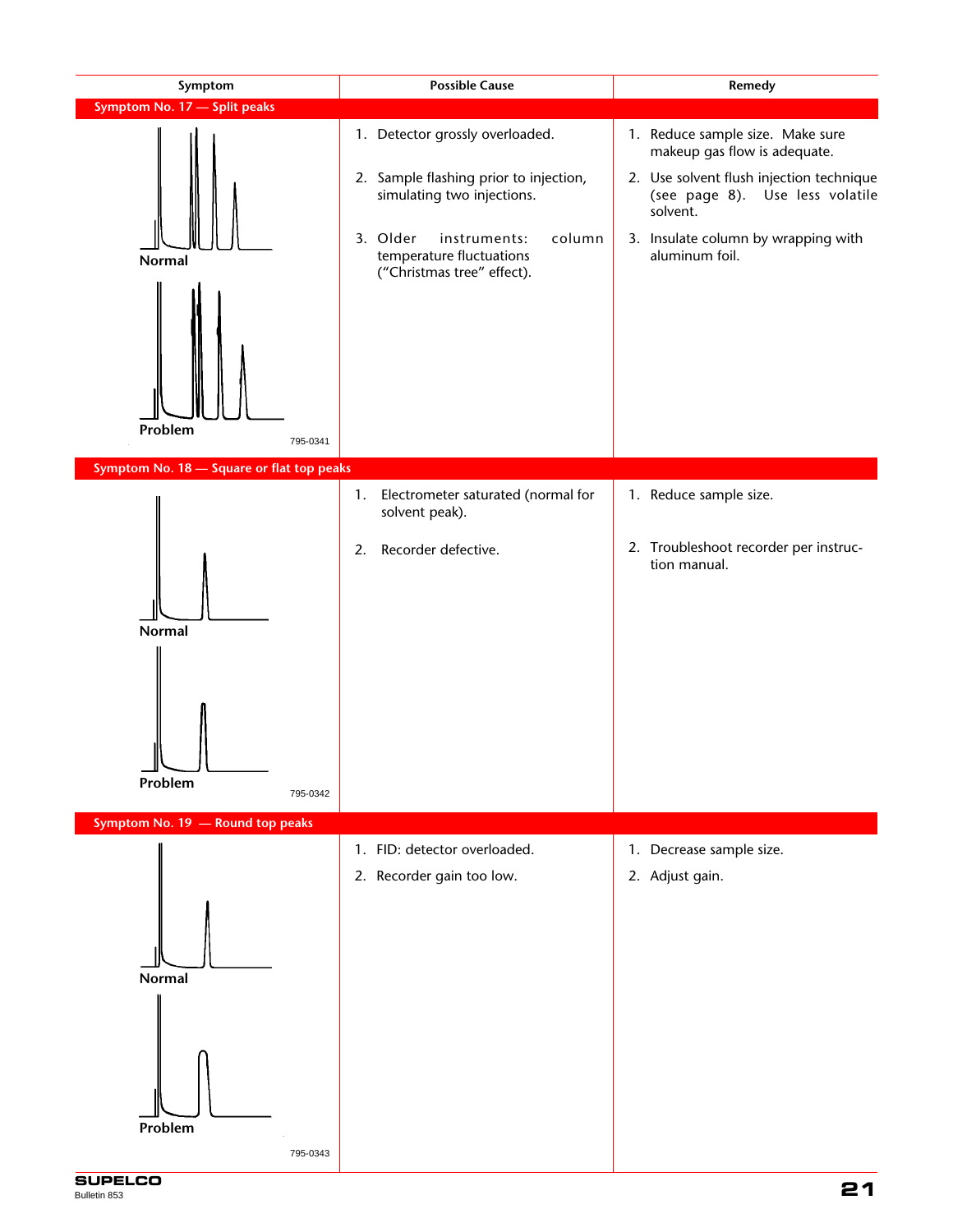

**SUPELCO 22** Bulletin 853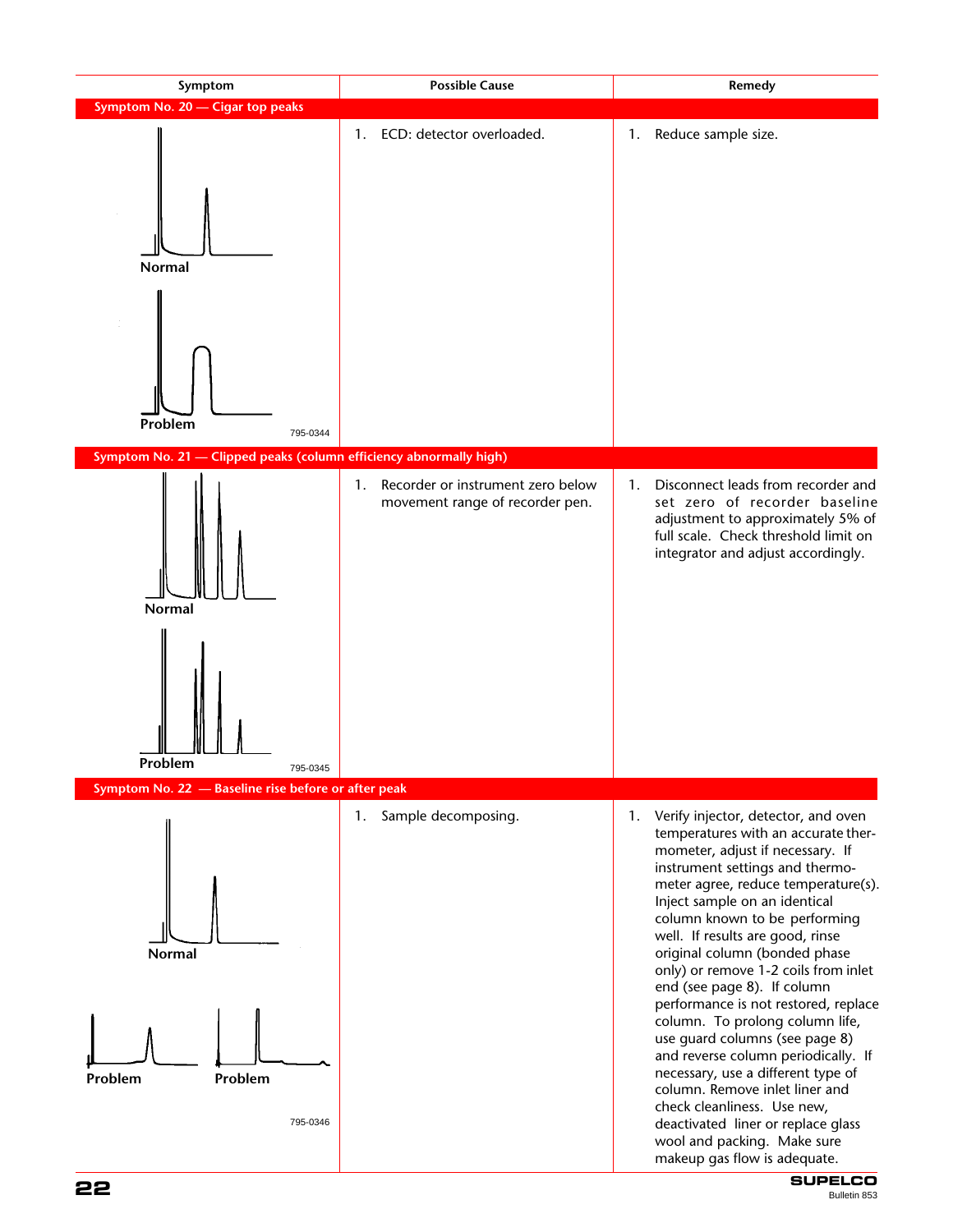| Symptom                                           | <b>Possible Cause</b>                                                                                                                 | Remedy                                                                                                                                                                                                                                                                                                                                                              |  |
|---------------------------------------------------|---------------------------------------------------------------------------------------------------------------------------------------|---------------------------------------------------------------------------------------------------------------------------------------------------------------------------------------------------------------------------------------------------------------------------------------------------------------------------------------------------------------------|--|
| Symptom No. 23 - Baseline change after large peak |                                                                                                                                       |                                                                                                                                                                                                                                                                                                                                                                     |  |
| Normal                                            | 1. Water or large component stripping<br>contaminant from column.                                                                     | Inject sample on an identical column<br>1.<br>known to be performing well. If<br>results are good, rinse original<br>column (bonded phase only) or re-<br>move 1-2 coils from inlet end (see<br>page 8). If column performance is<br>not restored, replace column. To<br>prolong column life, use guard<br>columns (see page 8) and reverse<br>column periodically. |  |
|                                                   | Column improperly conditioned,<br>2.<br>stationary phase being stripped<br>(nonbonded phase columns).                                 | Inject standard on column known to<br>2.<br>be performing well. If results are<br>good, recondition original column.<br>If column performance is not re-<br>stored, replace column. To prolong<br>column life, use guard columns (see<br>page 8) and reverse column<br>periodically.                                                                                |  |
|                                                   | 3.<br>Pressure imbalance when gas<br>sampling valve activated:<br>• flow controller malfunctioning<br>• sample loop partially plugged | Replace flow controller (which<br>3.<br>adjusts slowly to pressure surges)<br>with a pressure regulator. Clean or<br>replace sample loop. Clean connec-<br>tion ports in valve.                                                                                                                                                                                     |  |
| Problem (flow increase)                           | Column and inlet liner misaligned.<br>4.                                                                                              | Check installation of column end<br>4.<br>and inlet liner, adjust if necessary.                                                                                                                                                                                                                                                                                     |  |
|                                                   | Incorrect zero adjustment on<br>5.<br>detector amplifier.                                                                             | Balance amplifier according to<br>5.<br>instrument manual.                                                                                                                                                                                                                                                                                                          |  |
|                                                   | Flow controller defective<br>6.<br>or<br>operating below designed flow<br>range.                                                      | Replace flow controller if defective.<br>6.<br>Increase flow or replace controller<br>with one that functions at the<br>desired flow rate. Be sure pressure at<br>gas source exceeds pressure need at<br>head of column by at least 15psig at<br>maximum temperature. Replace<br>cylinder before pressure falls below<br>300psig.                                   |  |
|                                                   | TCD: reference and sample gas flows<br>7.<br>not correctly adjusted.                                                                  | Adjust flows until equal, according<br>7.<br>to instrument manual.                                                                                                                                                                                                                                                                                                  |  |
| Problem (flow decrease)<br>795-0347               | 8.<br>Injection port temperature too low<br>(sample not vaporized properly).                                                          | Verify temperature with an accurate<br>8.<br>thermometer, adjust if necessary. If<br>instrument setting and thermometer<br>agree, increase temperature (do not<br>exceed stationary phase limit) or<br>inject sample directly onto column.                                                                                                                          |  |
|                                                   | Large leak at septum during<br>9.<br>injection and for a short time there-<br>after (common with large diameter<br>needles).          | Replace septum and use smaller<br>9.<br>diameter needles.                                                                                                                                                                                                                                                                                                           |  |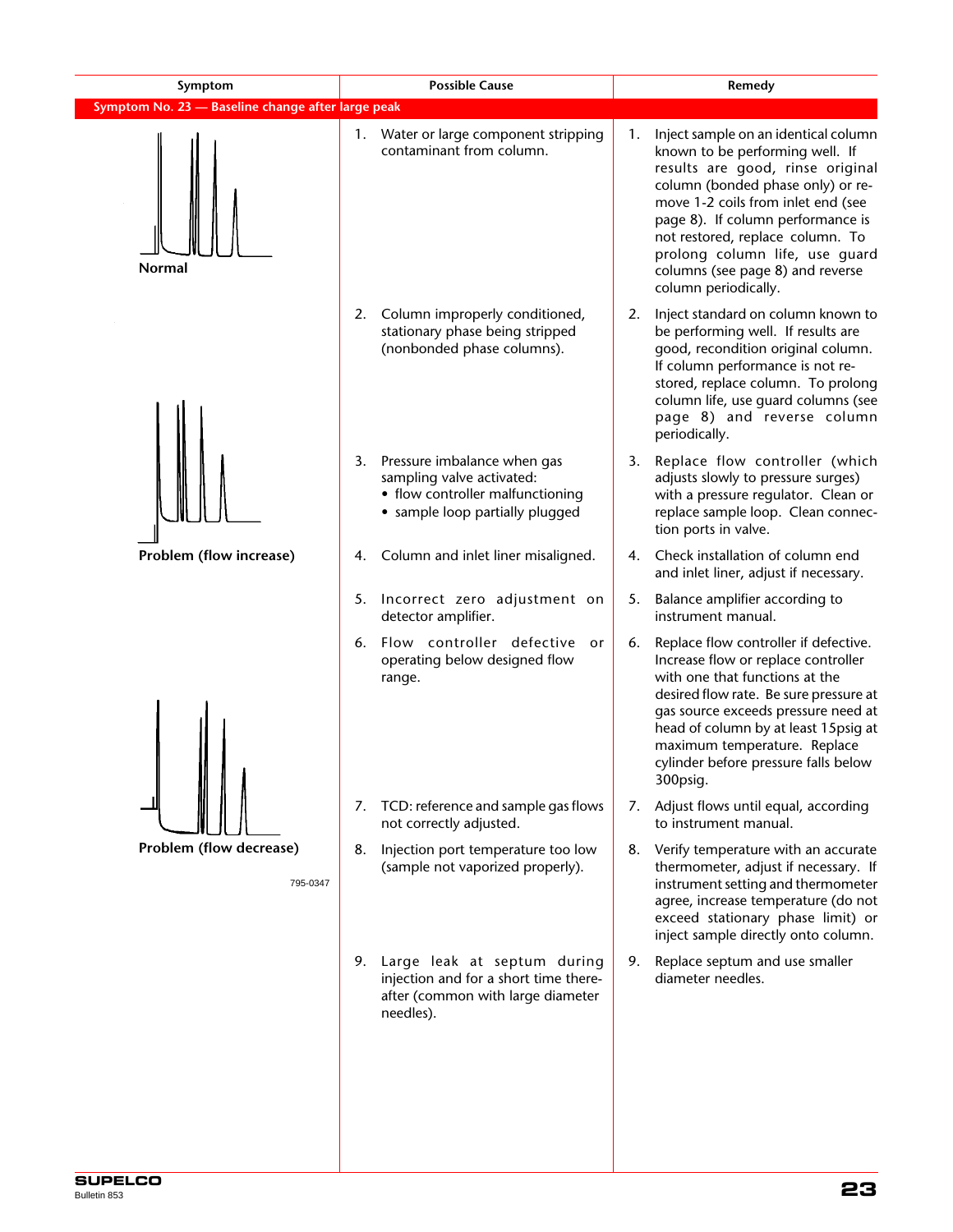| Symptom                                                           | <b>Possible Cause</b>                                                                                                                               | Remedy                                                                                                                                                                                                                                                                                                                                                                                                  |
|-------------------------------------------------------------------|-----------------------------------------------------------------------------------------------------------------------------------------------------|---------------------------------------------------------------------------------------------------------------------------------------------------------------------------------------------------------------------------------------------------------------------------------------------------------------------------------------------------------------------------------------------------------|
| Symptom No. 24 - Baseline drop after peak: FID flame extinguished |                                                                                                                                                     |                                                                                                                                                                                                                                                                                                                                                                                                         |
|                                                                   | 1. Sample too large.                                                                                                                                | 1. Decrease sample size.                                                                                                                                                                                                                                                                                                                                                                                |
|                                                                   | 2. Carrier gas, hydrogen, or air flow<br>incorrect.                                                                                                 | 2. Adjust gas flows to detector<br>manufacturer's specifications.                                                                                                                                                                                                                                                                                                                                       |
|                                                                   | 3. Flame tip plugged.                                                                                                                               | 3. Clean or replace tip.                                                                                                                                                                                                                                                                                                                                                                                |
| <b>Normal</b>                                                     | 4. Collector and tip not located<br>properly (whistling or humming<br>sound often heard).                                                           | 4. Adjust collector position according<br>to instrument manual.                                                                                                                                                                                                                                                                                                                                         |
| Problem<br>795-0348                                               | 5. Column broken.                                                                                                                                   | 5. If broken at inlet or detector end,<br>inspect first few coils for column or<br>septum fragments. If fragments are<br>present, rinse column (bonded<br>phase only) or remove 1-2 coils<br>from inlet end (see page 8). Make<br>clean cut and reinstall column.<br>Repair mid-column break by using a<br>connector. Evaluate column for<br>oxidation or other damage, replace<br>column if necessary. |
|                                                                   |                                                                                                                                                     |                                                                                                                                                                                                                                                                                                                                                                                                         |
| Symptom No. 25 - Negative dip after solvent and/or sample peaks   |                                                                                                                                                     |                                                                                                                                                                                                                                                                                                                                                                                                         |
|                                                                   | 1. After large peak only (e.g., solvent):<br>sample too large or component<br>concentration too high for detector.                                  | 1. Decrease sample size.                                                                                                                                                                                                                                                                                                                                                                                |
| Normal                                                            | 2. After all peaks: pressure imbalance<br>when gas sampling valve activated:<br>• flow controller malfunctioning<br>• sample loop partially plugged | Replace flow controller (which ad-<br>2.<br>justs slowly to pressure surges) with<br>a pressure regulator. Clean or<br>replace sample loop. Clean<br>connection ports in valve.                                                                                                                                                                                                                         |
|                                                                   | 3. ECD: compounds in carrier gas or<br>sample adding to background<br>current.                                                                      | 3. Use only high quality carrier gases;<br>install high performance gas<br>purifiers. Remove extraneous sample<br>components if possible.                                                                                                                                                                                                                                                               |
|                                                                   | 4. ECD after all peaks: detector cell dirty.                                                                                                        | 4. Clean detector according to manual.                                                                                                                                                                                                                                                                                                                                                                  |
| Problem                                                           | 5. TCD: peak(s) eluting from reference<br>column.                                                                                                   | 5. Condition reference column to re-<br>move interfering peak(s).                                                                                                                                                                                                                                                                                                                                       |
| Problem<br>795-0349                                               |                                                                                                                                                     |                                                                                                                                                                                                                                                                                                                                                                                                         |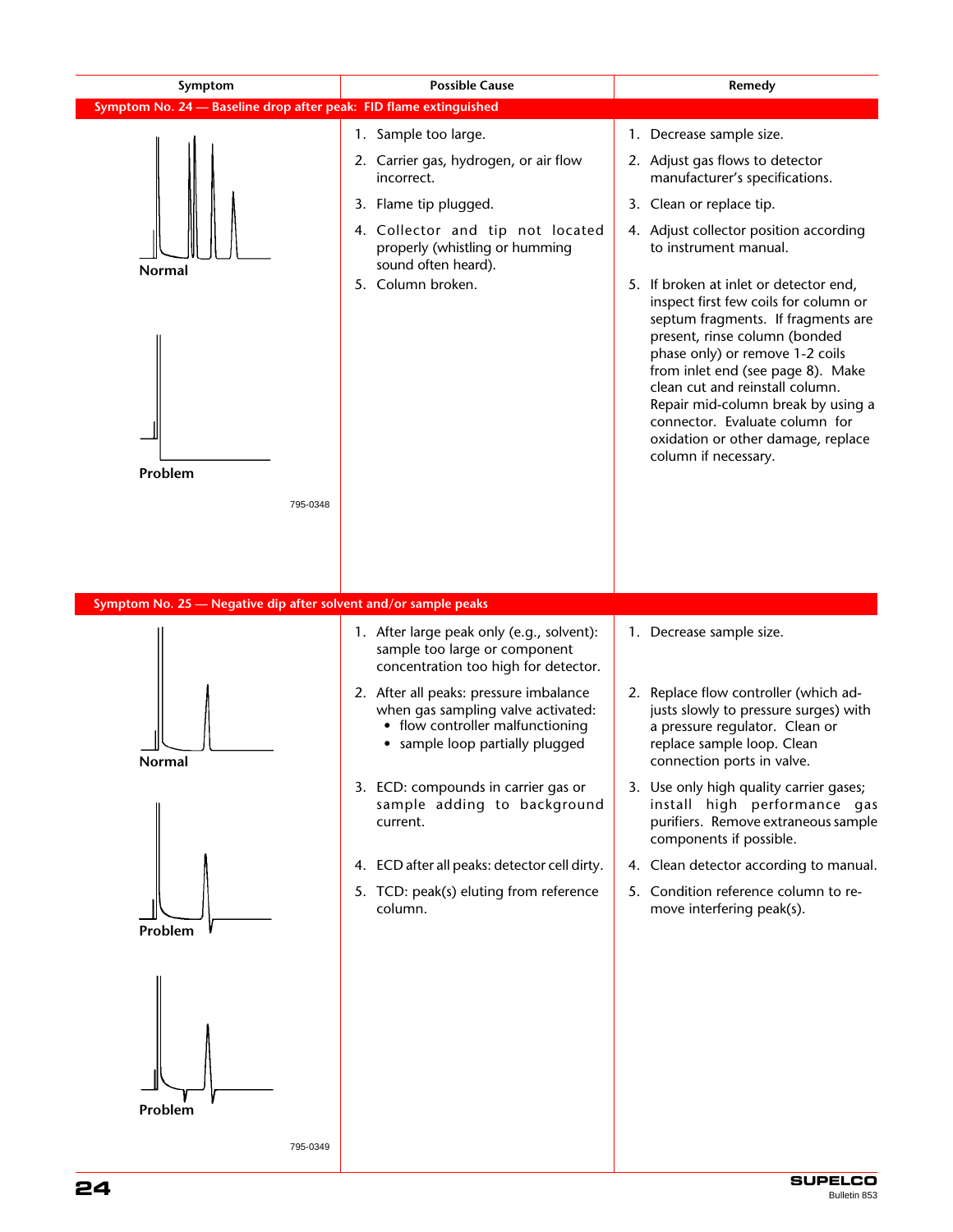| Symptom                                                 | <b>Possible Cause</b>                                                                                                                                       | Remedy                                                                                                                                                                                                                                  |  |
|---------------------------------------------------------|-------------------------------------------------------------------------------------------------------------------------------------------------------------|-----------------------------------------------------------------------------------------------------------------------------------------------------------------------------------------------------------------------------------------|--|
| Symptom No. 26 - Broad solvent peaks                    |                                                                                                                                                             |                                                                                                                                                                                                                                         |  |
|                                                         | 1. Column installed poorly,<br>producing dead volume in injection<br>port.                                                                                  | 1. Check column connections and<br>correct if necessary. Use care when<br>making column connections,<br>especially when changing from one<br>column diameter to another. Use<br>on-column injection.                                    |  |
|                                                         | 2. Normal condition with very dilute<br>sample, as in trace analysis.                                                                                       | 2. Ignore.                                                                                                                                                                                                                              |  |
| Normal                                                  | 3. Poor injection technique.                                                                                                                                | 3. Review injection technique (see<br>pages 6-8).                                                                                                                                                                                       |  |
|                                                         | 4. Injection port temperature too low.                                                                                                                      | 4. Verify temperature with an accurate<br>thermometer, adjust if necessary. If<br>instrument setting and thermometer<br>agree, increase temperature (do not<br>exceed stationary phase limit) or<br>inject sample directly onto column. |  |
|                                                         | 5. Sample solvent interacting with<br>detector.                                                                                                             | 5. Change solvent.                                                                                                                                                                                                                      |  |
| Problem                                                 | 6. Sample solvent retained by column<br>(e.g., methanol by active column).                                                                                  | 6. Change solvent.                                                                                                                                                                                                                      |  |
|                                                         | 7. Septum purge plugged or turned off.                                                                                                                      | 7. Check purge, adjust if necessary.                                                                                                                                                                                                    |  |
| 795-0350                                                | 8. Incorrect split flow in split injection<br>mode.                                                                                                         | 8. Measure split flow, adjust if<br>necessary.                                                                                                                                                                                          |  |
| Symptom No. 27 - Retention times prolonged or shortened |                                                                                                                                                             |                                                                                                                                                                                                                                         |  |
| Column previously provided good results                 | Column temperature higher (lower)<br>1.                                                                                                                     | 1. Verify temperature with an accurate                                                                                                                                                                                                  |  |
|                                                         | than previous analyses.                                                                                                                                     | thermometer, adjust if necessary.                                                                                                                                                                                                       |  |
|                                                         | Carrier gas flow rate lower (higher)<br>2.<br>than previous analyses.                                                                                       | 2. Measure flow rate, adjust if necessary.                                                                                                                                                                                              |  |
|                                                         | Carrier gas leak at septum or column<br>3.<br>connection.                                                                                                   | 3. Check for leaks (see page 3).<br>Replace septum or tighten connec-<br>tions if necessary.                                                                                                                                            |  |
| <b>Normal</b>                                           | Column<br>contaminated<br>4.<br>or<br>deteriorated.                                                                                                         | 4. Rinse column (bonded phase only) or<br>remove 1-2 coils at inlet. If column<br>performance is not restored, replace<br>column. To prolong column life, use<br>quard columns (see page 8) and<br>reverse column periodically.         |  |
| Problem                                                 | Some nonbonded phases: rapid<br>5.<br>temperature changes cause phase to<br>puddle (form droplets within<br>column), causing drastic loss of<br>efficiency. | 5. Replace column.<br>To prevent<br>problem, always heat and cool<br>column gradually to avoid thermal<br>rearrangement of phase. Use bonded<br>phase columns whenever possible.                                                        |  |
| Problem                                                 | Recorder chart speed incorrect or<br>6.<br>recorder defective.                                                                                              | 6. Verify chart speed, troubleshoot<br>recorder according to manual.                                                                                                                                                                    |  |
| 795-0351                                                |                                                                                                                                                             |                                                                                                                                                                                                                                         |  |

**25 SUPELCO** Bulletin 853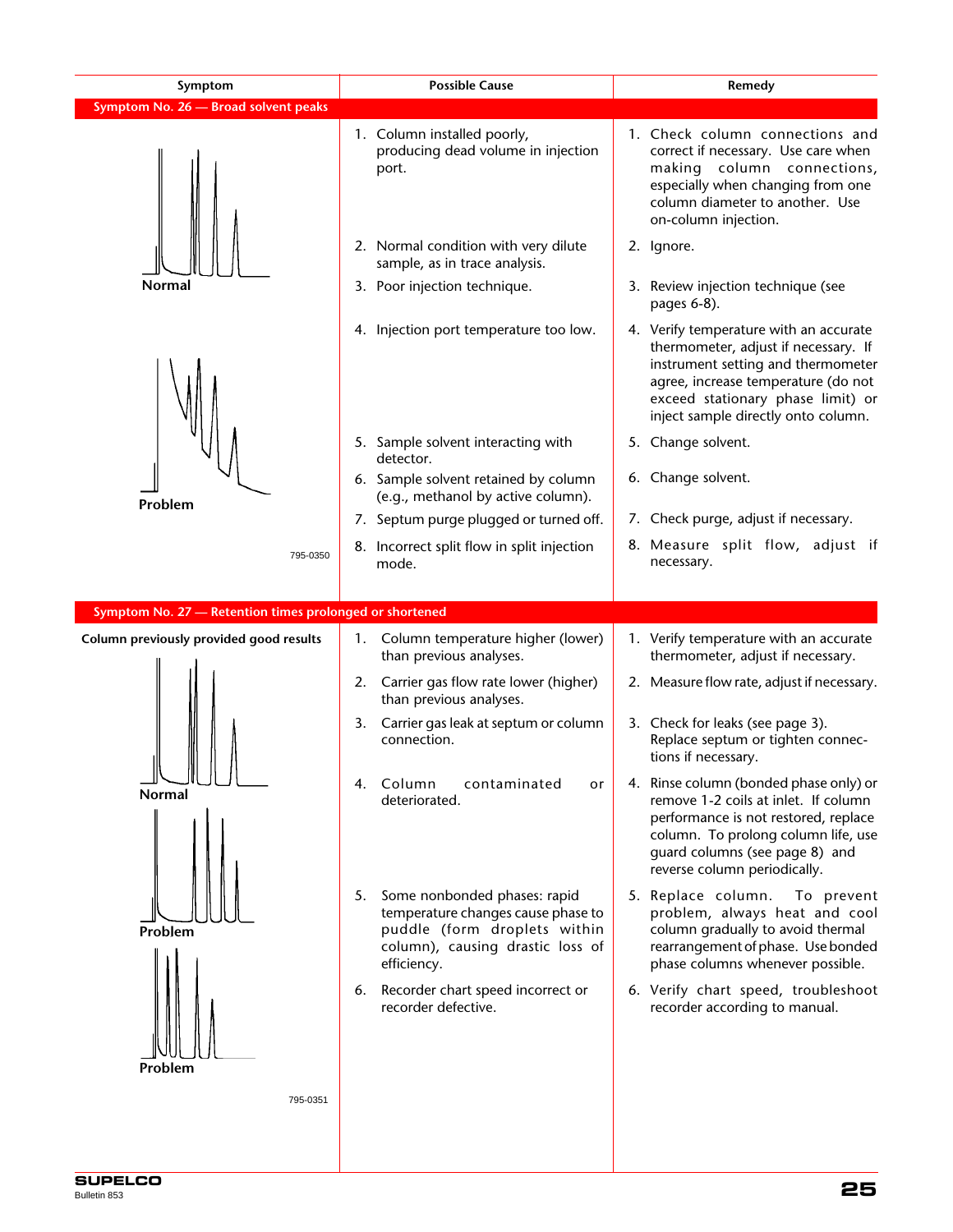| Symptom                                                                   | <b>Possible Cause</b>                                                                                                                                                                                                                                                                                                                                                                                                    | Remedy                                                                                                                                                                                                                                                                                                                                                                                                                                                                                                                                                     |  |
|---------------------------------------------------------------------------|--------------------------------------------------------------------------------------------------------------------------------------------------------------------------------------------------------------------------------------------------------------------------------------------------------------------------------------------------------------------------------------------------------------------------|------------------------------------------------------------------------------------------------------------------------------------------------------------------------------------------------------------------------------------------------------------------------------------------------------------------------------------------------------------------------------------------------------------------------------------------------------------------------------------------------------------------------------------------------------------|--|
| Symptom No. 27 - Retention times prolonged or shortened (cont'd.)         |                                                                                                                                                                                                                                                                                                                                                                                                                          |                                                                                                                                                                                                                                                                                                                                                                                                                                                                                                                                                            |  |
|                                                                           | 7. Column overloaded.                                                                                                                                                                                                                                                                                                                                                                                                    | 7. Reduce sample size.                                                                                                                                                                                                                                                                                                                                                                                                                                                                                                                                     |  |
|                                                                           | 8. Column flow varies from run to run.                                                                                                                                                                                                                                                                                                                                                                                   | 8. Be sure pressure at gas source<br>exceeds pressure need at head of<br>column by at least 15psig at<br>maximum temperature. Replace<br>cylinder before pressure falls below<br>300psig. Replace regulator or flow<br>controller if defective.                                                                                                                                                                                                                                                                                                            |  |
| New column (previous column of same<br>composition provided good results) | 1. Column of different description<br>ordered incorrectly (e.g., you ordered<br>a 1.0um phase film when you should<br>have ordered a 0.5µm phase film)<br>or supplied incorrectly by manufac-<br>turer (e.g., you received a 45-meter<br>column when you ordered a 60-meter<br>column).                                                                                                                                  | 1. Compare column tags or other<br>manufacturer's information. Column<br>lengths, IDs, film thicknesses, etc. must<br>be identical. Contact manufacturer if<br>you find differences.                                                                                                                                                                                                                                                                                                                                                                       |  |
| <b>Normal</b><br>Problem<br>Problem<br>795-0352                           | 2. Column with same description not<br>identical to previous column:<br>• Column longer (shorter) than<br>previous column<br>• Phase film thicker (thinner) than<br>previous column<br>· Stationary phase different, or<br>varies in composition (common<br>problem when using non-GC<br>grade chemicals as phases)<br>3. Linear velocity incorrect.<br>4. Carrier gas different from that used<br>with previous column. | 2. Contact manufacturer about<br>column-to-column inconsistency.<br>You may need special purpose or<br>specially tested columns. If phase<br>film thickness is slightly different,<br>you can compensate by adjusting<br>column temperature (higher with<br>thicker film, lower with thinner<br>film). Flow adjustments may also<br>correct problem.<br>NOTE: Most column-to-column<br>differences in length, etc. can be<br>avoided by using standardized<br>columns from reliable manufacturers.<br>3. Adjust linear velocity.<br>4. Change carrier gas. |  |
| Symptom No. 28 - Unresolved peaks                                         |                                                                                                                                                                                                                                                                                                                                                                                                                          |                                                                                                                                                                                                                                                                                                                                                                                                                                                                                                                                                            |  |
| Column previously provided good results                                   | 1. Column temperature higher (lower)<br>than previous analyses.                                                                                                                                                                                                                                                                                                                                                          | 1. Verify temperature with an accurate<br>thermometer, adjust if necessary.                                                                                                                                                                                                                                                                                                                                                                                                                                                                                |  |
|                                                                           | 2. Carrier gas flow rate lower (higher)<br>than previous analyses.                                                                                                                                                                                                                                                                                                                                                       | 2. Measure flow rate, adjust if necessary.                                                                                                                                                                                                                                                                                                                                                                                                                                                                                                                 |  |
|                                                                           | 3. Sample larger or more concentrated<br>than in previous analyses. Minor peak<br>swamped by major peak.                                                                                                                                                                                                                                                                                                                 | 3. Reduce sample size or increase<br>split ratio.                                                                                                                                                                                                                                                                                                                                                                                                                                                                                                          |  |
| Normal                                                                    | 4. Injections slower than in previous<br>analyses.                                                                                                                                                                                                                                                                                                                                                                       | 4. See injection techniques on pages<br>$6 - 8.$                                                                                                                                                                                                                                                                                                                                                                                                                                                                                                           |  |
| 795-0353                                                                  |                                                                                                                                                                                                                                                                                                                                                                                                                          |                                                                                                                                                                                                                                                                                                                                                                                                                                                                                                                                                            |  |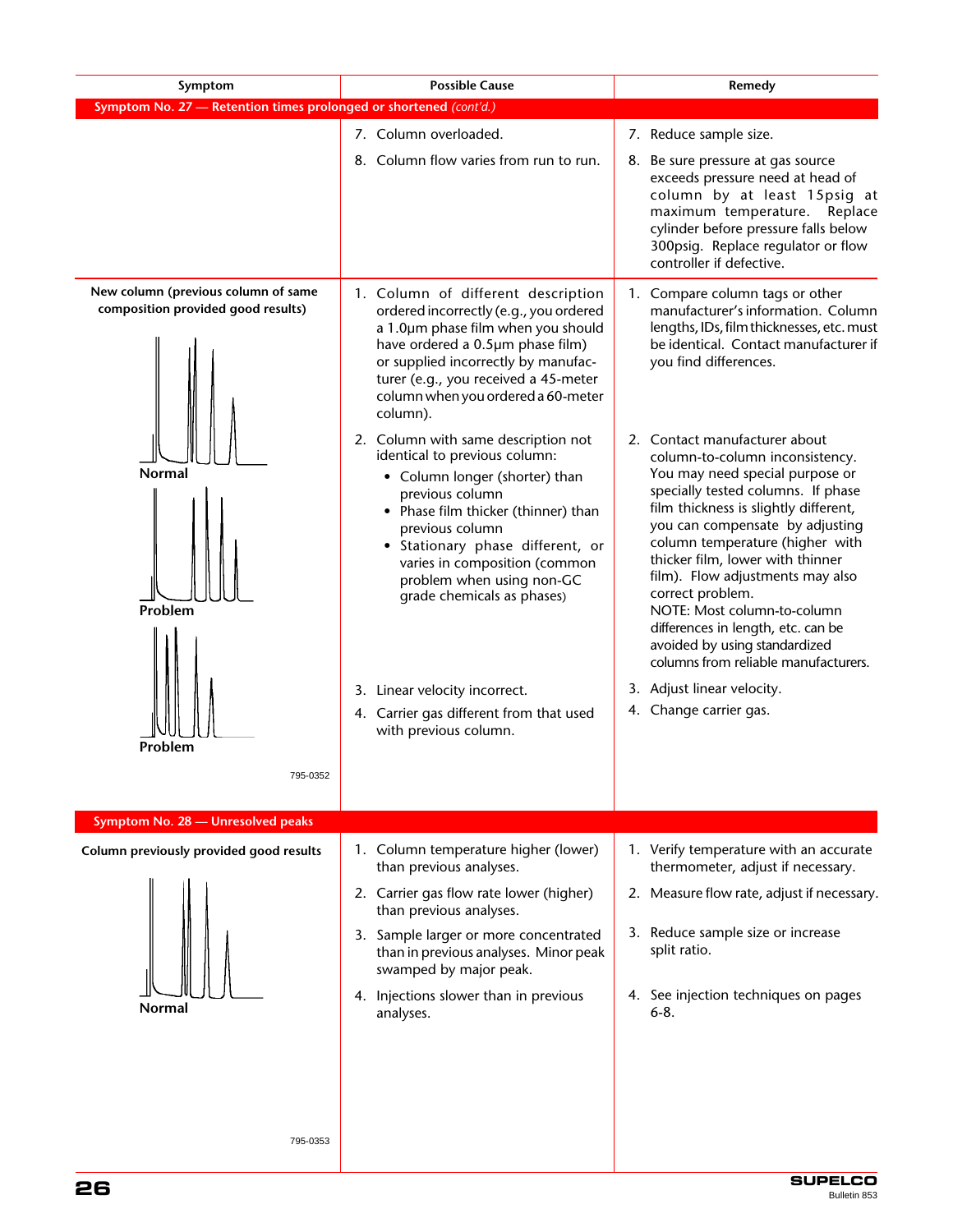| Symptom                                                                   | <b>Possible Cause</b><br>Remedy                                                                                                                                                                                                                                                                                         |                                                                                                                                                                                                                                                                                                                                                                                                                                                                                                    |  |
|---------------------------------------------------------------------------|-------------------------------------------------------------------------------------------------------------------------------------------------------------------------------------------------------------------------------------------------------------------------------------------------------------------------|----------------------------------------------------------------------------------------------------------------------------------------------------------------------------------------------------------------------------------------------------------------------------------------------------------------------------------------------------------------------------------------------------------------------------------------------------------------------------------------------------|--|
| Symptom No. 28 - Unresolved peaks (cont'd.)                               |                                                                                                                                                                                                                                                                                                                         |                                                                                                                                                                                                                                                                                                                                                                                                                                                                                                    |  |
| Problem                                                                   | 5. Column or inlet liner contaminated<br>or column deteriorating.                                                                                                                                                                                                                                                       | 5. Inject standard on column known to<br>be performing well. If results are<br>good, rinse original column (bonded<br>phase only) or remove 1-2 coils from<br>inlet end (see page 8). If column<br>performance is not restored, replace<br>column. To prolong column life, use<br>guard columns (see page 8) and<br>reverse column periodically. Remove<br>inlet liner and check cleanliness. Use<br>new, deactivated liner or replace glass<br>wool and packing.                                  |  |
| Problem<br>795-0354                                                       | 6. Some nonbonded phases: rapid<br>temperature changes cause phase to<br>puddle (form droplets within column),<br>causing drastic loss of efficiency.                                                                                                                                                                   | 6. Replace column.<br>To prevent<br>problem, always heat and cool<br>column gradually to avoid thermal<br>rearrangement of phase. Use bonded<br>phase columns whenever possible.                                                                                                                                                                                                                                                                                                                   |  |
| New column (previous column of same<br>composition provided good results) | 1. Column of different description<br>ordered incorrectly (e.g., you ordered<br>a 1.0um phase film when you should<br>have ordered a 0.5µm phase film).<br>or supplied incorrectly by manufac-<br>turer (e.g., you received a 45-meter<br>column when you ordered a 60-meter<br>column).                                | 1. Compare column tags or other<br>manufacturer's information. Column<br>lengths, IDs, film thicknesses, etc. must<br>be identical. Contact manufacturer if<br>you find differences.                                                                                                                                                                                                                                                                                                               |  |
| Normal<br>Problem                                                         | 2. Column with same description not<br>identical to previous column:<br>Column longer (shorter) than<br>٠<br>previous column<br>Phase film thicker (thinner) than<br>٠<br>previous column<br>Stationary phase different, or<br>varies in composition (common<br>problem when using non-GC<br>grade chemicals as phases) | 2. Contact manufacturer about<br>column-to-column inconsistency.<br>You may need special purpose or<br>specially tested columns. If phase<br>film thickness is slightly different,<br>you can compensate by adjusting<br>column temperature (higher with<br>thicker film, lower with thinner<br>film). Flow adjustments may also<br>correct problem.<br>NOTE: Most column-to-column<br>differences in length, etc. can<br>be avoided by using standardized<br>columns from reliable manufacturers. |  |
| Problem                                                                   | 3. Linear velocity incorrect.<br>4. Carrier gas different from that used<br>with previous column.                                                                                                                                                                                                                       | 3. Adjust linear velocity.<br>4. Change carrier gas.                                                                                                                                                                                                                                                                                                                                                                                                                                               |  |
| 795-0355                                                                  |                                                                                                                                                                                                                                                                                                                         |                                                                                                                                                                                                                                                                                                                                                                                                                                                                                                    |  |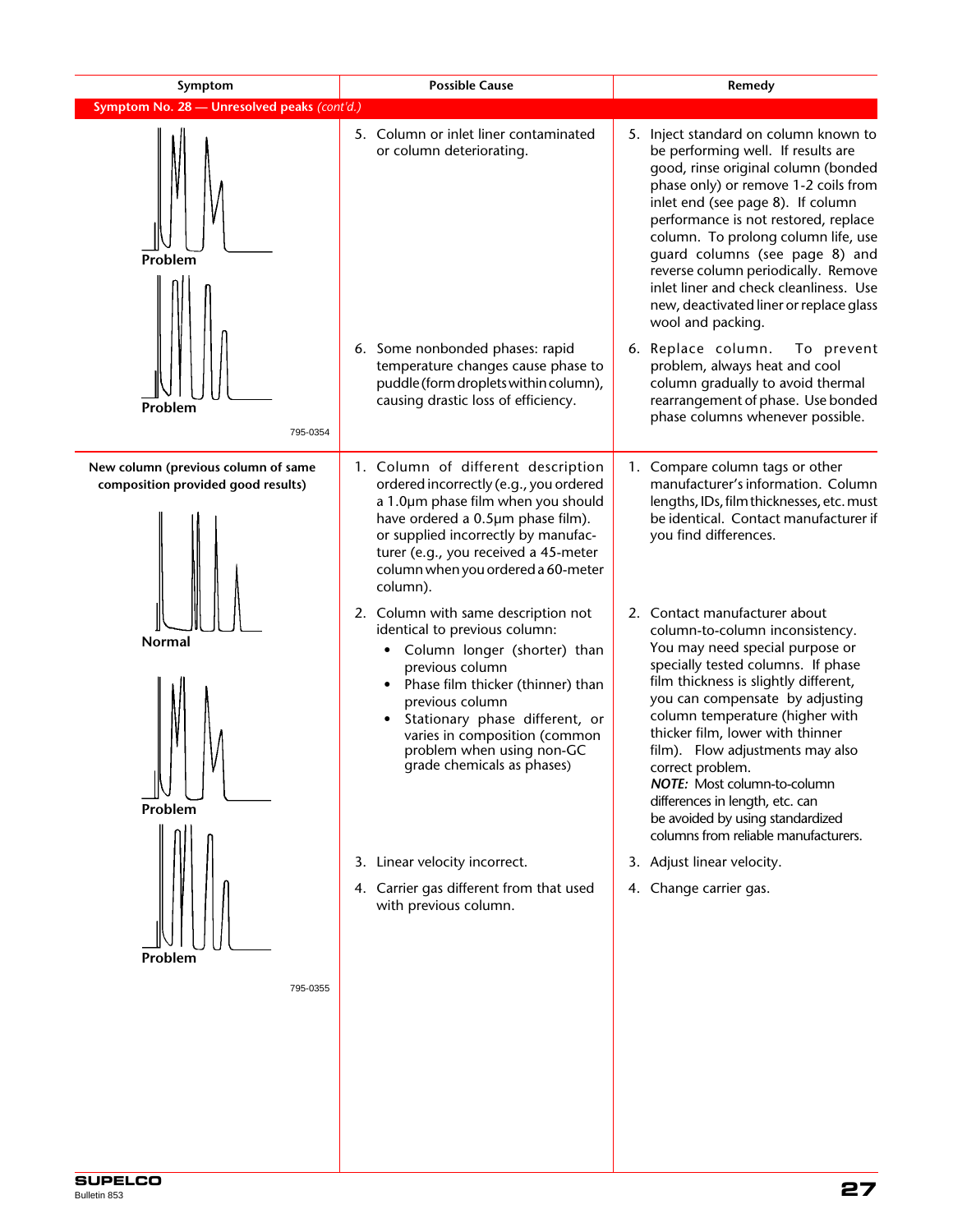| Symptom No. 29 - Column deteriorates too soon after installation (poor resolution, tailing peaks, etc.)                                                                                                                                       |                                                                                                                                                                                                                                                                       |  |  |
|-----------------------------------------------------------------------------------------------------------------------------------------------------------------------------------------------------------------------------------------------|-----------------------------------------------------------------------------------------------------------------------------------------------------------------------------------------------------------------------------------------------------------------------|--|--|
| 1. Column operated at near or above<br>maximum temperature limit of phase.                                                                                                                                                                    | 1. Use higher temperature phase (e.g.,<br>bonded phase).<br>• Use shorter column and lower<br>temperature, if possible.<br>· Reduce temperature when<br>column is not in use.<br>• Remove column from oven when<br>another column is used at a higher<br>temperature. |  |  |
| 2. Water or oxygen in carrier gas<br>damaging phase.                                                                                                                                                                                          | 2. Use only high quality gases and high-<br>performance purifiers. Replace cylin-<br>ders before pressure falls below<br>300psig.                                                                                                                                     |  |  |
| 3. Oxygen from leaks at column<br>connections damaging phase.                                                                                                                                                                                 | 3. Check for leaks (see page 3). Tighten<br>connections if necessary. Allow<br>column to cool before removing<br>from GC, to prevent exposing hot<br>column to air.                                                                                                   |  |  |
| 4. Water from water-based samples<br>(serum, plasma, other complex<br>samples) stripping phase from<br>column or chemically reacting with<br>phase, nonvolatile components<br>building up in column inlet.                                    | 4. Rinsing probably will not cure<br>problem, but cutting 1-2 coils from<br>inlet end may be effective. Prevent<br>problem by installing a quard<br>column (see page 8).                                                                                              |  |  |
| 5. Sample too acidic or basic.                                                                                                                                                                                                                | 5. Adjust sample pH.                                                                                                                                                                                                                                                  |  |  |
| 6. Sample contamination at column<br>inlet.                                                                                                                                                                                                   | 6. Rinse column (bonded phase only) or<br>cut 1-2 coils from inlet end. Install a<br>guard column (see page 8).                                                                                                                                                       |  |  |
| 7. Some nonbonded phases: rapid<br>temperature changes cause thermal<br>shock, producing thermal rearrange-<br>ment of phase with subsequent dras-<br>tic loss of efficiency. Phase sometimes<br>puddles (forms droplets) within col-<br>umn. | 7. Replace column. To prevent<br>problem, always heat and cool<br>column gradually. Use bonded phase<br>columns whenever possible.                                                                                                                                    |  |  |
|                                                                                                                                                                                                                                               |                                                                                                                                                                                                                                                                       |  |  |
|                                                                                                                                                                                                                                               |                                                                                                                                                                                                                                                                       |  |  |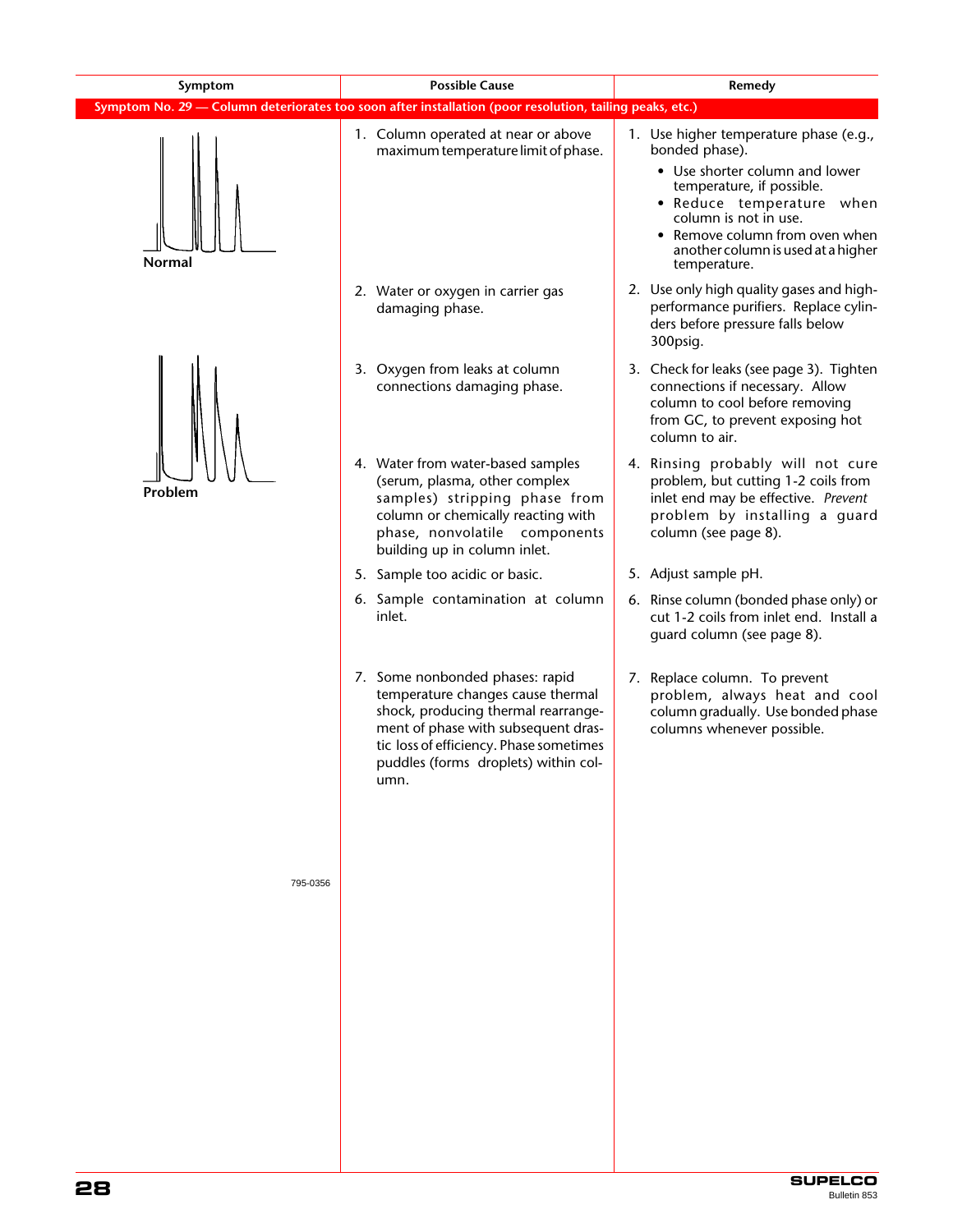# **Appendix**

#### **Efficiency**

The relationship between the time a solute spends in the column and the width of the peak when the solute elutes. For a given elution time, the narrower the peak, the more efficient the column.

The most common measure of efficiency is the *theoretical plate number*, n. This is defined by Equations 1 and 2, and is measured from a test chromatogram. The t<sub>r</sub> and W values can be measured in distance (e.g., mm) or time (e.g., sec.), but both values must be in the same units.  $\mathsf{W}_{_{1/2}}$  is usually easier to measure than  $\mathsf{W}_{_{\mathsf{b}}}$ .



where 
$$
t_r
$$
 = peak retention time (uncorrected)  
 $W_b$  = peak width at baseline

$$
W_{1/2}
$$
 = peak width at 1/2 peak height

The gas holdup or dead volume is accounted for by modifying Equations 1 and 2 to include measurements on a compound that is unretained by the phase. Equations 3 and 4 provide the number of *effective plates*, N<sub>eff</sub>, for the column.

$$
N_{\text{eff}} = 16 \left( \frac{t_r - t_m}{W_b} \right)^2
$$

**Equation 3**

$$
N_{\text{eff}} = 5.54 \left( \frac{t_{r} \cdot t_{m}}{W_{1/2}} \right)^{2}
$$

**Equation 4**

where  $t_m$  = holdup time for unretained compound.

Column efficiency also can be expressed in terms of the length of column (usually in mm) that is equivalent to one theoretical plate. This value, the *height equivalent to a theoretical plate* (HETP), is determined from Equation 5. HETP values are useful for comparing efficiency among columns of differing length.

$$
HETP = \frac{L}{n}
$$
 Equation 5

where  $L = \text{column length}$  in mm

The *capacity ratio*, k', for a sample component is the ratio of the time the component spends in the stationary phase to the time it spends in the gas phase. Efficiency is only meaningful if measured on a well-retained peak with a k' of at least 5. This is especially important for comparing different systems. k' is calculated from Equation 6.

$$
k' = \frac{t_r - t_m}{t_m}
$$
 Equation 6

The *Trennzahl or separation number*, TZ, is probably the most realistic way to express the separation efficiency of a column. TZ is the number of completely separated compounds that can be eluted between two sequential peaks of a homologous series, usually n-paraffins differing by one CH<sub>2</sub> unit. The TZ number can be used with temperature programmed analyses, for which n is meaningless. TZ is calculated from Equation 7.

$$
TZ = \left(\frac{t_r \text{ peak 2} - t_r \text{ peak 1}}{W_{1/2} \text{ peak 1} + W_{1/2} \text{ peak 2}}\right) - 1
$$
 Equation 7

where 1 and 2 are the sequential homologs

#### **Coating Efficiency**

 $\mathbf{Q}_l$ 

The ratio of the theoretical minimum HETP, HETP<sub>min</sub>, to HETP, determined by experiment. Calculate HETP<sub>min</sub> from Equation 8, then determine coating efficiency (% CE) from Equation 9. (HETP<sub>exp</sub> is determined from Equation 5)

$$
HETP_{min} = r \left( \frac{1 + 6k' + 11k'^{2}}{3(1 + k')^{2}} \right)
$$
 Equation 8

where  $r =$  column radius

$$
6 \text{ CE} = \left(\frac{\text{HETP}_{\text{min}}}{\text{HETP}_{\text{exp}}}\right) \times 100 \qquad \text{Equation 9}
$$

**SUPELCO**<br>Bulletin 853 Bulletin 853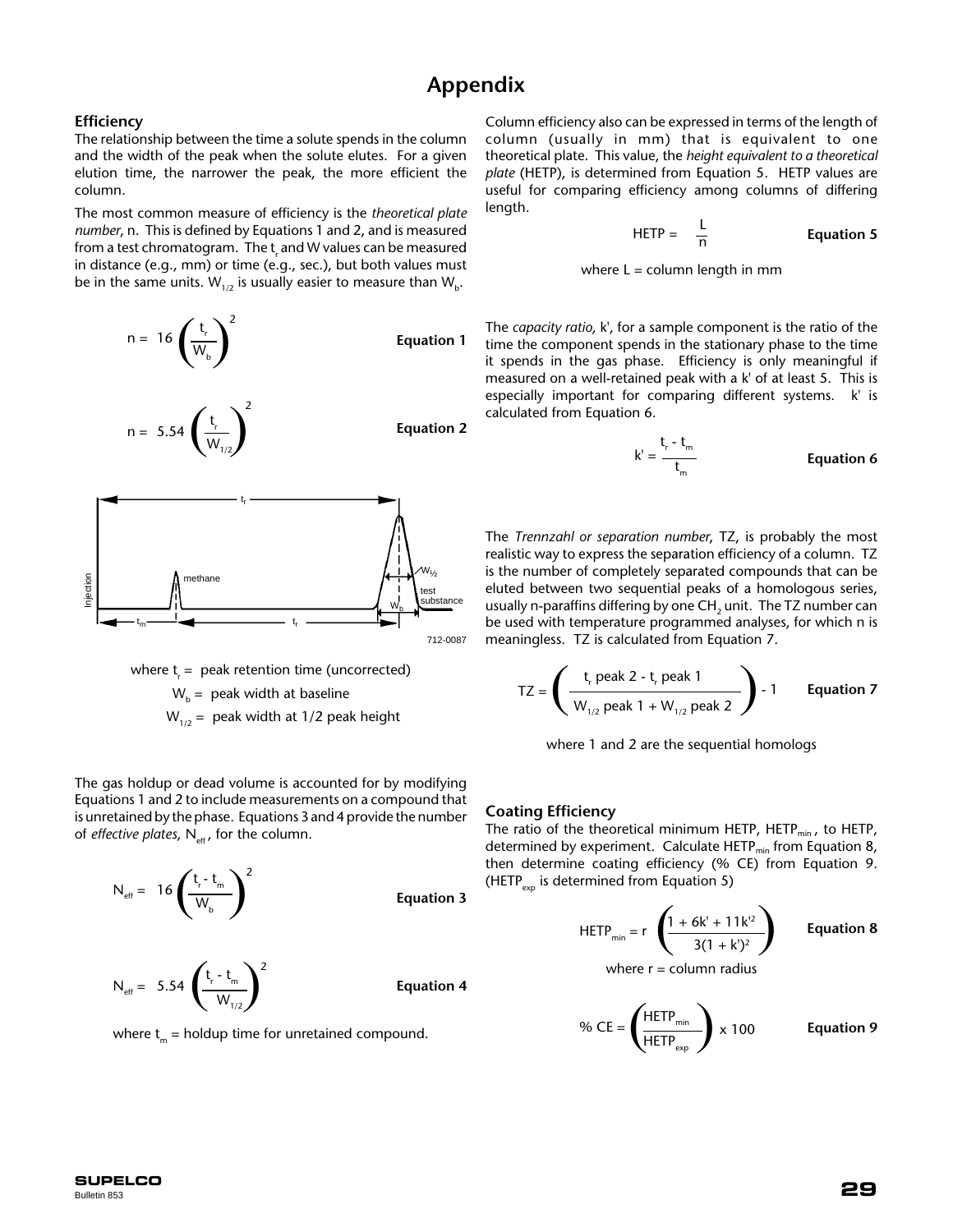Column inside diameter and phase film thickness have far more effect on efficiency than does column length. Table 3 shows the effect of column ID on  $HETP_{min}$  and the maximum number of effective plates,  $N_{max}$ , at  $k' = 10$ .

| Table 3 - Effect of Column ID on HETP <sub>min</sub> and N <sub>max</sub> at $k' = 10$ |  |  |
|----------------------------------------------------------------------------------------|--|--|
|----------------------------------------------------------------------------------------|--|--|

|                                                         | Column ID     |               |               |               |
|---------------------------------------------------------|---------------|---------------|---------------|---------------|
|                                                         | $0.25$ mm     | $0.32$ mm     | 0.50mm        | 0.75mm        |
| HETP <sub>min</sub> (mm)<br>N <sub>max</sub> (plates/m) | 0.225<br>4440 | 0.290<br>3500 | 0.450<br>2200 | 0.680<br>1500 |

#### **Selectivity**

The distance between the apexes of two peaks is a measure of the column's selectivity, or ability to separate the two compounds. The *selectivity factor*, α, is determined from Equation 10.

$$
\alpha = \frac{t_r \text{ peak } 2 - t_m}{t_r \text{ peak } 1 - t_m}
$$
 **Equation 10**

#### **Resolution**

*Resolution*, R, encompasses both efficiency and selectivity. An R value of 1.5 or greater indicates complete or baseline separation of two peaks. Resolution and the Trennzahl (separation) number are closely related, as shown by the similarity of the equations for determining R (Equation 11) and TZ (Equation 7). A second equation for determining R (Equation 12) also clearly shows the relationship between resolution and selectivity and efficiency. ( $\alpha$ is determined from Equation 10 and  $N_{\text{eff}}$  is determined from Equation 3 or 4)

$$
R = 2 \left( \frac{t_{r} \text{ peak } 2 - t_{r} \text{ peak } 1}{W_{b} \text{ peak } 1 + W_{b} \text{ peak } 2} \right)
$$
 Equation 11  

$$
R = 1/4 \left( \frac{\alpha - 1}{\alpha} \right) N_{eff}
$$
 Equation 12

#### **Peak Asymmetry**

Asymmetric peaks indicate poor column inertness. *Peak asymmetry,* A<sub>s</sub>, can be measured in several ways. Because A<sub>s</sub> is most severe near the baseline, we determine the value at a point 10% of the peak height above the baseline (Equation 13). A high quality capillary column provides  $\mathsf{A}_\varsigma$  values between 0.9 and 1.1 for appropriate samples.



where  $b = width of right$  hand side of peak

a = width of left hand side of peak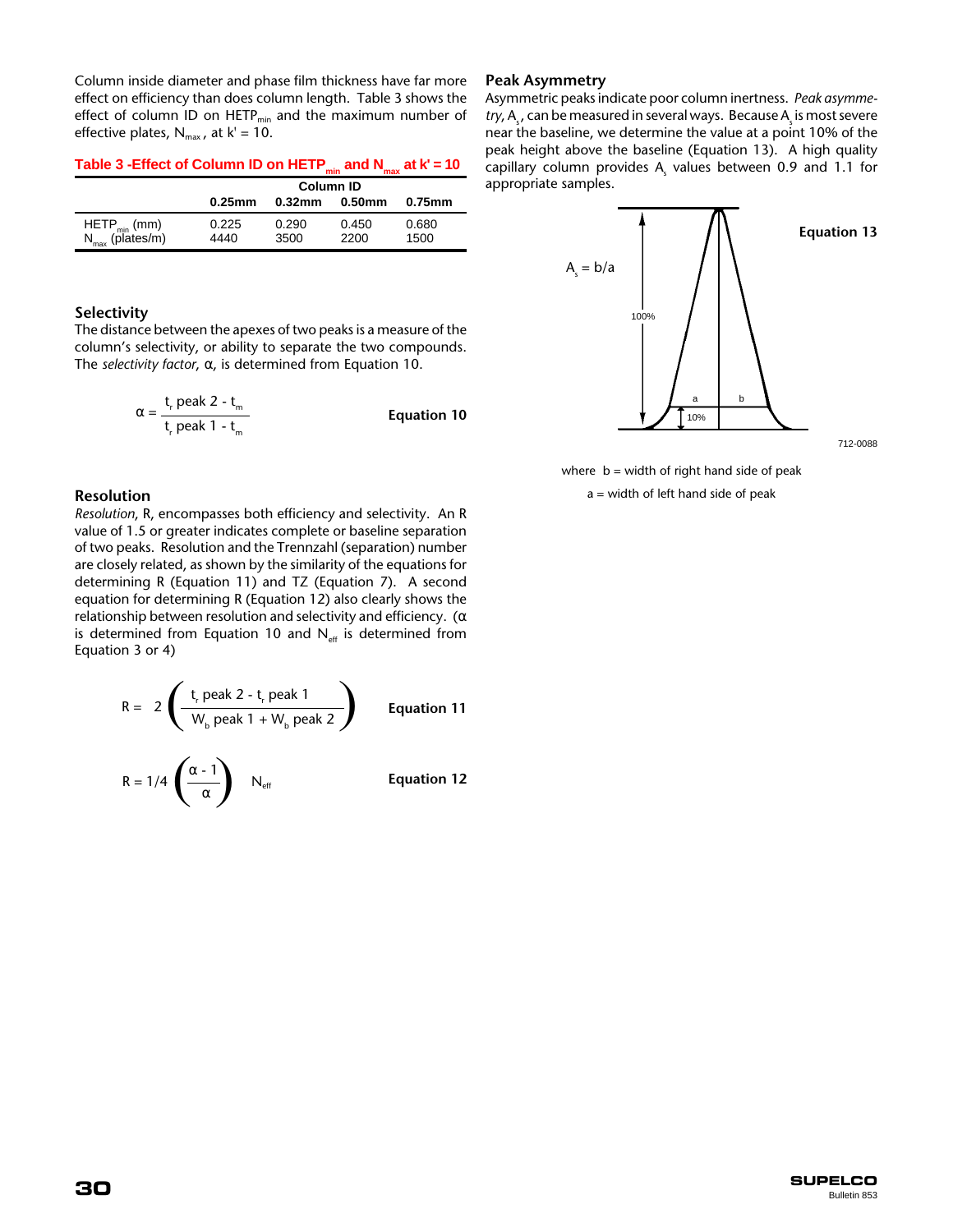# **Helpful Capillary Accessories: Flow Meters**

# **Humonics Veri-Flow 500 Electronic Flowmeter**



**Humonics Laminar Micro-Flo 20 Flowmeter**



#### **For effortless and continuous readings.**

The leaders in GC flow measurement technology have developed an outstanding instrument for analysts who want a simple, continuous-reading flowmeter for general GC applications.

The Veri-Flow 500 is multiple-point calibrated to NIST-certified volumetric standards for nitrogen, helium, hydrogen, air, and 5% argon/methane (certificate supplied), for superior accuracy and to help you comply with ISO 9000, GLP, and other stringent quality control protocols. The display indicates flow in volume (mL/minute) or linear velocity (cm/second), or split ratio. Operation is pulse-free, unaffected by temperature or pressure changes, and fully compatible with electronic pressure control systems. Operates on internal rechargeable batteries. Very low power consumption and automatic shut-off. Features include:

- Calibrated for nitrogen, helium, hydrogen, air, 5% argon/methane
- Range of 1.0-500mL/min; accurate to within ±2% of reading (or 0.05mL)
- Continuous readings in volume, linear velocity, or split ratio
- Highly visible, oversized display
- 9-pin RS 232 communication port for recording data
- AC power adapter jack and recharger
- Only  $4 \times 5 \times 3$ " (10  $\times$  12.5  $\times$  7.5cm)

Humonics Veri-Flow 500 Electronic Flowmeter **23143**

**The perfect tool for flow calibrations in capillary GC.**

The accuracy of any mass flow-type device, especially at low flow rates, depends on the instrument's full scale or maximum flow capacity – the larger the capacity, the larger the margin of error. This very affordable unit is the only dry-operation flowmeter specifically designed to provide continuous, accurate linear velocity and volumetric flow readings for capillary GC – flows of 20mL/ minute or less.

The Micro-Flo 20 is calibrated to NIST-certified volumetric standards for helium and hydrogen. When the unit is turned on, the display defaults to linear velocity readings – display mL/minute readings simply by pushing a button. The unit is unaffected by temperature or pressure changes. The lifespan for a 9-volt battery is approximately 100 hours. Features include:

- Calibrated for helium and hydrogen
- Range of 0.10-20mL/min (read linear velocity to 999cm/sec)
- Accuracy:  $\pm 2\%$  of volumetric reading, averaging ±1cm/sec in linear velocity mode
- Continuous readings in volume or linear velocity
- Highly visible display
- Capillary column adapter and 1/8 inch ID tubing provided

Humonics Laminar Micro-Flo 20 Flowmeter **23144**

A recalibration service is available for these flowmeters. Please inquire.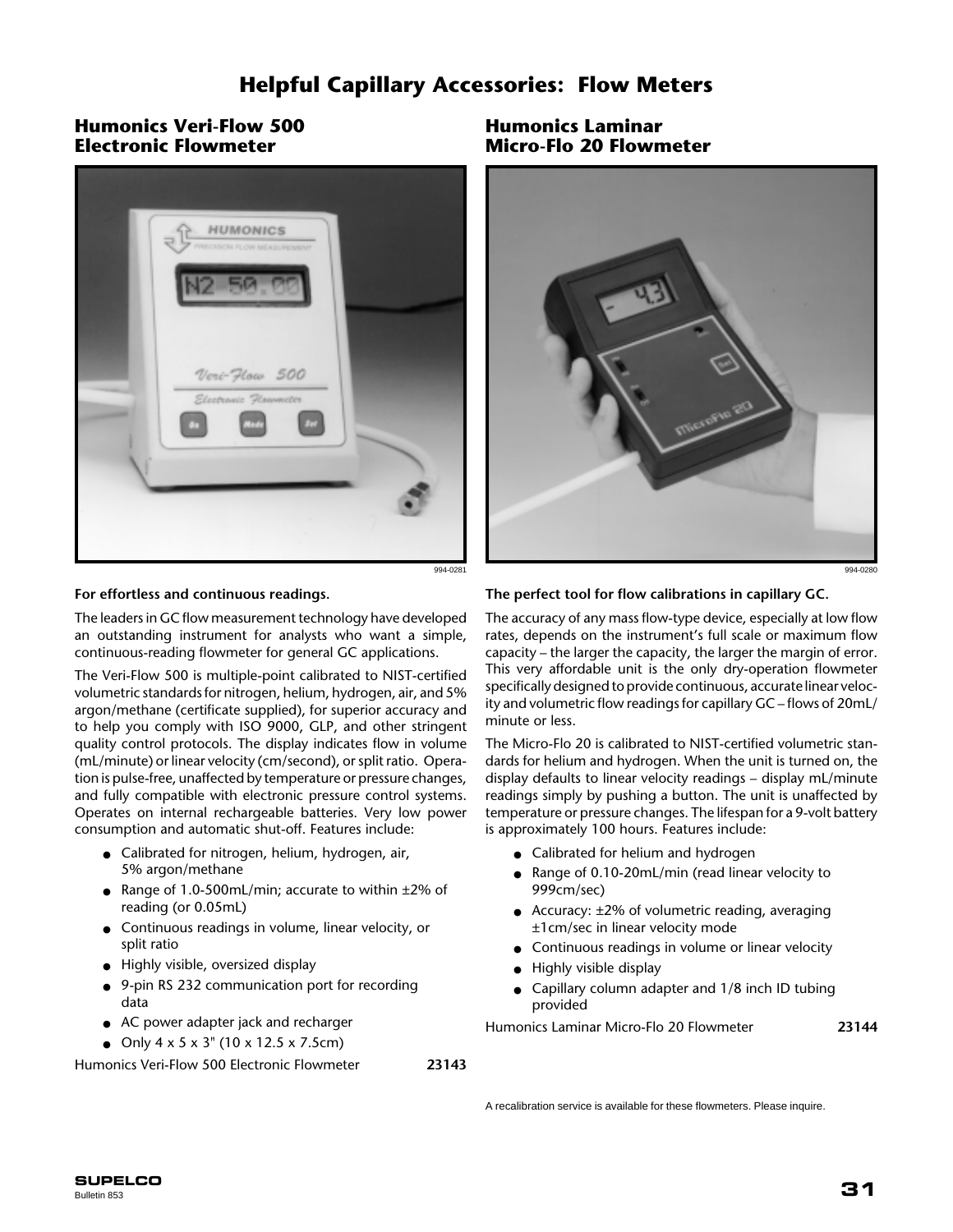# **Helpful Capillary Accessories: Leak Detectors**

# **GOW-MAC® Gas Leak Detectors**

#### **Help you find leaks quickly — without risk of contaminating your GC system.**

Using liquids to detect gas leaks can be poor economy especially in a capillary GC system. Even a small amount of liquid leak detector that seeps into a fitting, or through the septum, can damage your column. GOW-MAC gas leak detectors can easily and quickly pinpoint gas leaks too small to detect with soap solution.

GOW-MAC gas leak detectors operate on the same principle as a thermal conductivity detector. The instrument responds to any gas mixture that has a thermal conductivity value different from that of air. With an intrinsically high signal-to-noise ratio, amplification provides maximum usable sensitivity — helium leaks of 1  $x$  10<sup>-5</sup> cc/sec and refrigerant leaks of 11 x 10<sup>-4</sup> cc/sec are easily detected.

#### **Easy to Operate**

GOW-MAC gas leak detectors can be operated with little or no training. Turn on, adjust the zero and probe for leaks. The probe is designed to reach difficult and confined locations. A HIGH/LOW switch permits you to control sensitivity for very small leaks.

# **Model 21-250 Gas Leak Detector**



## **Specifications**

|          | Line Voltage: Internally selectable 115/230V, 50/60 Hz                                         |  |  |  |  |
|----------|------------------------------------------------------------------------------------------------|--|--|--|--|
| Battery: | Rechargeable lead/acid gel, 8V                                                                 |  |  |  |  |
|          | Audio Output: Frequency changes with concentration;<br>adjustable threshold and speaker volume |  |  |  |  |
| Range:   | High: $x1$ ; Low: $x100$                                                                       |  |  |  |  |
|          | Dimensions: 27 x 21 x 9cm (10 3/4 x 8 1/4 x 3 5/8")<br>(excluding handle)                      |  |  |  |  |
| Weiaht:  | 4.1kg (9lb) Shipping: 5.4kg (12 lb)                                                            |  |  |  |  |
|          |                                                                                                |  |  |  |  |

GOW-MAC Gas Leak Detector, 115/230 VAC **22409**

# **Miniature Gas Leak Detector**



994-0274

The GOW-MAC Model 21-050 Mini Gas Leak Detector is a lightweight, hand-held instrument designed to easily and quickly pinpoint gas leaks. Like the full-sized GOW-MAC unit, it eliminates the risk of contaminating your column or system with liquids.

- Simple, one hand operation turn on, zero, go in less than 10 seconds
- Fast response (less than 2 seconds)
- Two sensitivity ranges: x1, x100
- Visual LED bar graph
- Rechargeable Ni-Cd battery; charger included

#### **Specifications**

Dimensions: 3 1/4 x 1 13/16 x 5 1/4'' (8 x 4.5 x 13cm)

Weight: 474g (>1lb)

| Mini Gas Leak Detector, 115VAC/60Hz | 22807 |
|-------------------------------------|-------|
| Mini Gas Leak Detector, 230VAC/50Hz | 22808 |
| Carrying Case                       | 22809 |

#### **Sensitivity of GOW-MAC Leak Detectors**

| Gas                        | cc/sec               | feet <sup>3</sup> /year |
|----------------------------|----------------------|-------------------------|
| Argon                      | $1.0 \times 10^{-4}$ | 0.110                   |
| CO,                        | $1.1 \times 10^{-4}$ | 0.123                   |
| <b>Fluorocarbons</b>       | $1.1 \times 10^{-4}$ | 0.123                   |
| Helium                     | $1.0 \times 10^{-5}$ | 0.012                   |
| H <sub>2</sub> /He (40:60) | $1.0 \times 10^{-5}$ | 0.012                   |
| Refrigerants               | $1.0 \times 10^{-4}$ | 0.123                   |

**NOTE:** These GOW-MAC gas leak detectors are not intended for determining leaks of combustible gases. They are intended for nonspecific applications, to determine low level leaks of gases with thermal conductivity different from that of air. We recommend a combustible gas detector for monitoring combustible gases in possibly hazardous situations.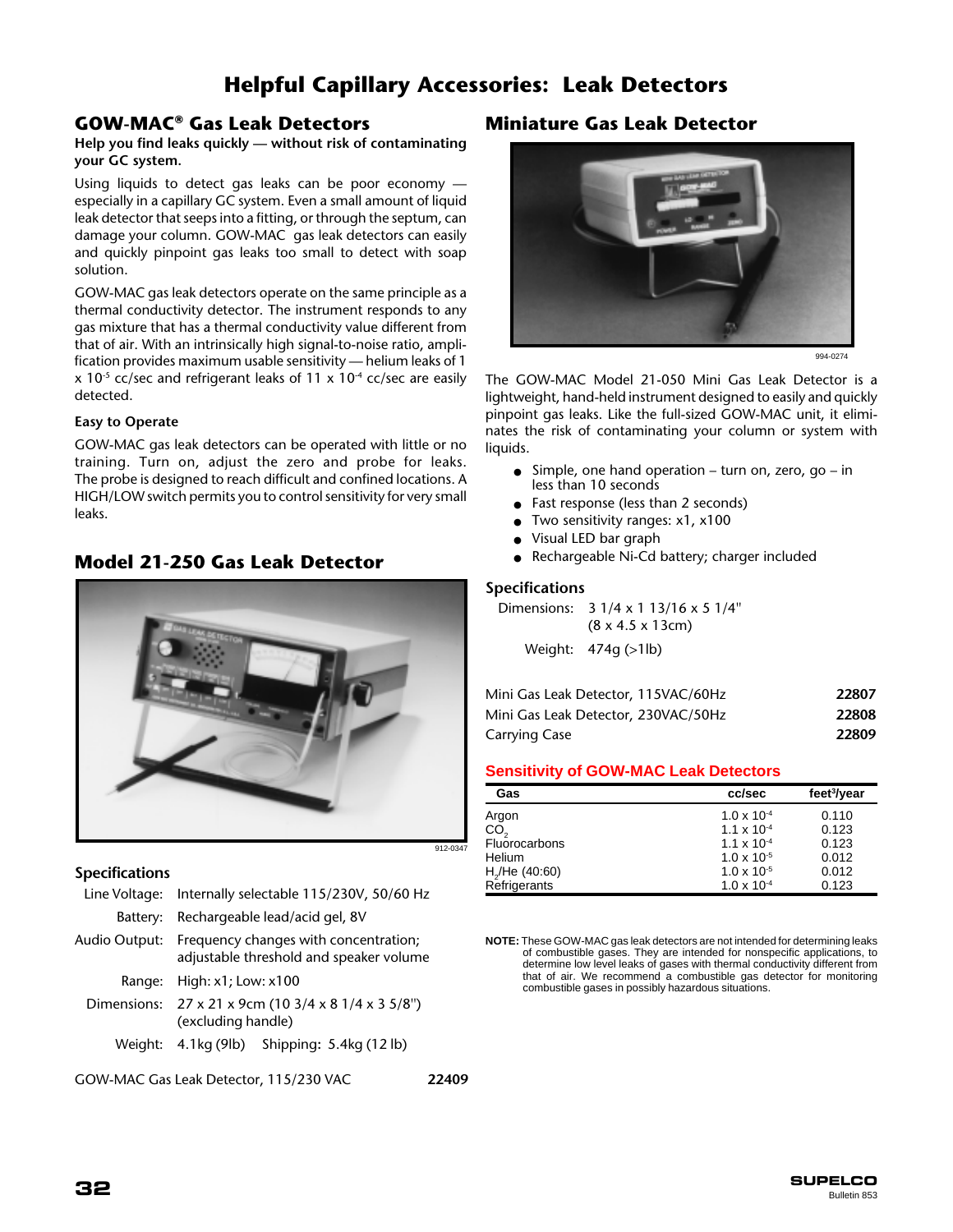# **Helpful Capillary Accessories: Septa**

# **ThermogreenTM LB-2 Septa**

**Inlet Temperature: 100°C to 350°C**

- Conditioned, ready to use
- Extremely low bleed over a wide range of inlet temperatures
- Easier needle penetration and high puncture tolerance — ideal for autosamplers
- Silicone rubber formulation exclusive to Supelco

| <b>Disc Diameter</b>                     |       |      |          |  |  |
|------------------------------------------|-------|------|----------|--|--|
| mm                                       | inch  | Qty. | Cat. No. |  |  |
| 5                                        | 3/16  | 50   | 20638    |  |  |
| 6                                        | 1/4   | 50   | 20651    |  |  |
| 9.5                                      | 3/8   | 50   | 20652    |  |  |
| 9.5                                      | 3/8   | 250  | 20666    |  |  |
| 9.5                                      | 3/8   | 1000 | 20677    |  |  |
| 10                                       | 13/32 | 50   | 20653-U  |  |  |
| 10                                       | 13/32 | 250  | 23156    |  |  |
| 10                                       | 13/32 | 1000 | 23157    |  |  |
| 11                                       | 7/16  | 50   | 20654    |  |  |
| 11                                       | 7/16  | 250  | 23163    |  |  |
| 11                                       | 7/16  | 1000 | 23164    |  |  |
| 11.5                                     | 11/24 | 50   | 23154    |  |  |
| 12.5                                     | 1/2   | 50   | 20660-U  |  |  |
| 12.5                                     | 1/2   | 250  | 20678    |  |  |
| 14                                       | 9/16  | 50   | 20662-U  |  |  |
| 16                                       | 5/8   | 50   | 20663    |  |  |
| 17                                       | 21/32 | 50   | 23159    |  |  |
| Cylindrical, for Shimadzu instruments    |       |      |          |  |  |
| Plug Type                                |       | 10   | 20608    |  |  |
| Plug Type                                |       | 50   | 20633    |  |  |
| Drilled, for Solid Phase Microextraction |       |      |          |  |  |
| 9.5                                      | 3/8   | 25   | 23161    |  |  |
| 9.5                                      | 3/8   | 50   | 23162-U  |  |  |
| 11                                       | 7/16  | 25   | 23167    |  |  |
| 11                                       | 7/16  | 50   | 23168    |  |  |

We recommend 9.5mm (3/8") sepa to those who previously used the 9mm size.

# **Free Mug with Thermogreen LB-2 Septa**



Ask for your free mug when you order any package of Thermogreen LB-2 septa.

Mug **1714-U**



## **Septa Sizes for Various Chromatographs**

| <b>Manufacturer</b> | <b>GC Model</b>          |             | <b>Size</b>        |  |  |  |
|---------------------|--------------------------|-------------|--------------------|--|--|--|
| GOW-MAC             | All models               | 3/8"        | 9.5 <sub>mm</sub>  |  |  |  |
| Finnigan            | 9600                     | 3/8"        | 9.5 <sub>mm</sub>  |  |  |  |
| Hewlett-Packard     | 5880A, 5890              | 7/16"       | 11mm               |  |  |  |
|                     | 5700 series, 5880        | 3/8"        | 9.5 <sub>mm</sub>  |  |  |  |
|                     | 5880/90, OCI ports       | 3/16"       | 5mm                |  |  |  |
| Konir               | All models               | 3/8"        | 9.5 <sub>mm</sub>  |  |  |  |
| Perkin-Elmer        | Sigma series, 900 & 990, |             |                    |  |  |  |
|                     | 8000, Auto Sampler       | 7/16"       | 11mm               |  |  |  |
| Tracor              | 220, 222                 | 1/2"        | 12.5 <sub>mm</sub> |  |  |  |
|                     | 550, 560                 | 3/8"        | 9.5 <sub>mm</sub>  |  |  |  |
| Varian              | Packed column injectors  | 3/8"        | 9.5 <sub>mm</sub>  |  |  |  |
|                     | SPI                      | 7/16"       | 11mm               |  |  |  |
|                     | 3700/Vista,              |             |                    |  |  |  |
|                     | capillary injectors      | 7/16"/11/24 | 11/11.5mm          |  |  |  |
|                     | Saturn GC/MS             | 11/24"      | 11.5mm             |  |  |  |
| Fisons/Carlo Erba   | 8000 series              | 21/32"      | 17 <sub>mm</sub>   |  |  |  |
| Shimadzu            |                          | plug        |                    |  |  |  |

# **Measure Your Old Septum Here**



**33 SUPELCO** Bulletin 853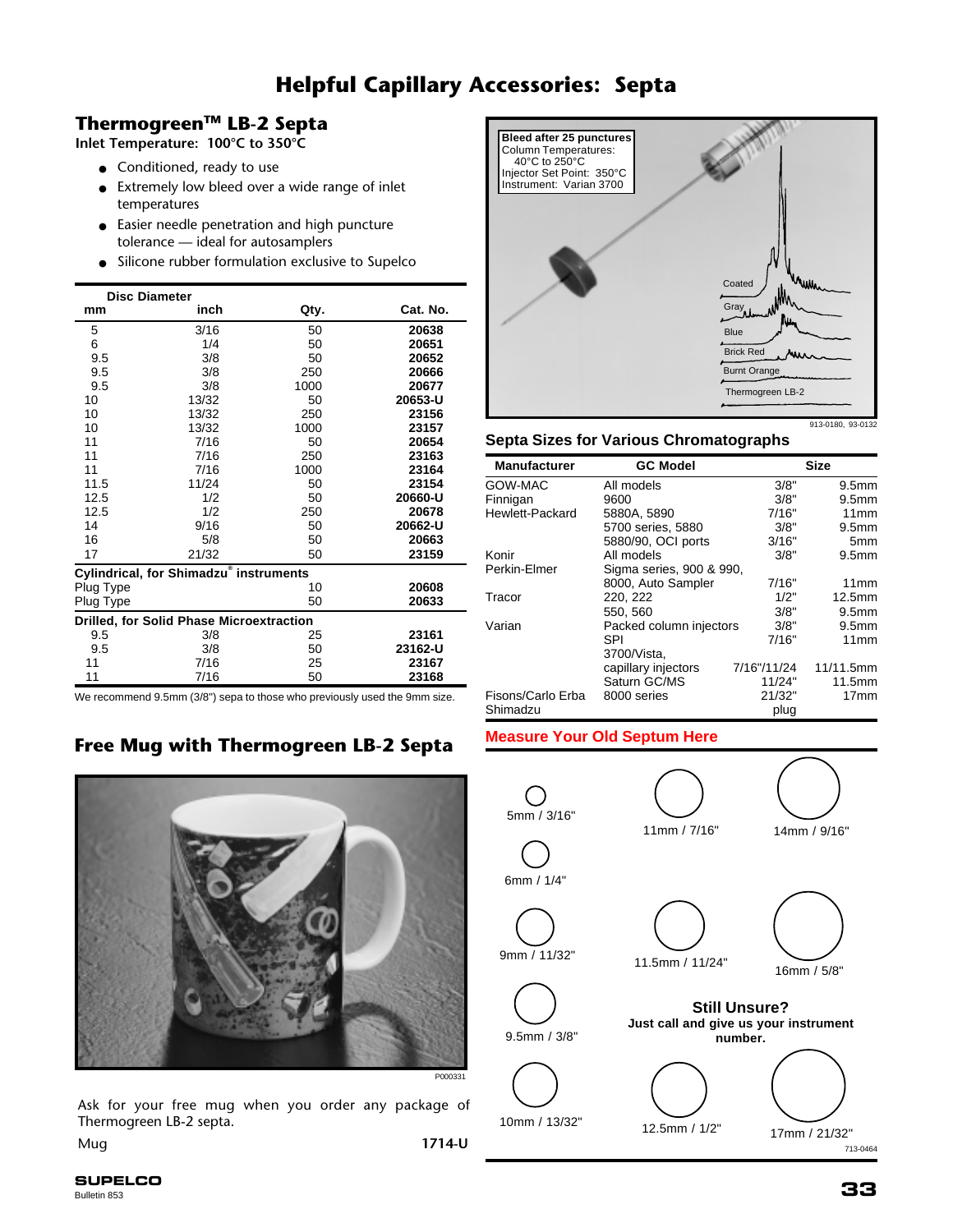# **Helpful Capillary Accessories: Fused Silica Tubing and Connectors**

We have greatly expanded our lines of untreated tubing and tubing with surface deactivation. These products can be used as transfer lines, guard columns, or retention gaps, or to make your own columns.

Tubing can be coupled through the use of GlasSeal fused silica or glass connectors. If necessary, polyimide glue can be used to provide a permanent seal.

| <b>Tubing Treatment</b>      | <b>Application</b>                                         |
|------------------------------|------------------------------------------------------------|
| Untreated                    | General purposes, where high inertness is<br>not necessary |
| Nonpolar                     | Low polarity solvents                                      |
| (methyl)                     | (e.g., alkanes, carbon disulfide, ethers)                  |
| <b>Intermediate Polarity</b> | Intermediate polarity solvents                             |
| (phenyl/methyl)              | (e.g., acetone, methylene chloride, toluene)               |
| Polar                        | Polar solvents                                             |
| 'PEGI                        | (e.g., acetonitrile, methanol, water)                      |

## **Fused Silica Tubing**

| -Deactivated Tubing-<br>Nonpolar<br><b>Intermediate Polarity</b><br><b>Untreated</b><br>Cat. No.<br>Cat. No.<br>Cat. No.<br>$ID$ (mm)<br>3 x 1-meter lengths<br>0.10<br>25700-U<br>25704<br>25705<br>0.20<br>24057<br>25706<br>0.25<br>24024<br>24025<br>25707<br>0.32<br>25702<br>24058<br>25708<br>0.53<br>25703<br>25709<br>25307 | Polar<br>Cat. No.<br>25710<br>25711<br>25712<br>25713 |
|--------------------------------------------------------------------------------------------------------------------------------------------------------------------------------------------------------------------------------------------------------------------------------------------------------------------------------------|-------------------------------------------------------|
|                                                                                                                                                                                                                                                                                                                                      |                                                       |
|                                                                                                                                                                                                                                                                                                                                      |                                                       |
|                                                                                                                                                                                                                                                                                                                                      |                                                       |
|                                                                                                                                                                                                                                                                                                                                      |                                                       |
|                                                                                                                                                                                                                                                                                                                                      |                                                       |
|                                                                                                                                                                                                                                                                                                                                      |                                                       |
|                                                                                                                                                                                                                                                                                                                                      |                                                       |
|                                                                                                                                                                                                                                                                                                                                      | 25714                                                 |
| 3-meter length                                                                                                                                                                                                                                                                                                                       |                                                       |
| 0.10<br>25715<br>25720-U                                                                                                                                                                                                                                                                                                             |                                                       |
| 0.20<br>25721<br>25726                                                                                                                                                                                                                                                                                                               | 25731                                                 |
| 0.25<br>25717<br>25722<br>25727                                                                                                                                                                                                                                                                                                      |                                                       |
| 0.32<br>25718<br>25723<br>25728                                                                                                                                                                                                                                                                                                      |                                                       |
| 0.53<br>25719<br>25724<br>25729                                                                                                                                                                                                                                                                                                      | 25734                                                 |
| 5-meter length                                                                                                                                                                                                                                                                                                                       |                                                       |
| 25735<br>25740-U<br>0.10<br>25745-U                                                                                                                                                                                                                                                                                                  |                                                       |
| 0.20<br>25741<br>25746                                                                                                                                                                                                                                                                                                               |                                                       |
| 0.25<br>25737<br>25742<br>25747                                                                                                                                                                                                                                                                                                      |                                                       |
| 0.32<br>25738<br>25743<br>25748-U                                                                                                                                                                                                                                                                                                    | 25752-U                                               |
| 25739<br>0.53<br>25744<br>25339                                                                                                                                                                                                                                                                                                      | 25753                                                 |
| 15-meter length                                                                                                                                                                                                                                                                                                                      |                                                       |
| 0.20<br>25755<br>$\overline{\phantom{m}}$                                                                                                                                                                                                                                                                                            | 25763                                                 |
| 0.25<br>24059<br>25756<br>25760-U                                                                                                                                                                                                                                                                                                    | —                                                     |
| 0.32<br>24062<br>25757<br>25761                                                                                                                                                                                                                                                                                                      | 25765                                                 |
| 0.53<br>25306<br>25758<br>25762                                                                                                                                                                                                                                                                                                      | 25766                                                 |
| 30-meter length                                                                                                                                                                                                                                                                                                                      |                                                       |
| 0.20<br>25767<br>25768-U<br>25772                                                                                                                                                                                                                                                                                                    | —                                                     |
| 0.25<br>25769-U<br>$\qquad \qquad -$                                                                                                                                                                                                                                                                                                 | 25777                                                 |
| 0.32<br>25774<br>24063<br>25770-U                                                                                                                                                                                                                                                                                                    | 25778                                                 |
| 0.53<br>25308<br>25771<br>25775-U                                                                                                                                                                                                                                                                                                    | 25779                                                 |
| 60-meter length                                                                                                                                                                                                                                                                                                                      |                                                       |
| 0.20<br>25786                                                                                                                                                                                                                                                                                                                        |                                                       |
| 0.25<br>24061<br>25783<br>25787                                                                                                                                                                                                                                                                                                      |                                                       |
| 0.32<br>24064<br>25784<br>25788-U                                                                                                                                                                                                                                                                                                    | 25792                                                 |
| 0.53<br>25781<br>25785<br>25789                                                                                                                                                                                                                                                                                                      | —                                                     |

●Deactivated according to USP 467.

# **GlasSealTM Column Connectors**

GlasSeal connectors immediately connect fused silica tubing of the same or different diameter – no tools, no leaks. Use to connect a guard column or transfer line, repair a broken column, or connect columns having the same or different phases. "Y" connectors split a sample to two columns or a column effluent to two detectors. Silanized for an inert inside surface. Use with our 0.25mm-0.53mm ID tubing.

## **GlasSeal Capillary Column Connectors**

| borosilicate glass, pk. of 12 | 20479 |
|-------------------------------|-------|
| fused silica, pk. of 5        | 23627 |
| fused silica, pk. of 25       | 23628 |

# **"Y" GlasSeal Capillary Column Connectors**

| borosilicate glass, each | 20480 |
|--------------------------|-------|
| fused silica, each       | 23631 |
| fused silica, pk. of 3   | 23632 |

# **Polyimide Sealing Resin**

A GlasSeal connector will form a perfect seal between two columns; a small drop of this resin makes the connection extremely durable. Also an excellent high temperature glue. Cure at 200°C; maximum temperature 350°C. Five gram bottle with handy applicator cap.

Polyimide Sealing Resin, 5g **23817**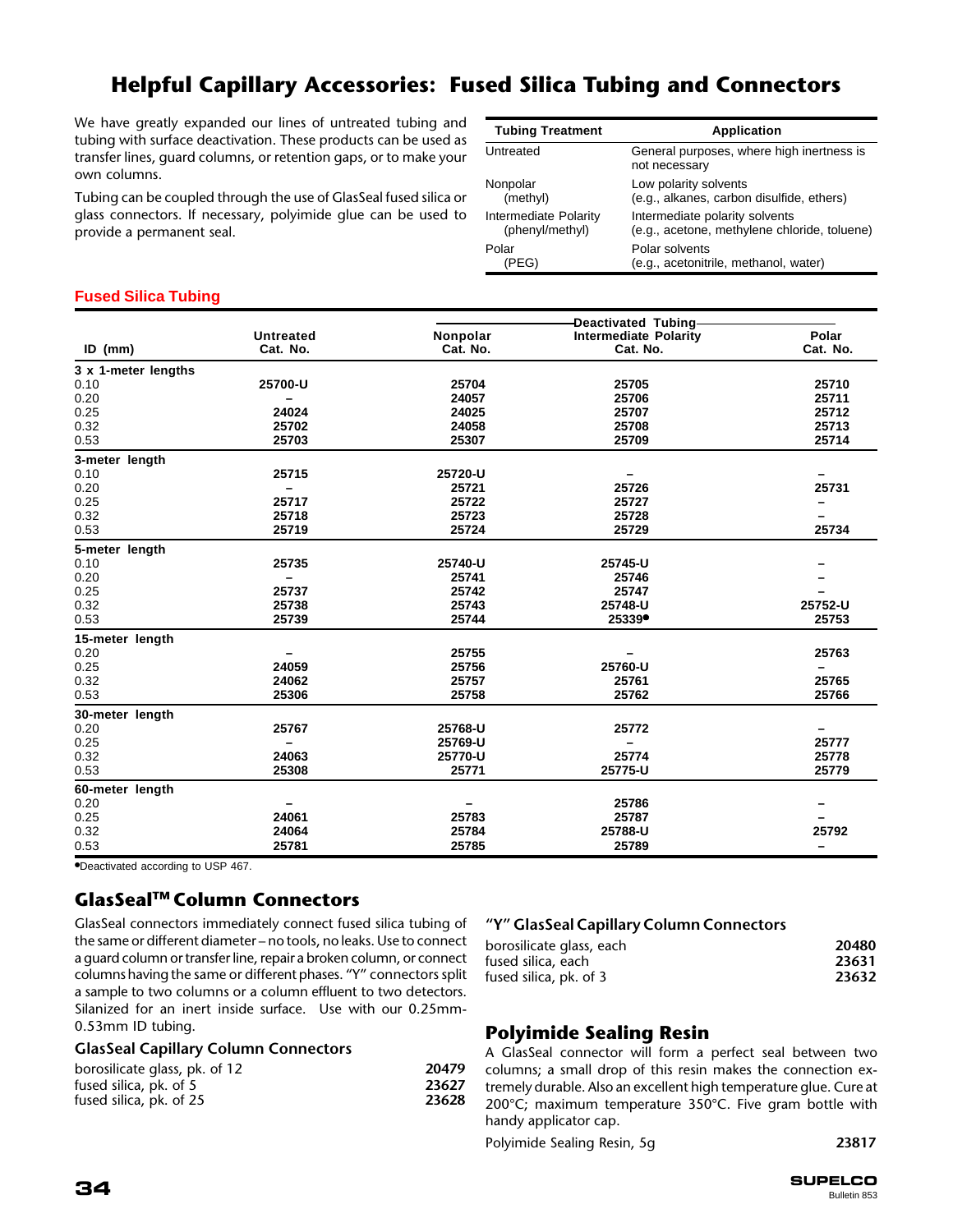# **Helpful Capillary Accessories: Ferrules**

# **CapSeal BulletTM Ferrules**

# **Will not adhere to fittings.**

Reusable CapSeal Bullet Ferrules\* consist of a graphite material captured in an aluminum base. This unique design keeps the ferrules from adhering to the fitting, making them easy to remove. Eliminate the headache of digging out a stuck ferrule and risking damage to your fittings.

- 450°C temperature limit temperature programmed or isothermal use
- Special end taper reduces graphite extrusion into fitting
- Low-torque sealing (1/8 turn past fingertight)

# **General Purpose**







0.125"

\*Patent pending.

**Flexible Graphite**

> **Aluminum Cladding**

| Column ID                | Ferrule<br>ID     | General<br><b>Purpose</b><br>$(1/16"$ fitting) | Varian  | Qty. | <b>Hewlett-Packard</b><br>On-Column<br>Injection** | Qty. |
|--------------------------|-------------------|------------------------------------------------|---------|------|----------------------------------------------------|------|
| 0.20-0.25mm fused silica | 0.4 <sub>mm</sub> | 23480-U                                        | 23488   | 12   | 23864                                              | 10   |
|                          |                   | 23485                                          | 23493   | 48   | 23867                                              | 50   |
| 0.32mm fused silica      | 0.5 <sub>mm</sub> | 23481                                          | 23489   | 12   | 23865                                              | 10   |
|                          |                   | 23486                                          | 23494-U | 48   | 23868                                              | 50   |
| 0.53mm fused silica      | 0.8 <sub>mm</sub> | 23482                                          | 23490   | 12   | 23866                                              | 10   |
|                          |                   | 23487                                          | 23495   | 48   | 23869                                              | 50   |
| $0.50 - 0.75$ mm glass   | 1.0mm             |                                                | 23491-U | 12   |                                                    |      |

\*\*For capillary injection ports of HP5890 Series II.

# **SupeltexTM Capillary Column Ferrules (use with 1/16" fittings)**

|                                                 |                   | Column ID                      |                                            |                              |                              |                                            |
|-------------------------------------------------|-------------------|--------------------------------|--------------------------------------------|------------------------------|------------------------------|--------------------------------------------|
| Ferrule<br>Type<br>and Temp.<br>Limit           | Qty.              | $0.75$ mm<br>glass<br>Cat. No. | $0.50 -$<br>$0.75$ mm<br>glass<br>Cat. No. | 0.53mm<br>silica<br>Cat. No. | 0.32mm<br>silica<br>Cat. No. | $0.20 -$<br>$0.25$ mm<br>silica<br>Cat. No |
| Supeltex M-4<br>$(450^{\circ}C)$                | 10<br>10<br>50    | 22460                          | 22494                                      | 20628<br>22479               | 22462<br>22412               | 22498<br>22480-U                           |
| Supeltex M-2A<br>$(400^{\circ}C)$               | 10<br>50          | 22459                          |                                            | 22489<br>22473               | 22461                        | 503258<br>22474                            |
| 2 holes                                         | 5<br>5            |                                |                                            |                              | 22463                        | 22467                                      |
| Indented blank<br>(drill to fit<br>your column) | 10                |                                |                                            |                              | 22488                        |                                            |
| Supeltex M-1<br>$(250^{\circ}C)$                | 10                |                                |                                            | 22499                        |                              |                                            |
|                                                 | <b>Ferrule ID</b> | 1.2mm                          | 1.0 <sub>mm</sub>                          | 0.8 <sub>mm</sub>            | 0.5 <sub>mm</sub>            | 0.4 <sub>mm</sub>                          |

# **Supeltex M-2B Ferrules for Varian SPI System (pk. of 10)**

| 22510-U |
|---------|
| 22511   |
| 22512   |
|         |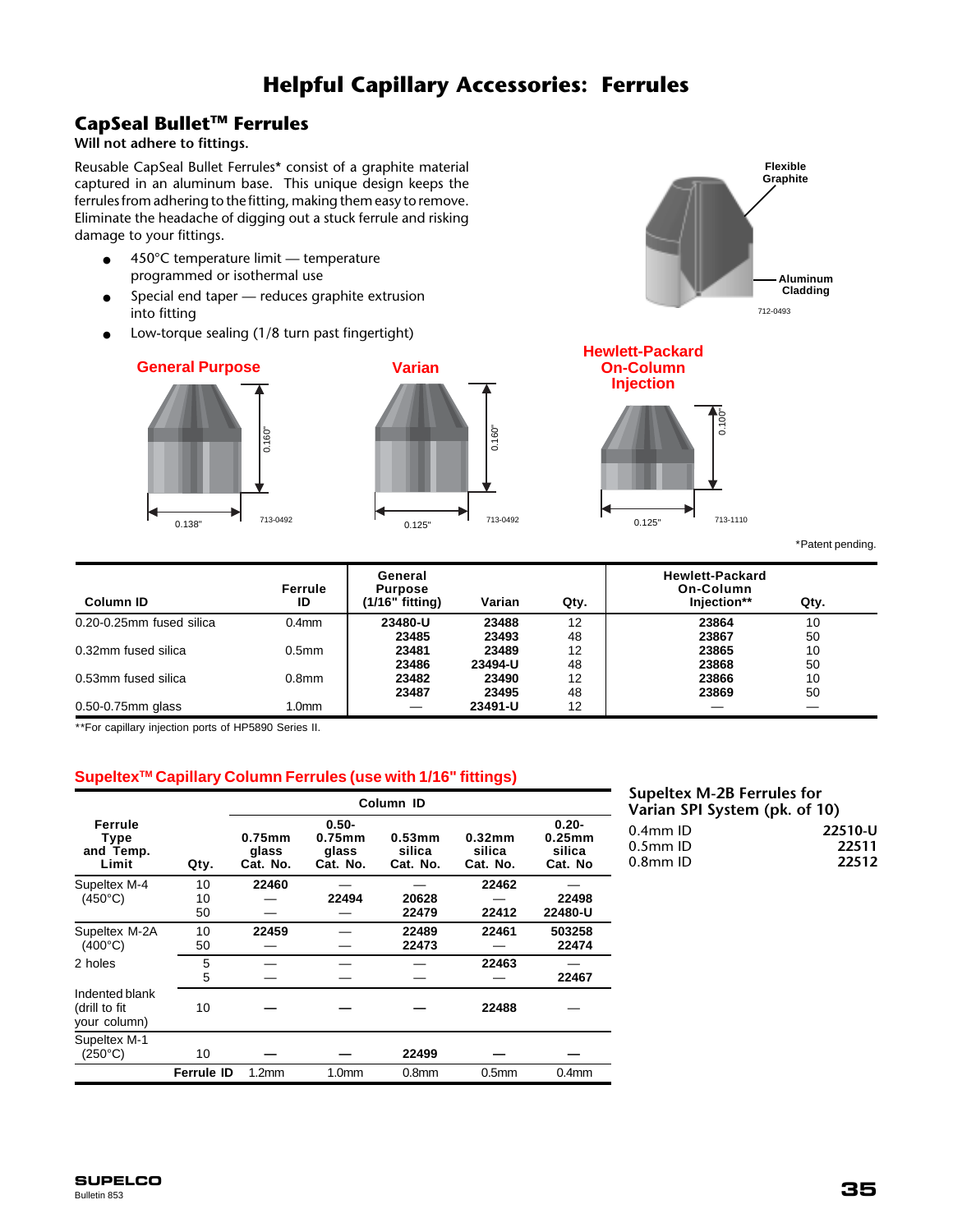# **Helpful Capillary Accessories: Tools**

# **Capillary Starter Kit**



913-0191

This kit contains all the tools you'll most likely need to use your capillary column. If you're a new capillary chromatographer or an experienced chromatographer tired of improvising with packed column tools, you can have everything you need right at hand.

Here's what you get:

- Tweezers
- Pin vise drill kit
- Flow calculator ● Pocket mirror
- Screw-type septum puller
- $\bullet$  1/4" x 5/16" open end wrench
- 
- $\bullet$  6" (15cm) pipe cleaners (6)
- Dispoz-a-lamp
- Capillary Cleaving Tool
- Chromatogram labels (100)

Capillary Starter Kit **23639**

# **Mirror**



Ideal for examining inside of injection and detector fittings for ferrule or capillary fragments. Rotating head allows wide range of movement.

Mirror **22434**

# **Stainless Steel Tweezers**



Perfect for picking up hot injector liners and detector parts or for preventing finger oil contamination. Also useful for holding ferrules while inserting capillary tubing.

Tweezers **22435-U**

- 
- 6" (15cm) stainless steel ruler
	-

**Pin Vise Drill Kit** Drill the exact bore

you need in hard or soft ferrules. This kit consists of a pin vise and 14 drill bits:



0.33mm/0.0135" 0.77mm/0.031" 1.06mm/0.042" 0.40mm/0.016" 0.83mm/0.033" 1.17mm/0.046'<br>0.56mm/0.022" 0.91mm/0.036" 1.40mm/0.055' 0.56mm/0.022" 0.91mm/0.036" 1.40mm/0.055" 0.63mm/0.025" 0.97mm/0.038"<br>0.72mm/0.028" 1.02mm/0.040" 0.72mm/0.028" 1.02mm/0.040"

The handle holds all bits to keep them at your fingertips. The improved chuck is handy for gripping fine wire when cleaning FID jets, syringe needles or any other small orifice.

Pin Vise Drill Kit **23820-U**

# **Drill Bits**

| <b>Diameter</b> | Cat. No. |
|-----------------|----------|
| $0.35$ mm       | 23811-U  |
| $0.40$ mm       | 23810    |
| $0.51$ mm       | 23809    |

# **Capillary CleavingTM Tool**



912-0177

Make scalpel-like cuts in both polyimide and fused silica — leaves no jagged edges to create problems. Industrial sapphire cutting edges remain sharp indefinitely.

The spring-loaded retractable blade version reduces the chance of breakage if the tool is dropped. Replacement blades are available.

| Capillary Cleaving Tool with retractable blade | 23814   |
|------------------------------------------------|---------|
| Replacement Blade for 23814                    | 23815   |
| Capillary Cleaving Tool with fixed blade       | 23740-U |

# **Files**

Four-inch slim taper files to enlarge ferrule ID. Also handy for removing ferrules stuck in fittings.

| Needle Files, pk. of 2 | 23783 |
|------------------------|-------|
|------------------------|-------|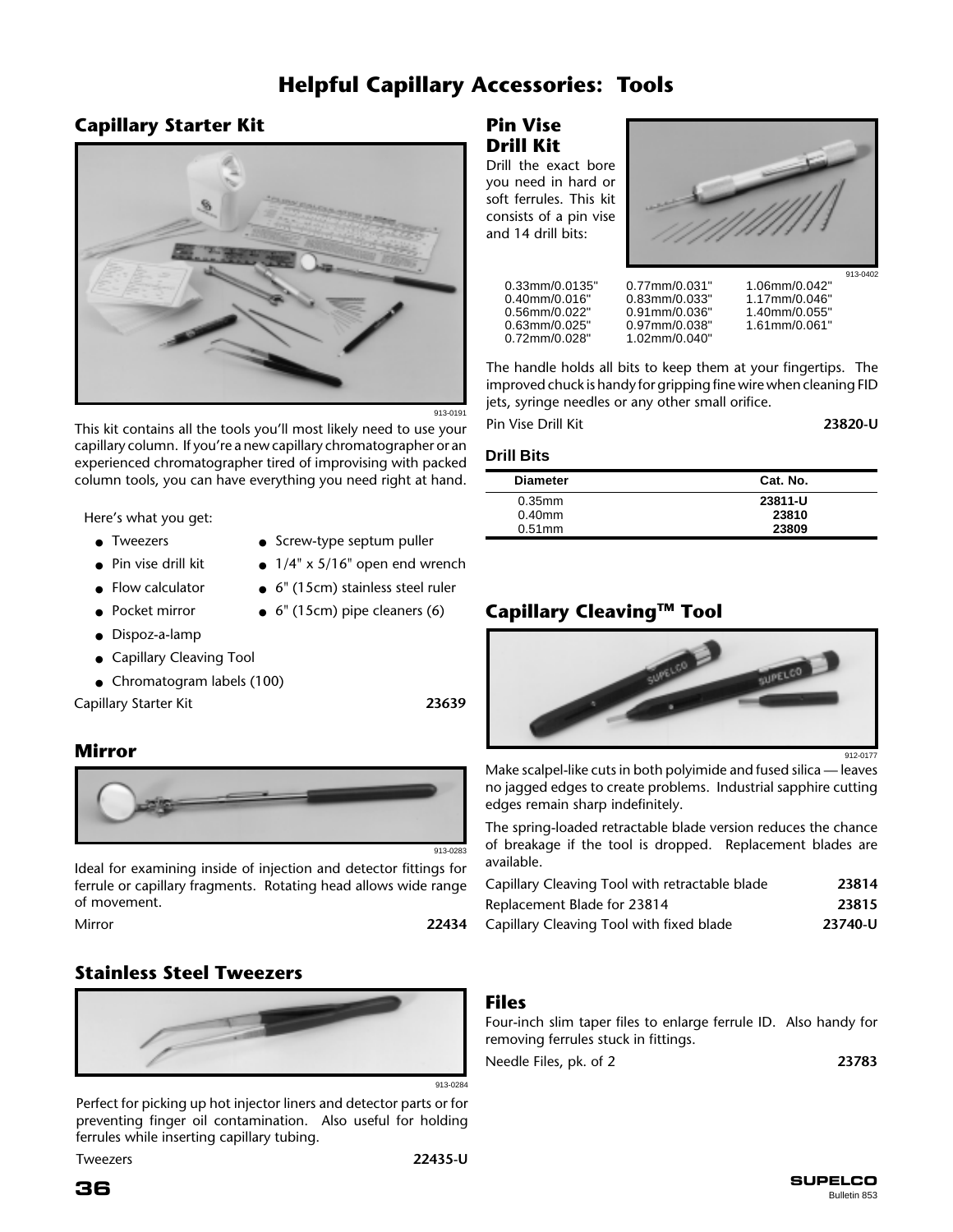# **Helpful Capillary Accessories: OMITM Indicating Purifier**

# **Irreversibly removes contaminants from carrier gas**



- Effectively purifies helium, hydrogen, nitrogen, argon/methane, and *ammonia*
- Glass body does not diffuse air or off-gas
- Ideal for Hall, ECD and GC/MS detection systems
- Color change indicates purifier exhaustion

Use this purifier for point-of-use gas polishing and final visual quality assurance before gas enters the GC. Simultaneously removes oxygen, water vapor, carbon monoxide, carbon dioxide, most sulfur compounds, most halogen compounds, alcohols, and phenols to less than 10ppb.

Install the OMI tube downstream from your gas purifying device, and tell at a glance whether or not oxygen and moisture are being effectively eliminated from your system. The tube contains Nanochem® resin, developed for the demanding gas purity needs of the semiconductor manufacturing industry. As little as 1ppm of oxygen or moisture will change the indicating resin from black to brown.

We have redesigned this popular purifier to allow easy replacement of spent tubes. Simply unscrew the end assembly from the tube holder and replace your OMI tube. The design prevents air from entering the new tube during installation, preserving the resin.

Our seal replacement kit contains two Teflonseals and a removal tool.

## **The OMI Purifier Protects Your Column from Many Carrier Gas Contaminants**

|                                     |                        |                              | Non-<br>Indicating     |
|-------------------------------------|------------------------|------------------------------|------------------------|
| Contaminant                         | OMI<br><b>Purifier</b> | Indicating<br><b>Devices</b> | Oxygen<br><b>Traps</b> |
| Oxygen                              | Yes                    | Yes **                       | Yes **                 |
| Water                               | Yes                    | No                           | No                     |
| Carbon monoxide                     | Yes                    | No                           | No                     |
| Carbon dioxide                      | Yes                    | No                           | No                     |
| Alcohols/Phenols                    | Yes                    | No                           | No                     |
| Sulfur-containing compounds (R-S)   | Yes                    | No                           | No ***                 |
| Halogen-containing compounds (R-CI) | Yes                    | No                           | No ***                 |

\*\*If incoming oxygen level does not exceed 10ppm.

\*\*\* Corrosive compounds may poison some of these devices.

For more information about gas purification, request Bulletin 848. OMI purifiers contain Nanochem resin, licensed to Supelco for use in chromatographic applications. Nanochem is a registered trademark of Matheson Gas Products.

#### **OMI Indicating Purifier Removes as Much Oxygen as Most Nonindicating Bulk Purifiers**







| 23906   |
|---------|
| 23921   |
| 23917   |
| 23900-U |
|         |

\*Will not fit OMI-2 tube holder. Use with OMI-1 installation kits.

**Note:** First time users must order both OMI-2 holder and purifier tube.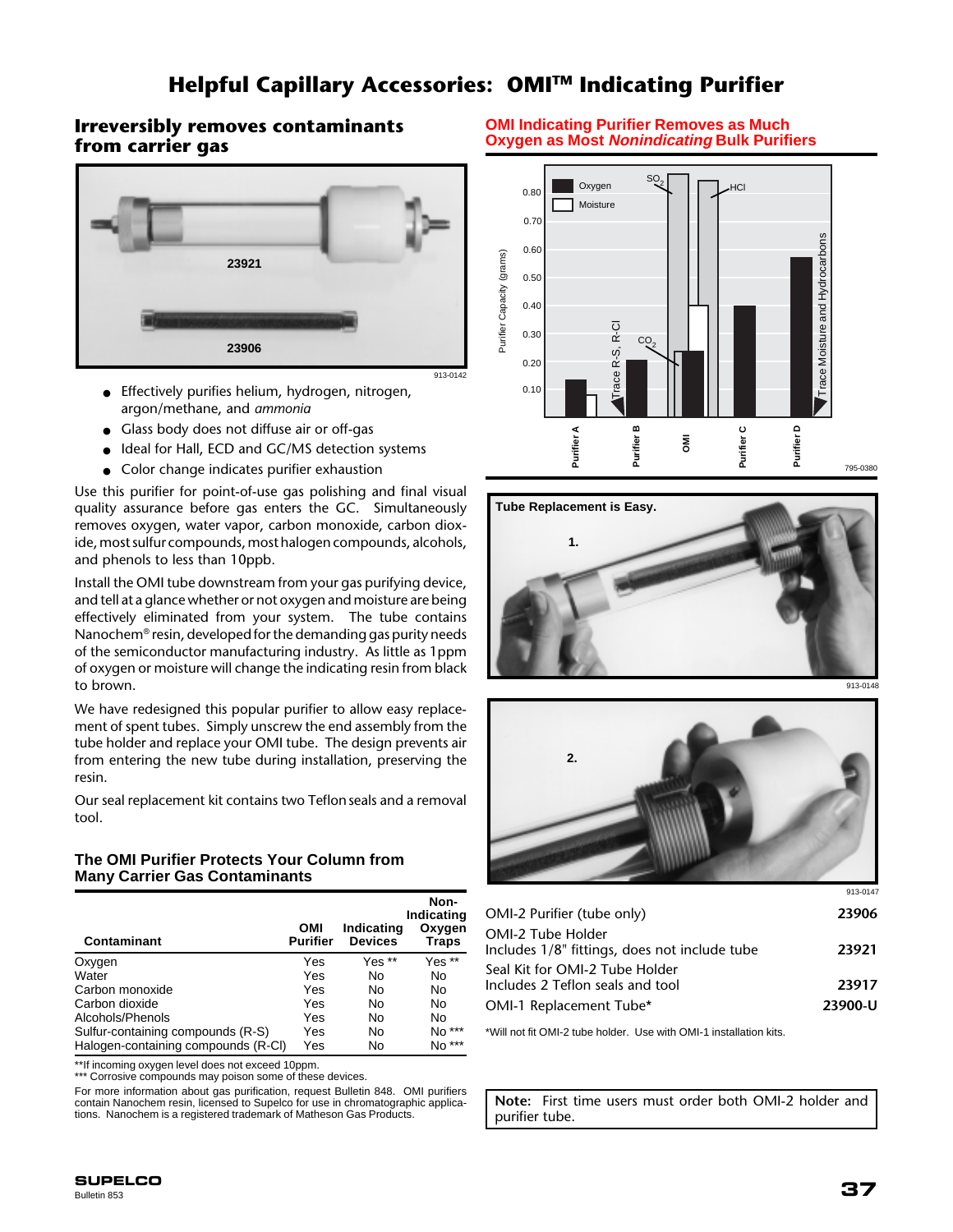# **Helpful Capillary Accessories**

# **No other purifier removes both oxygen and water in such large quantities.**



To fully protect your GC columns and detectors from oxygen and moisture damage, you should use a gas purifier specifically designed to ensure maximum gas purity. The Supelco High Capacity Gas Purifier tube is heated inside an oven, and oxygen and water react with the gettering material in the tube.**\*** Unlike purifiers which remove contaminants by adsorption, reaction with the gettering material prevents these contaminants from returning to the gas stream — even when the temperature changes or as the material approaches saturation.

A single, replaceable high capacity purifier tube can remove 14L of oxygen or 35L of water vapor (STP). It removes oxygen and water from at least 60 tanks of heavily contaminated gas — gas containing 100ppm of oxygen and/or water. Efficiently removes oxygen and water at gas flow rates up to 1100mL/minute, and you can use it with any carrier gas except hydrogen.

The stainless steel converter tube is 10" x 1/2" OD. The split-sided heater is 10" long. The unit's integral mounting bracket allows you to bolt the unit to a bench top or wall. The 90 watt power consumption makes the unit as economical to operate as a light bulb.

#### **High Capacity Gas Purifier, 115VAC**

| $1/8$ " fittings                          | 23800-U |
|-------------------------------------------|---------|
| 1/4" fittings                             | 23802   |
| <b>High Capacity Gas Purifier, 230VAC</b> |         |
| $1/8$ " fittings                          | 23801   |
| 1/4" fittings                             | 23803   |
| <b>Replacement Purifier Tubes</b>         |         |
| 1/8" fittings                             | 22396   |
| 1/4" fittings                             | 22398   |

\*The High Capacity Gas Purifier also removes carbon monoxide and carbon dioxide.

# **Column Test Mixes**

After you install a column in your system, use a test mix to make sure you haven't also installed some surprises (such as ferrule or tubing fragments in the column, or small leaks). Weekly tests thereafter will keep little problems from growing into big problems. Test mixes are an inexpensive aid to obtaining high quality chromatograms.

## **Acidity Column Test Mix**

Even a highly efficient column can adsorb acidic or basic compounds. To determine the acid/base affinity of your column, simply inject this mix and compare peak heights (Grob & Grob, Chromatographia, *4*:421, 1971). Instructions included.

0.05% each component in methylene chloride.

| 2,6-Dimethylaniline | 2,6-Dimethylphenol |         |
|---------------------|--------------------|---------|
| 2mL                 |                    | 48255-U |

#### **Hydrocarbon Test Mix**

This easy-to-use mix is ideal for checking column installation when you use a capillary column in a modified packed column system. You also can use it to determine theoretical plates.

C12-C17 hydrocarbons, 500-2000µg/mL in chloroform.

```
2mL 48244
```
# **Isothermal Test Mixes**

Use to indicate column efficiency, leaks, dead volume, and sample adsorption. Simple, detailed instructions included.

#### **Polar Column Test Mix**

For SUPELCOWAX<sup>™</sup> 10, SP<sup>™</sup>-1000, and other polar phases.

500µg/mL each component in methylene chloride.

2mL **47302**

## **Intermediate Polarity Column Test Mix**

For SPB™-20 and other intermediate polarity phases. 500µg/mL each component in methylene chloride.

| Decane (C10)<br>2-Octanone                    | 2,6-Dimethylphenol<br>Tridecane (C13)    |       |
|-----------------------------------------------|------------------------------------------|-------|
| Undecane (C11)<br>1-Octanol<br>Dodecane (C12) | 2,6-Dimethylaniline<br>Tetradecane (C14) |       |
| 2ml.                                          |                                          | 47301 |

## **Nonpolar Column Test Mix**

For SPB-1, SPB-5, and other nonpolar phases.

500µg/mL each component in methylene chloride.

| 2-Octanone<br>Decane (C10)<br>1-Octanol<br>2,6-Dimethylphenol | Undecane (C11)<br>2,6-Dimethylaniline<br>Dodecane (C12)<br>Tridecane (C13) |         |
|---------------------------------------------------------------|----------------------------------------------------------------------------|---------|
| 2mL                                                           |                                                                            | 47300-U |

## **Isothermal Test Mix Kit**

2mL each of the following test mixes.

Polar Column Test Mix (47302) Intermediate Polarity Column Test Mix (47301) Nonpolar Column Test Mix (47300-U)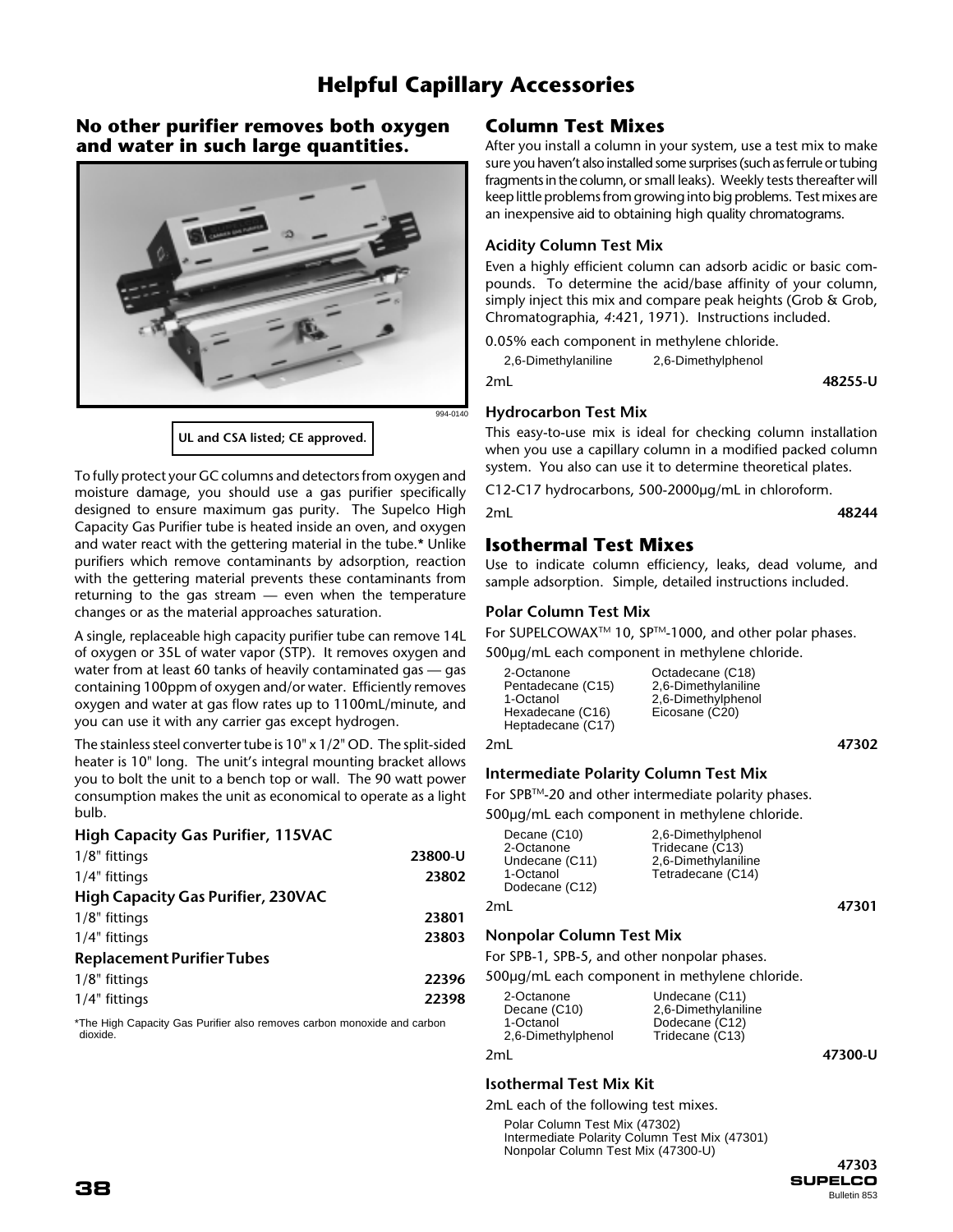# **Column Test Mixes**

## **Methane Standard**

Use 40µL injections of this dilute methane standard (100ppm in helium) for more accurate flow measurements than with smaller quantities of more concentrated methane. Use with the methane syringes, syringe adapter, and pressure regulator listed here. Disposable cylinder.

| 100ppm in helium. |  |  |  |
|-------------------|--|--|--|
|-------------------|--|--|--|

| 14L                                 | 307200 |
|-------------------------------------|--------|
| <b>Accessories</b>                  |        |
| Hamilton <sup>®</sup> 1725N Syringe | 20705  |
| Syringe Adapter                     | 609010 |
| Pressure Regulator                  | 513010 |

# **Programmed Test Mix**

This mix is for a sensitive, temperature programmed analysis (Grob, et al., *J. Chromatogr. 156*:1, 1978) that tests a column's affinity for many compounds. Prepared at concentrations convenient for setting split ratios and sample sizes. In use, on-column quantities are those recommended by Grob, et al.

Each component at the quantity indicated in methylene chloride.

| 2mL | 47304 |
|-----|-------|
|     |       |

# **Programmed Test Mix**

| Column:                                        | SPB-1, 30m x 0.25mm ID                                                                                                    |  |  |
|------------------------------------------------|---------------------------------------------------------------------------------------------------------------------------|--|--|
| Cat. No.:                                      | 24029                                                                                                                     |  |  |
| Oven:                                          | 50°C to 200°C at 2°C/min                                                                                                  |  |  |
| Carrier:                                       | helium, 20cm/sec                                                                                                          |  |  |
| $Det.$ :                                       | FID, 250°C                                                                                                                |  |  |
| $Inj.$ :                                       | 2,3-Butanediol<br>530µg/mL<br>1.<br>1µL, 250°C, split 100:1                                                               |  |  |
|                                                | 2.<br>Decane<br>280µg/mL                                                                                                  |  |  |
|                                                | 3.<br>1-Octanol<br>360µg/mL                                                                                               |  |  |
|                                                | 2,6-Dimethylphenol<br>4.<br>320ug/mL                                                                                      |  |  |
|                                                | 5.<br>Nonanal<br>400µg/mL<br>6.<br>Undecane<br>290µg/mL                                                                   |  |  |
|                                                | 7.<br>2-Ethylhexanoic acid<br>380µg/mL                                                                                    |  |  |
|                                                | 2,6-Dimethylaniline<br>8.<br>320µg/mL                                                                                     |  |  |
|                                                | C10 acid methyl ester<br>420µg/mL<br>9.                                                                                   |  |  |
|                                                | Dicyclohexylamine<br>310µg/mL<br>10.                                                                                      |  |  |
|                                                | C11 acid methyl ester<br>420ug/mL<br>11.                                                                                  |  |  |
|                                                | C12 acid methyl ester<br>12.<br>410µg/mL                                                                                  |  |  |
|                                                |                                                                                                                           |  |  |
|                                                | 6                                                                                                                         |  |  |
|                                                | $\overline{2}$                                                                                                            |  |  |
|                                                | 5<br>9<br>11                                                                                                              |  |  |
|                                                | 3                                                                                                                         |  |  |
|                                                | 12<br>4                                                                                                                   |  |  |
|                                                | 8                                                                                                                         |  |  |
|                                                | 10                                                                                                                        |  |  |
|                                                |                                                                                                                           |  |  |
|                                                |                                                                                                                           |  |  |
|                                                |                                                                                                                           |  |  |
|                                                |                                                                                                                           |  |  |
|                                                | 7                                                                                                                         |  |  |
|                                                |                                                                                                                           |  |  |
|                                                |                                                                                                                           |  |  |
| $\mathbf I$<br>$\pmb{\mathsf{I}}$<br>ı         | I.<br>$\mathbf I$<br>$\mathbf{I}$<br>$\mathbf{I}$<br>$\blacksquare$<br>I.<br>I.<br>$\mathbf{I}$<br>п<br>I.<br>п<br>п<br>г |  |  |
| $\overline{2}$<br>$\overline{\mathbf{4}}$<br>0 | 24<br>42<br>16<br>18<br>20<br>22<br>26 36<br>38<br>48<br>6<br>44<br>50                                                    |  |  |
|                                                | Min                                                                                                                       |  |  |
|                                                | 713-0256                                                                                                                  |  |  |

# **Test Mixes for Specific Phases**

For popular Supelco capillary columns. Active components and inactive hydrocarbons.

| Carbowax <sup>®</sup> Amine Column Test Mix<br>1mL                                    | 48278   |
|---------------------------------------------------------------------------------------|---------|
| $\alpha$ -DEX™ Column Test Mix<br>1 <sub>mL</sub>                                     | 48013   |
| <b>β-DEX Column Test Mix</b><br>1mL                                                   | 48028   |
| Petrocol D2887 Column Test Mix<br>$6 \times 1$ ml                                     | 48889   |
| <b>SPB-1 Thin Film Column Test Mix</b><br>For 0.10um film SPB-1 columns.<br>1mL       | 48273   |
| <b>SPB-1 Thick Film Column Test Mix</b><br>For 3um and 5um film SPB-1 columns.<br>1mL | 48275-U |
| <b>SPB-50 Column Test Mix</b><br>1 m l                                                | 48280-U |